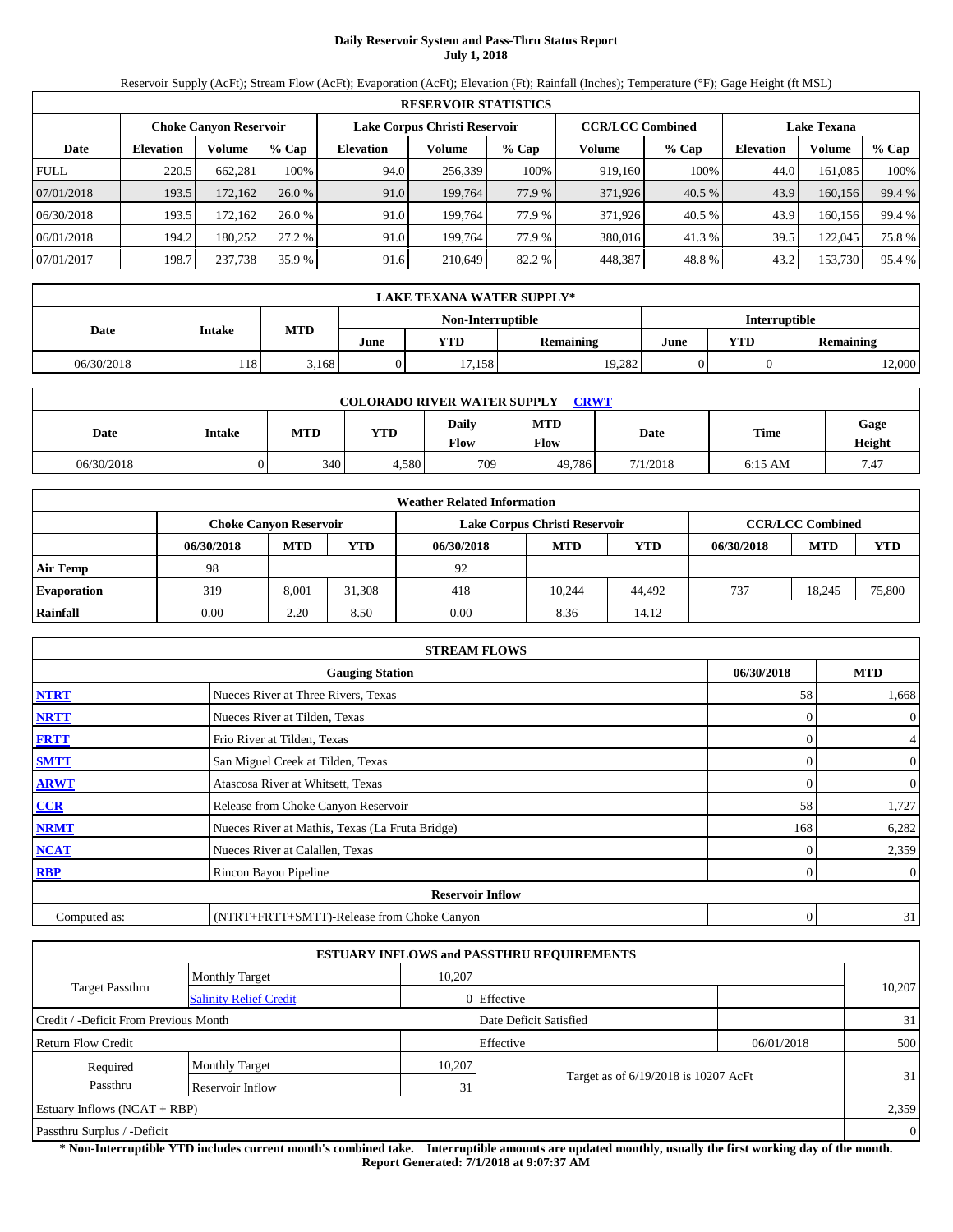# **Daily Reservoir System and Pass-Thru Status Report July 2, 2018**

Reservoir Supply (AcFt); Stream Flow (AcFt); Evaporation (AcFt); Elevation (Ft); Rainfall (Inches); Temperature (°F); Gage Height (ft MSL)

|             | <b>RESERVOIR STATISTICS</b> |                               |         |                               |         |        |                         |         |                    |         |        |  |  |
|-------------|-----------------------------|-------------------------------|---------|-------------------------------|---------|--------|-------------------------|---------|--------------------|---------|--------|--|--|
|             |                             | <b>Choke Canyon Reservoir</b> |         | Lake Corpus Christi Reservoir |         |        | <b>CCR/LCC Combined</b> |         | <b>Lake Texana</b> |         |        |  |  |
| Date        | <b>Elevation</b>            | Volume                        | $%$ Cap | <b>Elevation</b>              | Volume  | % Cap  | Volume                  | $%$ Cap | <b>Elevation</b>   | Volume  | % Cap  |  |  |
| <b>FULL</b> | 220.5                       | 662.281                       | 100%    | 94.0                          | 256,339 | 100%   | 919.160                 | 100%    | 44.0               | 161.085 | 100%   |  |  |
| 07/02/2018  | 193.5                       | 172,162                       | 26.0%   | 91.0                          | 199.764 | 77.9 % | 371,926                 | 40.5 %  | 43.9               | 160,156 | 99.4 % |  |  |
| 07/01/2018  | 193.5                       | 172.162                       | 26.0%   | 91.0                          | 199.764 | 77.9 % | 371.926                 | 40.5 %  | 43.9               | 160,156 | 99.4 % |  |  |
| 06/02/2018  | 194.2                       | 180.252                       | 27.2 %  | 90.9                          | 197.976 | 77.2 % | 378,228                 | 41.1 %  | 39.5               | 121.245 | 75.3 % |  |  |
| 07/02/2017  | 198.8                       | 239,125                       | 36.1%   | 91.5                          | 208,819 | 81.5 % | 447,944                 | 48.7%   | 43.2               | 153,730 | 95.4 % |  |  |

|                                           | <b>LAKE TEXANA WATER SUPPLY*</b> |            |      |            |                  |      |                         |        |  |  |  |  |
|-------------------------------------------|----------------------------------|------------|------|------------|------------------|------|-------------------------|--------|--|--|--|--|
| Non-Interruptible<br><b>Interruptible</b> |                                  |            |      |            |                  |      |                         |        |  |  |  |  |
| Date                                      | <b>Intake</b>                    | <b>MTD</b> | June | <b>YTD</b> | <b>Remaining</b> | June | YTD<br><b>Remaining</b> |        |  |  |  |  |
| 07/01/2018                                | 16 <sup>1</sup>                  | 10.        |      | 14.005     | 22,435           |      |                         | 12,000 |  |  |  |  |

| <b>COLORADO RIVER WATER SUPPLY CRWT</b> |               |            |       |               |                    |          |             |                |  |  |
|-----------------------------------------|---------------|------------|-------|---------------|--------------------|----------|-------------|----------------|--|--|
| Date                                    | <b>Intake</b> | <b>MTD</b> | YTD   | Daily<br>Flow | <b>MTD</b><br>Flow | Date     | <b>Time</b> | Gage<br>Height |  |  |
| 07/01/2018                              |               |            | 4,240 | 607           | 607                | 7/2/2018 | $6:15$ AM   | 7.47           |  |  |

|                    |            |                               |            | <b>Weather Related Information</b> |                               |            |            |                         |            |
|--------------------|------------|-------------------------------|------------|------------------------------------|-------------------------------|------------|------------|-------------------------|------------|
|                    |            | <b>Choke Canvon Reservoir</b> |            |                                    | Lake Corpus Christi Reservoir |            |            | <b>CCR/LCC Combined</b> |            |
|                    | 07/01/2018 | <b>MTD</b>                    | <b>YTD</b> | 07/01/2018                         | <b>MTD</b>                    | <b>YTD</b> | 07/01/2018 | <b>MTD</b>              | <b>YTD</b> |
| <b>Air Temp</b>    | 99         |                               |            | 95                                 |                               |            |            |                         |            |
| <b>Evaporation</b> | 319        | 319                           | 31.627     | 334                                | 334                           | 44,826     | 653        | 653                     | 76,453     |
| Rainfall           | 0.00       | 0.00                          | 8.50       | 0.00                               | 0.00                          | 14.12      |            |                         |            |

|              | <b>STREAM FLOWS</b>                             |            |                |
|--------------|-------------------------------------------------|------------|----------------|
|              | <b>Gauging Station</b>                          | 07/01/2018 | <b>MTD</b>     |
| <b>NTRT</b>  | Nueces River at Three Rivers, Texas             | 58         | 58             |
| <b>NRTT</b>  | Nueces River at Tilden, Texas                   |            | $\overline{0}$ |
| <b>FRTT</b>  | Frio River at Tilden, Texas                     |            | $\overline{0}$ |
| <b>SMTT</b>  | San Miguel Creek at Tilden, Texas               | $\Omega$   | $\overline{0}$ |
| <b>ARWT</b>  | Atascosa River at Whitsett, Texas               | $\theta$   | $\overline{0}$ |
| CCR          | Release from Choke Canyon Reservoir             | 58         | 58             |
| <b>NRMT</b>  | Nueces River at Mathis, Texas (La Fruta Bridge) | 204        | 204            |
| <b>NCAT</b>  | Nueces River at Calallen, Texas                 |            | $\overline{0}$ |
| RBP          | Rincon Bayou Pipeline                           | 0          | $\overline{0}$ |
|              | <b>Reservoir Inflow</b>                         |            |                |
| Computed as: | (NTRT+FRTT+SMTT)-Release from Choke Canyon      |            |                |

|                                       |                               |       | <b>ESTUARY INFLOWS and PASSTHRU REQUIREMENTS</b> |            |                |
|---------------------------------------|-------------------------------|-------|--------------------------------------------------|------------|----------------|
|                                       | <b>Monthly Target</b>         | 4,500 |                                                  |            |                |
| <b>Target Passthru</b>                | <b>Salinity Relief Credit</b> |       | 0 Effective                                      |            | 4,500          |
| Credit / -Deficit From Previous Month |                               |       | Date Deficit Satisfied                           |            | 2,250          |
| <b>Return Flow Credit</b>             |                               |       | Effective                                        | 07/01/2018 | 500            |
| Required                              | <b>Monthly Target</b>         | 4,500 |                                                  |            |                |
| Passthru                              | Reservoir Inflow              |       | 0                                                |            |                |
| Estuary Inflows $(NCAT + RBP)$        |                               |       |                                                  |            | $\overline{0}$ |
| Passthru Surplus / -Deficit           |                               |       |                                                  |            | $\overline{0}$ |

**\* Non-Interruptible YTD includes current month's combined take. Interruptible amounts are updated monthly, usually the first working day of the month. Report Generated: 7/2/2018 at 8:16:52 AM**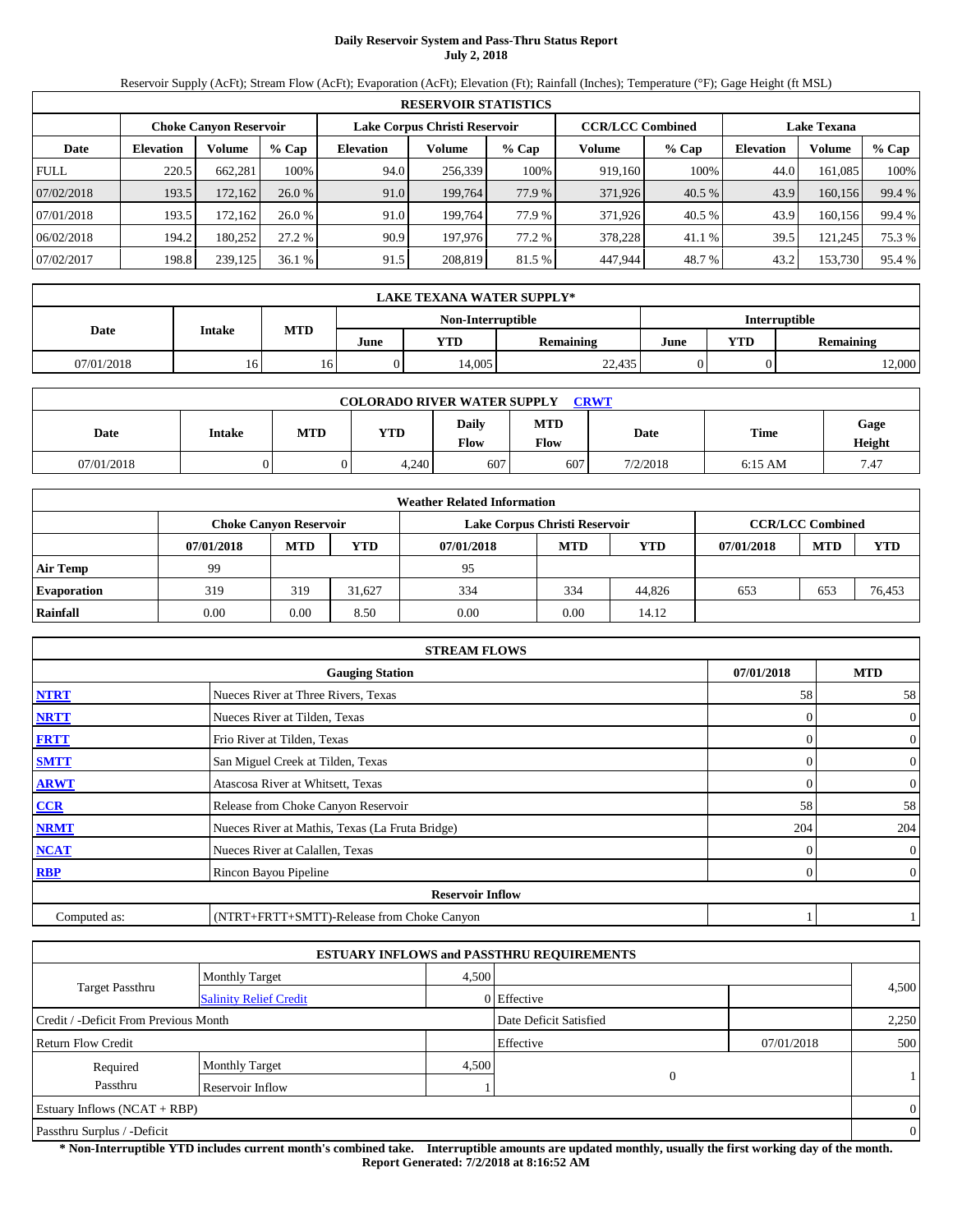# **Daily Reservoir System and Pass-Thru Status Report July 3, 2018**

Reservoir Supply (AcFt); Stream Flow (AcFt); Evaporation (AcFt); Elevation (Ft); Rainfall (Inches); Temperature (°F); Gage Height (ft MSL)

|             | <b>RESERVOIR STATISTICS</b>                                                                                     |         |         |           |         |        |         |         |                  |         |        |  |
|-------------|-----------------------------------------------------------------------------------------------------------------|---------|---------|-----------|---------|--------|---------|---------|------------------|---------|--------|--|
|             | Lake Corpus Christi Reservoir<br><b>CCR/LCC Combined</b><br><b>Choke Canyon Reservoir</b><br><b>Lake Texana</b> |         |         |           |         |        |         |         |                  |         |        |  |
| Date        | <b>Elevation</b>                                                                                                | Volume  | $%$ Cap | Elevation | Volume  | % Cap  | Volume  | $%$ Cap | <b>Elevation</b> | Volume  | % Cap  |  |
| <b>FULL</b> | 220.5                                                                                                           | 662,281 | 100%    | 94.0      | 256,339 | 100%   | 919,160 | 100%    | 44.0             | 161.085 | 100%   |  |
| 07/03/2018  | 193.4                                                                                                           | 172,162 | 26.0%   | 90.9      | 197,976 | 77.2 % | 370,138 | 40.3 %  | 43.8             | 159,229 | 98.8%  |  |
| 07/02/2018  | 193.5                                                                                                           | 172.162 | 26.0%   | 91.0      | 199.764 | 77.9 % | 371.926 | 40.5 %  | 43.9             | 160.156 | 99.4 % |  |
| 06/03/2018  | 194.2                                                                                                           | 180.252 | 27.2 %  | 90.9      | 197.976 | 77.2 % | 378,228 | 41.1 %  | 39.5             | 121.245 | 75.3 % |  |
| 07/03/2017  | 198.7                                                                                                           | 237,738 | 35.9 %  | 91.5      | 208,819 | 81.5 % | 446,557 | 48.6%   | 43.2             | 153,730 | 95.4 % |  |

|                                           | <b>LAKE TEXANA WATER SUPPLY*</b>            |    |  |        |                  |      |     |                  |  |  |  |
|-------------------------------------------|---------------------------------------------|----|--|--------|------------------|------|-----|------------------|--|--|--|
| <b>Interruptible</b><br>Non-Interruptible |                                             |    |  |        |                  |      |     |                  |  |  |  |
|                                           | <b>MTD</b><br>Date<br><b>Intake</b><br>June |    |  |        | <b>Remaining</b> | June | YTD | <b>Remaining</b> |  |  |  |
| 07/02/2018                                |                                             | 16 |  | 14.005 | 22.435           |      |     | 12,000           |  |  |  |

| <b>CRWT</b><br><b>COLORADO RIVER WATER SUPPLY</b> |               |     |       |                      |                    |          |         |                |  |  |
|---------------------------------------------------|---------------|-----|-------|----------------------|--------------------|----------|---------|----------------|--|--|
| Date                                              | <b>Intake</b> | MTD | YTD   | <b>Daily</b><br>Flow | <b>MTD</b><br>Flow | Date     | Time    | Gage<br>Height |  |  |
| 07/02/2018                                        |               |     | 4,240 | 417                  | .024               | 7/3/2018 | 7:15 AM | 7.52           |  |  |

|                    | <b>Weather Related Information</b> |                               |            |            |                               |        |            |                         |        |  |  |
|--------------------|------------------------------------|-------------------------------|------------|------------|-------------------------------|--------|------------|-------------------------|--------|--|--|
|                    |                                    | <b>Choke Canyon Reservoir</b> |            |            | Lake Corpus Christi Reservoir |        |            | <b>CCR/LCC Combined</b> |        |  |  |
|                    | 07/02/2018                         | <b>MTD</b>                    | <b>YTD</b> | 07/02/2018 | <b>MTD</b>                    | YTD    | 07/02/2018 | <b>MTD</b>              | YTD    |  |  |
| <b>Air Temp</b>    | 96                                 |                               |            | 93         |                               |        |            |                         |        |  |  |
| <b>Evaporation</b> | 299                                | 618                           | 31.926     | 156        | 490                           | 44.982 | 455        | .108                    | 76,908 |  |  |
| Rainfall           | 0.00                               | 0.00                          | 8.50       | 0.00       | 0.00                          | 14.12  |            |                         |        |  |  |

|              | <b>STREAM FLOWS</b>                             |            |                  |
|--------------|-------------------------------------------------|------------|------------------|
|              | <b>Gauging Station</b>                          | 07/02/2018 | <b>MTD</b>       |
| <b>NTRT</b>  | Nueces River at Three Rivers, Texas             | 57         | 116              |
| <b>NRTT</b>  | Nueces River at Tilden, Texas                   |            | $\overline{0}$   |
| <b>FRTT</b>  | Frio River at Tilden, Texas                     |            | $\overline{0}$   |
| <b>SMTT</b>  | San Miguel Creek at Tilden, Texas               | $\Omega$   | $\boldsymbol{0}$ |
| <b>ARWT</b>  | Atascosa River at Whitsett, Texas               | $\Omega$   | $\boldsymbol{0}$ |
| CCR          | Release from Choke Canyon Reservoir             | 58         | 115              |
| <b>NRMT</b>  | Nueces River at Mathis, Texas (La Fruta Bridge) | 284        | 488              |
| <b>NCAT</b>  | Nueces River at Calallen, Texas                 |            | $\theta$         |
| <b>RBP</b>   | Rincon Bayou Pipeline                           | $\Omega$   | $\overline{0}$   |
|              | <b>Reservoir Inflow</b>                         |            |                  |
| Computed as: | NRTT+FRTT+SMTT+ARWT                             | 0          |                  |

|                                       |                               |       | <b>ESTUARY INFLOWS and PASSTHRU REQUIREMENTS</b> |            |                |
|---------------------------------------|-------------------------------|-------|--------------------------------------------------|------------|----------------|
|                                       | <b>Monthly Target</b>         | 4,500 |                                                  |            |                |
| <b>Target Passthru</b>                | <b>Salinity Relief Credit</b> |       | 0 Effective                                      |            | 4,500          |
| Credit / -Deficit From Previous Month |                               |       | Date Deficit Satisfied                           |            | 2,250          |
| <b>Return Flow Credit</b>             |                               |       | Effective                                        | 07/01/2018 | 500            |
| Required                              | <b>Monthly Target</b>         | 4,500 |                                                  |            |                |
| Passthru                              | Reservoir Inflow              |       | $\mathbf{0}$                                     |            |                |
| Estuary Inflows $(NCAT + RBP)$        |                               |       |                                                  |            | $\overline{0}$ |
| Passthru Surplus / -Deficit           |                               |       |                                                  |            | $\mathbf{0}$   |

**\* Non-Interruptible YTD includes current month's combined take. Interruptible amounts are updated monthly, usually the first working day of the month. Report Generated: 7/3/2018 at 8:09:43 AM**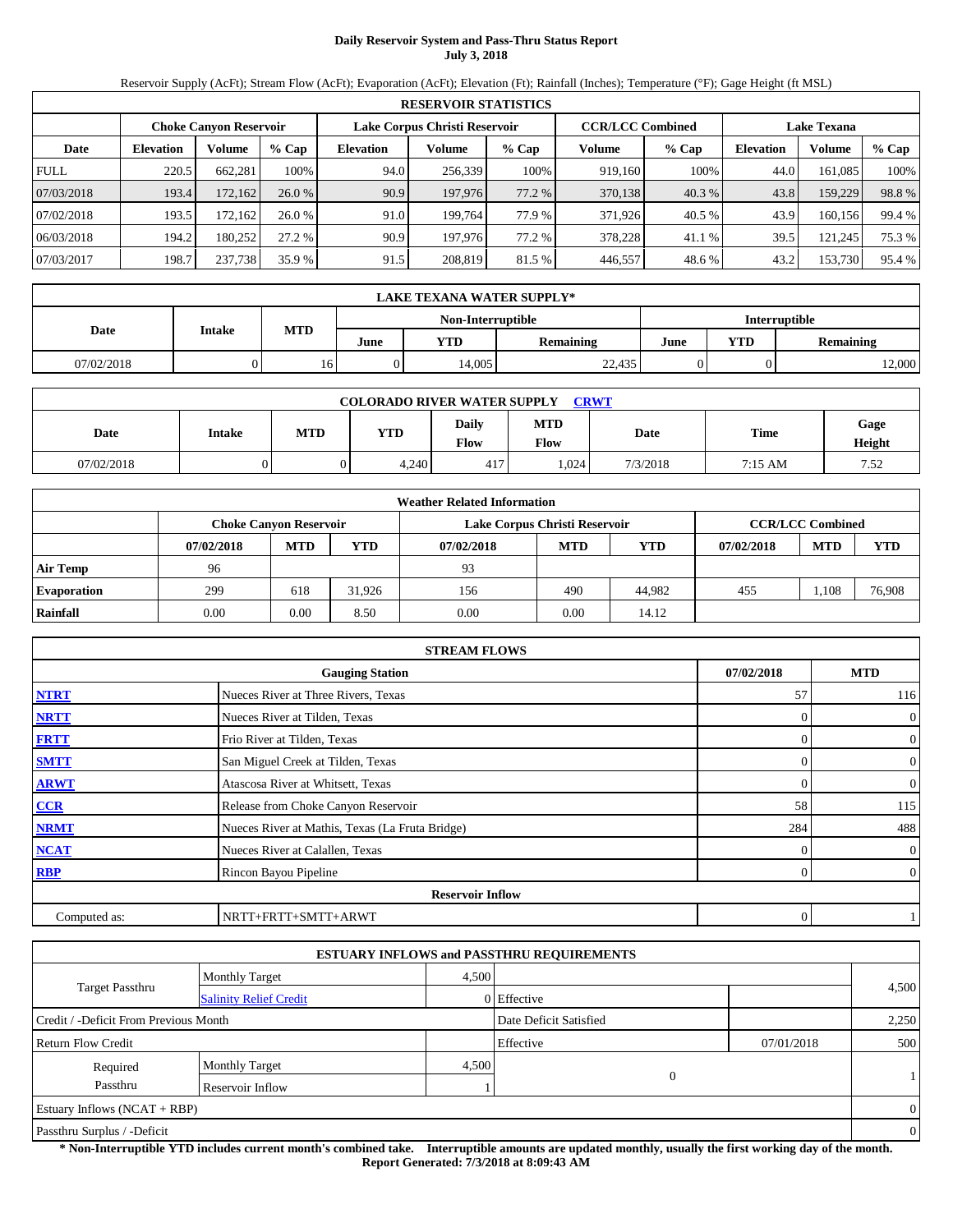# **Daily Reservoir System and Pass-Thru Status Report July 4, 2018**

Reservoir Supply (AcFt); Stream Flow (AcFt); Evaporation (AcFt); Elevation (Ft); Rainfall (Inches); Temperature (°F); Gage Height (ft MSL)

|             | <b>RESERVOIR STATISTICS</b>                                                                                     |          |         |                  |         |        |         |         |                  |         |        |  |
|-------------|-----------------------------------------------------------------------------------------------------------------|----------|---------|------------------|---------|--------|---------|---------|------------------|---------|--------|--|
|             | Lake Corpus Christi Reservoir<br><b>CCR/LCC Combined</b><br><b>Choke Canyon Reservoir</b><br><b>Lake Texana</b> |          |         |                  |         |        |         |         |                  |         |        |  |
| Date        | <b>Elevation</b>                                                                                                | Volume   | $%$ Cap | <b>Elevation</b> | Volume  | % Cap  | Volume  | $%$ Cap | <b>Elevation</b> | Volume  | % Cap  |  |
| <b>FULL</b> | 220.5                                                                                                           | 662.281  | 100%    | 94.0             | 256,339 | 100%   | 919.160 | 100%    | 44.0             | 161.085 | 100%   |  |
| 07/04/2018  | 193.5                                                                                                           | 172,162  | 26.0%   | 90.9             | 197,976 | 77.2 % | 370,138 | 40.3 %  | 43.7             | 158,306 | 98.3%  |  |
| 07/03/2018  | 193.4                                                                                                           | 172.1621 | 26.0%   | 90.9             | 197.976 | 77.2 % | 370,138 | 40.3%   | 43.8             | 159.229 | 98.8%  |  |
| 06/04/2018  | 194.1                                                                                                           | 179.083  | 27.0 %  | 90.9             | 197.976 | 77.2 % | 377,059 | 41.0%   | 39.5             | 121.245 | 75.3 % |  |
| 07/04/2017  | 198.6                                                                                                           | 236,355  | 35.7 %  | 91.5             | 206,995 | 80.8%  | 443,350 | 48.2 %  | 43.1             | 152,823 | 94.9%  |  |

|                                           | <b>LAKE TEXANA WATER SUPPLY*</b> |            |      |       |                  |      |     |                  |  |  |  |
|-------------------------------------------|----------------------------------|------------|------|-------|------------------|------|-----|------------------|--|--|--|
| <b>Interruptible</b><br>Non-Interruptible |                                  |            |      |       |                  |      |     |                  |  |  |  |
| Date<br><b>Intake</b>                     |                                  | <b>MTD</b> | June | VTD   | <b>Remaining</b> | June | YTD | <b>Remaining</b> |  |  |  |
| 07/03/2018                                |                                  | 16         |      | 4.005 | 22,435           |      |     | 12,000           |  |  |  |

| <b>COLORADO RIVER WATER SUPPLY CRWT</b> |               |            |       |                      |                    |          |           |                |  |  |
|-----------------------------------------|---------------|------------|-------|----------------------|--------------------|----------|-----------|----------------|--|--|
| Date                                    | <b>Intake</b> | <b>MTD</b> | YTD   | <b>Daily</b><br>Flow | <b>MTD</b><br>Flow | Date     | Time      | Gage<br>Height |  |  |
| 07/03/2018                              |               |            | 4,240 | 504                  | .528               | 7/4/2018 | $6:15$ AM | 7.76           |  |  |

|                    | <b>Weather Related Information</b> |                               |            |            |                               |        |            |                         |        |  |  |
|--------------------|------------------------------------|-------------------------------|------------|------------|-------------------------------|--------|------------|-------------------------|--------|--|--|
|                    |                                    | <b>Choke Canyon Reservoir</b> |            |            | Lake Corpus Christi Reservoir |        |            | <b>CCR/LCC Combined</b> |        |  |  |
|                    | 07/03/2018                         | <b>MTD</b>                    | <b>YTD</b> | 07/03/2018 | <b>MTD</b>                    | YTD    | 07/03/2018 | <b>MTD</b>              | YTD    |  |  |
| <b>Air Temp</b>    | 97                                 |                               |            | 95         |                               |        |            |                         |        |  |  |
| <b>Evaporation</b> | 305                                | 923                           | 32.231     | 281        | 771                           | 45.263 | 586        | . .694                  | 77.494 |  |  |
| Rainfall           | 0.00                               | 0.00                          | 8.50       | 0.00       | 0.00                          | 14.12  |            |                         |        |  |  |

|              | <b>STREAM FLOWS</b>                             |              |                |
|--------------|-------------------------------------------------|--------------|----------------|
|              | <b>Gauging Station</b>                          | 07/03/2018   | <b>MTD</b>     |
| <b>NTRT</b>  | Nueces River at Three Rivers, Texas             | 58           | 174            |
| <b>NRTT</b>  | Nueces River at Tilden, Texas                   | $\mathbf{0}$ | $\mathbf{0}$   |
| <b>FRTT</b>  | Frio River at Tilden, Texas                     | $\Omega$     | $\mathbf{0}$   |
| <b>SMTT</b>  | San Miguel Creek at Tilden, Texas               | $\Omega$     | $\mathbf{0}$   |
| <b>ARWT</b>  | Atascosa River at Whitsett, Texas               | $\Omega$     | $\mathbf{0}$   |
| CCR          | Release from Choke Canyon Reservoir             | 58           | 173            |
| <b>NRMT</b>  | Nueces River at Mathis, Texas (La Fruta Bridge) | 540          | 1,028          |
| <b>NCAT</b>  | Nueces River at Calallen, Texas                 | 0            | $\overline{0}$ |
| <b>RBP</b>   | Rincon Bayou Pipeline                           | 0            | $\overline{0}$ |
|              | <b>Reservoir Inflow</b>                         |              |                |
| Computed as: | (NTRT+FRTT+SMTT)-Release from Choke Canyon      |              |                |

|                                       |                               |       | <b>ESTUARY INFLOWS and PASSTHRU REQUIREMENTS</b> |            |                |
|---------------------------------------|-------------------------------|-------|--------------------------------------------------|------------|----------------|
|                                       | <b>Monthly Target</b>         | 4,500 |                                                  |            |                |
| <b>Target Passthru</b>                | <b>Salinity Relief Credit</b> |       | 0 Effective                                      |            | 4,500          |
| Credit / -Deficit From Previous Month |                               |       | Date Deficit Satisfied                           |            | 2,250          |
| <b>Return Flow Credit</b>             |                               |       | Effective                                        | 07/01/2018 | 500            |
| Required                              | <b>Monthly Target</b>         | 4,500 |                                                  |            |                |
| Passthru                              | Reservoir Inflow              |       | $\mathbf{0}$                                     |            |                |
| Estuary Inflows $(NCAT + RBP)$        |                               |       |                                                  |            | $\overline{0}$ |
| Passthru Surplus / -Deficit           |                               |       |                                                  |            | $\mathbf{0}$   |

**\* Non-Interruptible YTD includes current month's combined take. Interruptible amounts are updated monthly, usually the first working day of the month. Report Generated: 7/4/2018 at 8:31:17 AM**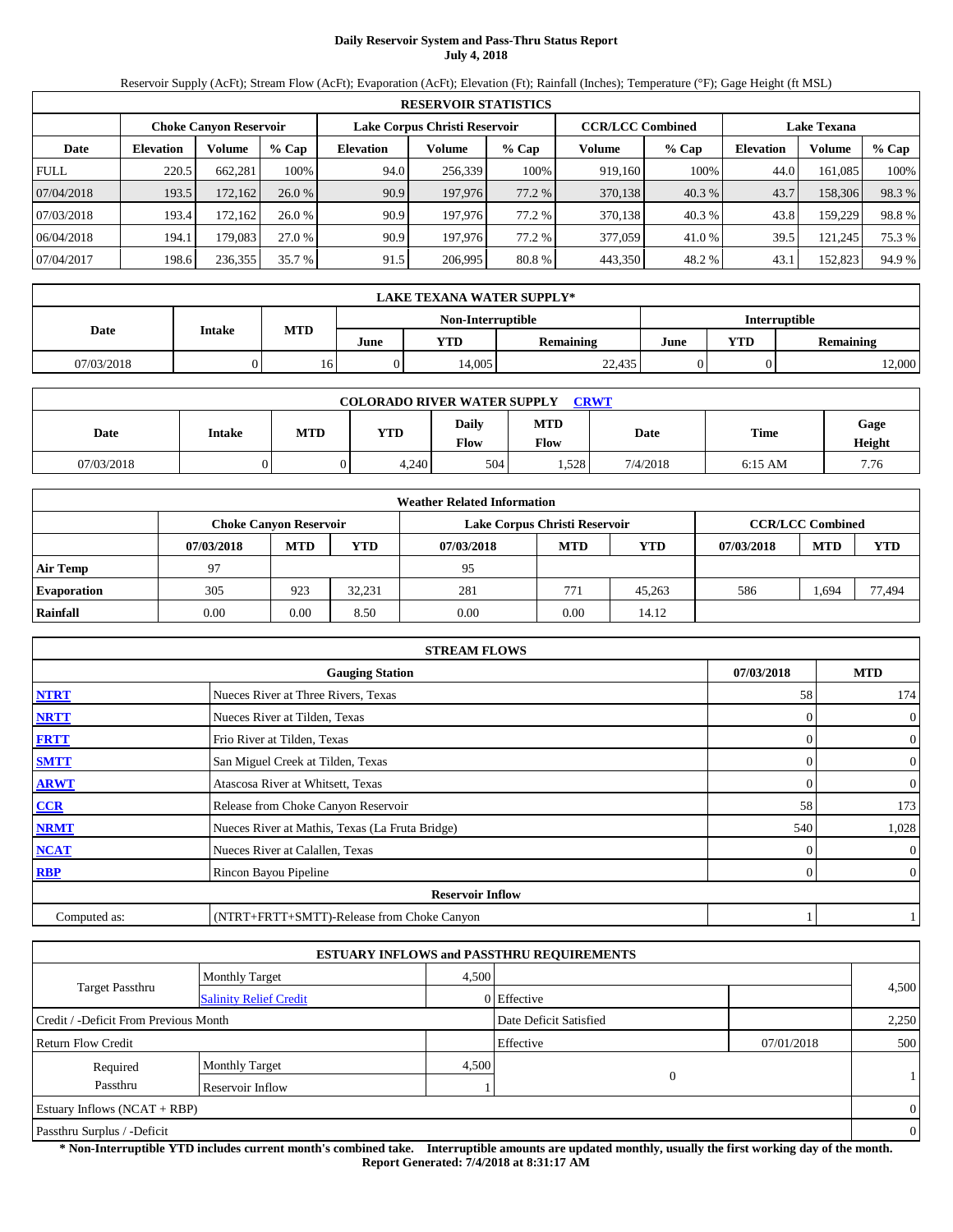# **Daily Reservoir System and Pass-Thru Status Report July 5, 2018**

Reservoir Supply (AcFt); Stream Flow (AcFt); Evaporation (AcFt); Elevation (Ft); Rainfall (Inches); Temperature (°F); Gage Height (ft MSL)

|             | <b>RESERVOIR STATISTICS</b> |                               |         |                  |                               |        |         |                         |                    |         |          |
|-------------|-----------------------------|-------------------------------|---------|------------------|-------------------------------|--------|---------|-------------------------|--------------------|---------|----------|
|             |                             | <b>Choke Canyon Reservoir</b> |         |                  | Lake Corpus Christi Reservoir |        |         | <b>CCR/LCC Combined</b> | <b>Lake Texana</b> |         |          |
| Date        | <b>Elevation</b>            | Volume                        | $%$ Cap | <b>Elevation</b> | Volume                        | % Cap  | Volume  | $%$ Cap                 | <b>Elevation</b>   | Volume  | $\%$ Cap |
| <b>FULL</b> | 220.5                       | 662.281                       | 100%    | 94.0             | 256.339                       | 100%   | 919.160 | 100%                    | 44.0               | 161.085 | 100%     |
| 07/05/2018  | 193.5                       | 172,162                       | 26.0%   | 91.0             | 199.764                       | 77.9 % | 371,926 | 40.5 %                  | 43.7               | 158,306 | 98.3%    |
| 07/04/2018  | 193.5                       | 172.1621                      | 26.0%   | 90.9             | 197.976                       | 77.2 % | 370,138 | 40.3%                   | 43.7               | 158.306 | 98.3%    |
| 06/05/2018  | 194.1                       | 179.083                       | 27.0 %  | 90.8             | 196.197                       | 76.5 % | 375,280 | 40.8%                   | 39.4               | 121.245 | 75.3 %   |
| 07/05/2017  | 198.7                       | 237,738                       | 35.9 %  | 91.4             | 206,995                       | 80.8%  | 444,733 | 48.4%                   | 43.1               | 152,823 | 94.9 %   |

|                                           | <b>LAKE TEXANA WATER SUPPLY*</b> |            |      |            |                  |      |                  |        |  |  |  |
|-------------------------------------------|----------------------------------|------------|------|------------|------------------|------|------------------|--------|--|--|--|
| Non-Interruptible<br><b>Interruptible</b> |                                  |            |      |            |                  |      |                  |        |  |  |  |
| Date                                      | <b>Intake</b>                    | <b>MTD</b> | June | <b>YTD</b> | <b>Remaining</b> | June | <b>Remaining</b> |        |  |  |  |
| 07/04/2018                                |                                  | 10.        |      | 14.005     | 22,435           |      |                  | 12,000 |  |  |  |

| <b>CRWT</b><br><b>COLORADO RIVER WATER SUPPLY</b> |               |            |       |               |                           |             |         |                |  |  |
|---------------------------------------------------|---------------|------------|-------|---------------|---------------------------|-------------|---------|----------------|--|--|
| Date                                              | <b>Intake</b> | <b>MTD</b> | YTD   | Daily<br>Flow | <b>MTD</b><br><b>Flow</b> | <b>Date</b> | Time    | Gage<br>Height |  |  |
| 07/04/2018                                        |               |            | 4.240 | 625           | 2.154                     | 7/5/2018    | 7:15 AM | 7.82           |  |  |

|                    | <b>Weather Related Information</b> |                               |            |            |                               |            |            |                         |            |  |  |
|--------------------|------------------------------------|-------------------------------|------------|------------|-------------------------------|------------|------------|-------------------------|------------|--|--|
|                    |                                    | <b>Choke Canvon Reservoir</b> |            |            | Lake Corpus Christi Reservoir |            |            | <b>CCR/LCC Combined</b> |            |  |  |
|                    | 07/04/2018                         | <b>MTD</b>                    | <b>YTD</b> | 07/04/2018 | <b>MTD</b>                    | <b>YTD</b> | 07/04/2018 | <b>MTD</b>              | <b>YTD</b> |  |  |
| <b>Air Temp</b>    | 95                                 |                               |            | 91         |                               |            |            |                         |            |  |  |
| <b>Evaporation</b> | 292                                | .215                          | 32.523     | 386        | 1,157                         | 45.649     | 678        | 2,372                   | 78.172     |  |  |
| Rainfall           | 1.39                               | 1.39                          | 9.89       | 1.35       | 1.35                          | 15.47      |            |                         |            |  |  |

|              | <b>STREAM FLOWS</b>                             |            |                |
|--------------|-------------------------------------------------|------------|----------------|
|              | <b>Gauging Station</b>                          | 07/04/2018 | <b>MTD</b>     |
| <b>NTRT</b>  | Nueces River at Three Rivers, Texas             | 62         | 236            |
| <b>NRTT</b>  | Nueces River at Tilden, Texas                   |            | $\overline{0}$ |
| <b>FRTT</b>  | Frio River at Tilden, Texas                     | 3          | $\mathbf{3}$   |
| <b>SMTT</b>  | San Miguel Creek at Tilden, Texas               | $\Omega$   | $\overline{0}$ |
| <b>ARWT</b>  | Atascosa River at Whitsett, Texas               | $\Omega$   | $\overline{0}$ |
| CCR          | Release from Choke Canyon Reservoir             | 58         | 230            |
| <b>NRMT</b>  | Nueces River at Mathis, Texas (La Fruta Bridge) | 794        | 1,822          |
| <b>NCAT</b>  | Nueces River at Calallen, Texas                 |            | $\overline{0}$ |
| <b>RBP</b>   | Rincon Bayou Pipeline                           | 0          | $\overline{0}$ |
|              | <b>Reservoir Inflow</b>                         |            |                |
| Computed as: | (NTRT+FRTT+SMTT)-Release from Choke Canyon      | 7          | 8              |

|                                       |                               |       | <b>ESTUARY INFLOWS and PASSTHRU REQUIREMENTS</b> |            |                |
|---------------------------------------|-------------------------------|-------|--------------------------------------------------|------------|----------------|
|                                       | <b>Monthly Target</b>         | 4,500 |                                                  |            |                |
| <b>Target Passthru</b>                | <b>Salinity Relief Credit</b> |       | 0 Effective                                      |            | 4,500          |
| Credit / -Deficit From Previous Month |                               |       | Date Deficit Satisfied                           |            | 2,250          |
| <b>Return Flow Credit</b>             |                               |       | Effective                                        | 07/01/2018 | 500            |
| Required                              | <b>Monthly Target</b>         | 4,500 |                                                  |            |                |
| Passthru                              | Reservoir Inflow              | 8     | 0                                                |            | 8              |
| Estuary Inflows $(NCAT + RBP)$        |                               |       |                                                  |            | $\overline{0}$ |
| Passthru Surplus / -Deficit           |                               |       |                                                  |            | $\overline{0}$ |

**\* Non-Interruptible YTD includes current month's combined take. Interruptible amounts are updated monthly, usually the first working day of the month. Report Generated: 7/5/2018 at 8:47:53 AM**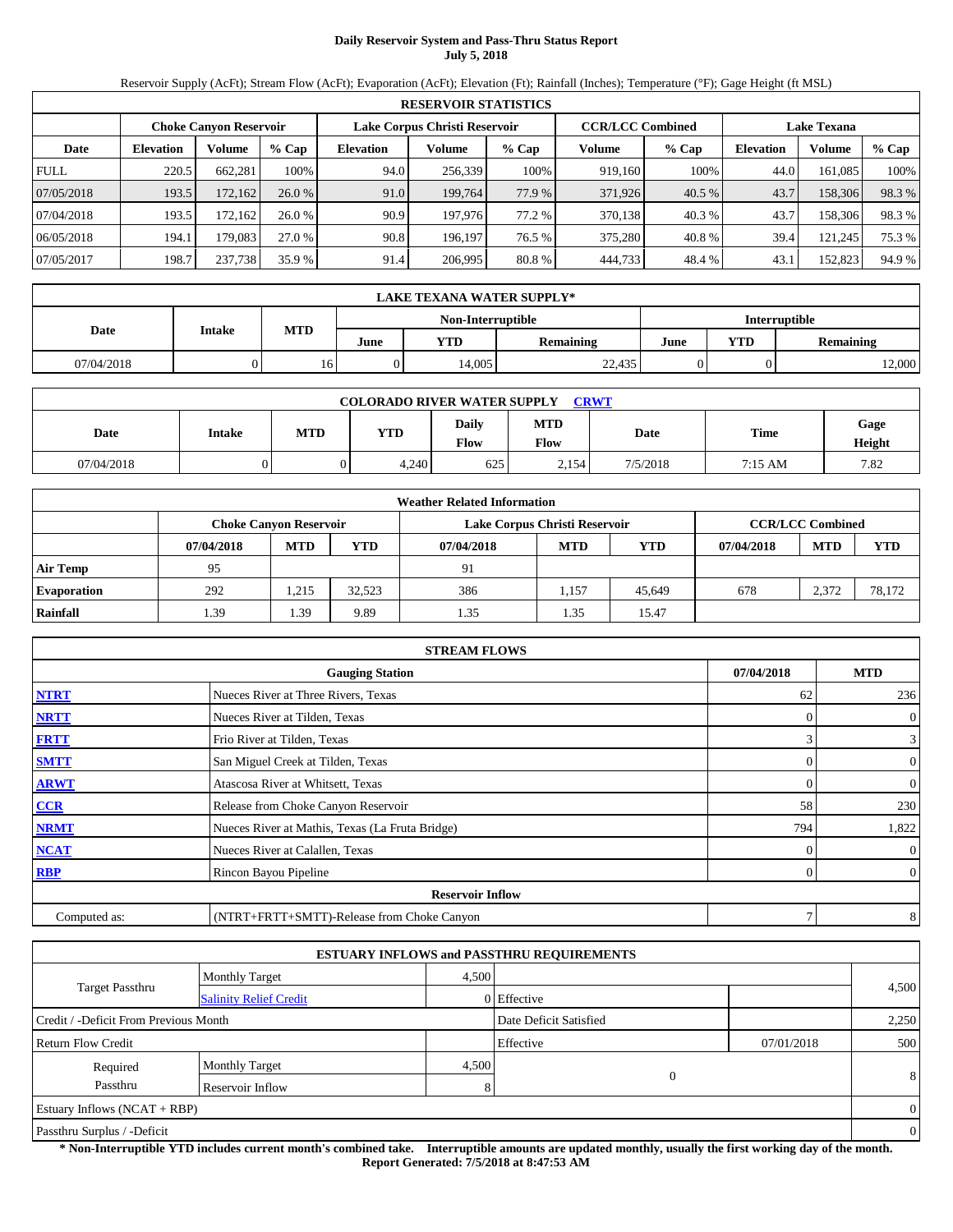# **Daily Reservoir System and Pass-Thru Status Report July 6, 2018**

Reservoir Supply (AcFt); Stream Flow (AcFt); Evaporation (AcFt); Elevation (Ft); Rainfall (Inches); Temperature (°F); Gage Height (ft MSL)

|                                                                                                                 | <b>RESERVOIR STATISTICS</b> |         |         |                  |         |        |         |         |                  |         |       |  |
|-----------------------------------------------------------------------------------------------------------------|-----------------------------|---------|---------|------------------|---------|--------|---------|---------|------------------|---------|-------|--|
| Lake Corpus Christi Reservoir<br><b>CCR/LCC Combined</b><br><b>Choke Canyon Reservoir</b><br><b>Lake Texana</b> |                             |         |         |                  |         |        |         |         |                  |         |       |  |
| Date                                                                                                            | <b>Elevation</b>            | Volume  | $%$ Cap | <b>Elevation</b> | Volume  | % Cap  | Volume  | $%$ Cap | <b>Elevation</b> | Volume  | % Cap |  |
| <b>FULL</b>                                                                                                     | 220.5                       | 662.281 | 100%    | 94.0             | 256,339 | 100%   | 919.160 | 100%    | 44.0             | 161.085 | 100%  |  |
| 07/06/2018                                                                                                      | 193.5                       | 172,162 | 26.0%   | 91.0             | 199.764 | 77.9 % | 371,926 | 40.5 %  | 43.7             | 158,306 | 98.3% |  |
| 07/05/2018                                                                                                      | 193.5                       | 172.162 | 26.0%   | 91.0             | 199.764 | 77.9 % | 371.926 | 40.5 %  | 43.7             | 158,306 | 98.3% |  |
| 06/06/2018                                                                                                      | 194.1                       | 179.083 | 27.0 %  | 90.8             | 196.197 | 76.5 % | 375,280 | 40.8%   | 39.3             | 120.448 | 74.8% |  |
| 07/06/2017                                                                                                      | 198.7                       | 237,738 | 35.9 %  | 91.4             | 206,995 | 80.8%  | 444,733 | 48.4%   | 42.9             | 151,018 | 93.8% |  |

|                                    | <b>LAKE TEXANA WATER SUPPLY*</b> |            |       |        |                  |      |            |                  |  |  |  |
|------------------------------------|----------------------------------|------------|-------|--------|------------------|------|------------|------------------|--|--|--|
| Non-Interruptible<br>Interruptible |                                  |            |       |        |                  |      |            |                  |  |  |  |
| Date                               | Intake                           | <b>MTD</b> | June  | YTD    | <b>Remaining</b> | June | <b>YTD</b> | <b>Remaining</b> |  |  |  |
| 07/05/2018                         |                                  | 16         | 2,622 | 16,627 | 19,813           | 546  | 546        | 12,000           |  |  |  |

| <b>CRWT</b><br><b>COLORADO RIVER WATER SUPPLY</b>                                                                                 |  |  |       |     |       |          |         |      |  |  |
|-----------------------------------------------------------------------------------------------------------------------------------|--|--|-------|-----|-------|----------|---------|------|--|--|
| <b>MTD</b><br>Daily<br>Gage<br>Time<br>YTD<br><b>MTD</b><br>Date<br><b>Date</b><br><b>Intake</b><br>Flow<br><b>Flow</b><br>Height |  |  |       |     |       |          |         |      |  |  |
| 07/05/2018                                                                                                                        |  |  | 4.240 | 673 | 2.827 | 7/6/2018 | 7:15 AM | 8.06 |  |  |

|                    | <b>Weather Related Information</b> |                               |        |            |                               |            |            |                         |            |  |  |
|--------------------|------------------------------------|-------------------------------|--------|------------|-------------------------------|------------|------------|-------------------------|------------|--|--|
|                    |                                    | <b>Choke Canvon Reservoir</b> |        |            | Lake Corpus Christi Reservoir |            |            | <b>CCR/LCC Combined</b> |            |  |  |
|                    | 07/05/2018                         | <b>MTD</b>                    | YTD    | 07/05/2018 | <b>MTD</b>                    | <b>YTD</b> | 07/05/2018 | <b>MTD</b>              | <b>YTD</b> |  |  |
| <b>Air Temp</b>    | 88                                 |                               |        | 89         |                               |            |            |                         |            |  |  |
| <b>Evaporation</b> | 119                                | 1.334                         | 32.642 | 117        | 1.274                         | 45.766     | 236        | 2,608                   | 78,408     |  |  |
| Rainfall           | 0.08                               | 1.47                          | 9.97   | 0.75       | 2.10                          | 16.22      |            |                         |            |  |  |

|              | <b>STREAM FLOWS</b>                             |            |                  |
|--------------|-------------------------------------------------|------------|------------------|
|              | <b>Gauging Station</b>                          | 07/05/2018 | <b>MTD</b>       |
| <b>NTRT</b>  | Nueces River at Three Rivers, Texas             | 81         | 317              |
| <b>NRTT</b>  | Nueces River at Tilden, Texas                   | $\Omega$   | $\boldsymbol{0}$ |
| <b>FRTT</b>  | Frio River at Tilden, Texas                     | 4          | 7                |
| <b>SMTT</b>  | San Miguel Creek at Tilden, Texas               | 13         | 13               |
| <b>ARWT</b>  | Atascosa River at Whitsett, Texas               | $\Omega$   | $\overline{0}$   |
| CCR          | Release from Choke Canyon Reservoir             | 58         | 288              |
| <b>NRMT</b>  | Nueces River at Mathis, Texas (La Fruta Bridge) | 262        | 2,084            |
| <b>NCAT</b>  | Nueces River at Calallen, Texas                 | 345        | 346              |
| <b>RBP</b>   | Rincon Bayou Pipeline                           | 0          | $\overline{0}$   |
|              | <b>Reservoir Inflow</b>                         |            |                  |
| Computed as: | (NTRT+FRTT+SMTT)-Release from Choke Canyon      | 41         | 49               |

|                                       |                               |       | <b>ESTUARY INFLOWS and PASSTHRU REQUIREMENTS</b> |            |                |
|---------------------------------------|-------------------------------|-------|--------------------------------------------------|------------|----------------|
|                                       | <b>Monthly Target</b>         | 4,500 |                                                  |            |                |
| <b>Target Passthru</b>                | <b>Salinity Relief Credit</b> |       | 0 Effective                                      |            | 4,500          |
| Credit / -Deficit From Previous Month |                               |       | Date Deficit Satisfied                           |            | 2,250          |
| <b>Return Flow Credit</b>             |                               |       | Effective                                        | 07/01/2018 | 500            |
| Required                              | <b>Monthly Target</b>         | 4,500 |                                                  |            |                |
| Passthru                              | Reservoir Inflow              | 49    | $\mathbf{0}$                                     |            | 49             |
| Estuary Inflows $(NCAT + RBP)$        |                               |       |                                                  |            | 346            |
| Passthru Surplus / -Deficit           |                               |       |                                                  |            | $\overline{0}$ |

**\* Non-Interruptible YTD includes current month's combined take. Interruptible amounts are updated monthly, usually the first working day of the month. Report Generated: 7/6/2018 at 8:33:56 AM**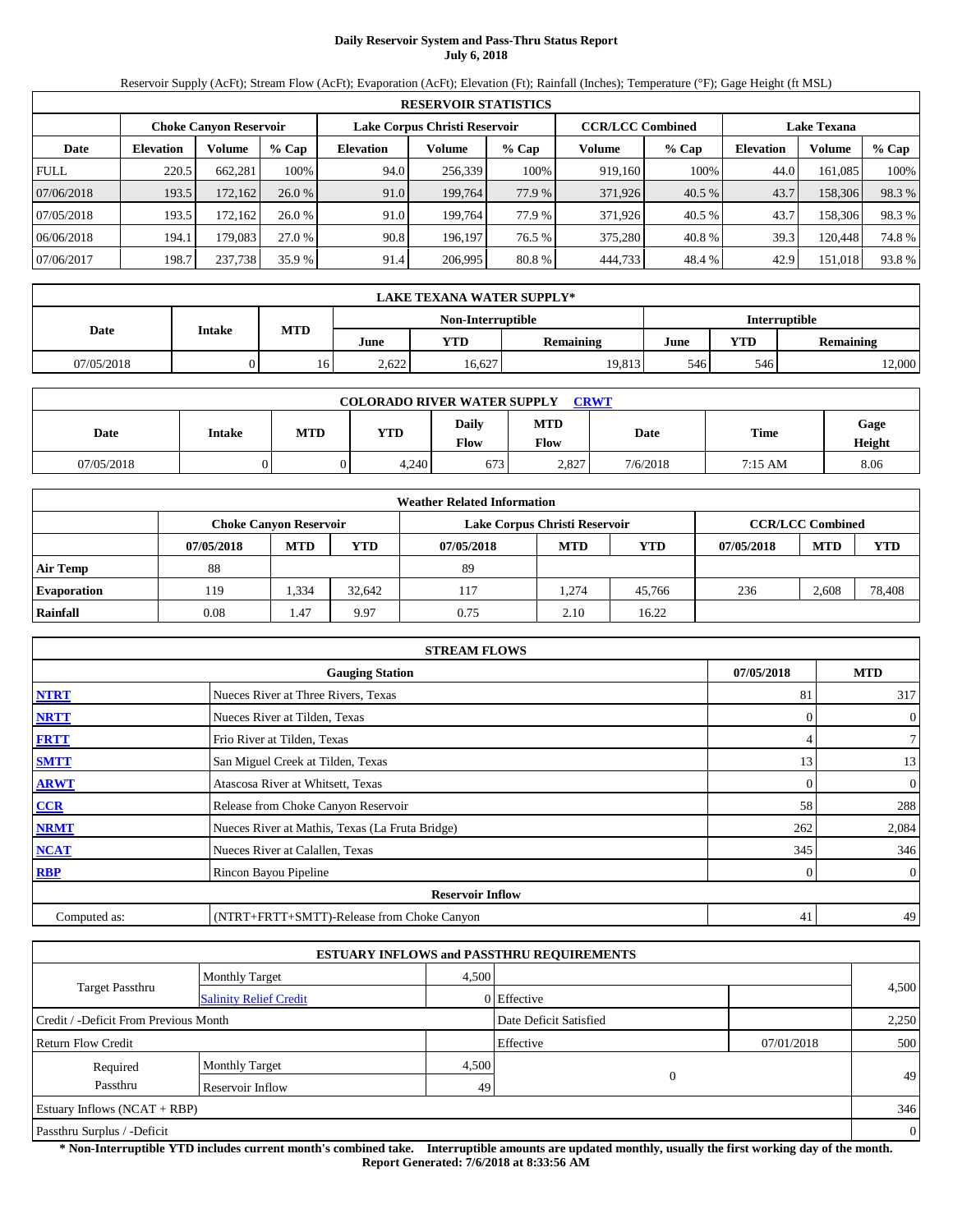# **Daily Reservoir System and Pass-Thru Status Report July 7, 2018**

Reservoir Supply (AcFt); Stream Flow (AcFt); Evaporation (AcFt); Elevation (Ft); Rainfall (Inches); Temperature (°F); Gage Height (ft MSL)

|                                                                                                                 | <b>RESERVOIR STATISTICS</b> |          |         |                  |         |        |         |         |                  |         |          |  |
|-----------------------------------------------------------------------------------------------------------------|-----------------------------|----------|---------|------------------|---------|--------|---------|---------|------------------|---------|----------|--|
| <b>CCR/LCC Combined</b><br>Lake Corpus Christi Reservoir<br><b>Lake Texana</b><br><b>Choke Canyon Reservoir</b> |                             |          |         |                  |         |        |         |         |                  |         |          |  |
| Date                                                                                                            | <b>Elevation</b>            | Volume   | $%$ Cap | <b>Elevation</b> | Volume  | % Cap  | Volume  | $%$ Cap | <b>Elevation</b> | Volume  | $\%$ Cap |  |
| <b>FULL</b>                                                                                                     | 220.5                       | 662.281  | 100%    | 94.0             | 256.339 | 100%   | 919.160 | 100%    | 44.0             | 161.085 | 100%     |  |
| 07/07/2018                                                                                                      | 193.6                       | 173,304  | 26.1%   | 91.0             | 199.764 | 77.9 % | 373,068 | 40.6 %  | 43.7             | 158,306 | 98.3%    |  |
| 07/06/2018                                                                                                      | 193.5                       | 172.1621 | 26.0%   | 91.0             | 199.764 | 77.9 % | 371.926 | 40.5 %  | 43.7             | 158.306 | 98.3%    |  |
| 06/07/2018                                                                                                      | 194.0                       | 177.918  | 26.8 %  | 90.8             | 196.197 | 76.5 % | 374.115 | 40.7 %  | 39.3             | 120.448 | 74.8%    |  |
| 07/07/2017                                                                                                      | 198.6                       | 236,355  | 35.7 %  | 91.4             | 206,995 | 80.8 % | 443,350 | 48.2 %  | 42.8             | 150.120 | 93.2 %   |  |

|            | LAKE TEXANA WATER SUPPLY* |               |       |        |                  |      |            |                  |  |  |  |
|------------|---------------------------|---------------|-------|--------|------------------|------|------------|------------------|--|--|--|
|            |                           | Interruptible |       |        |                  |      |            |                  |  |  |  |
| Date       | <b>Intake</b>             | <b>MTD</b>    | June  | YTD    | <b>Remaining</b> | June | <b>YTD</b> | <b>Remaining</b> |  |  |  |
| 07/06/2018 | 70                        | 86            | 2.622 | 16,697 | 19.743           | 546  | 546        | 12,000           |  |  |  |

| <b>COLORADO RIVER WATER SUPPLY</b><br><b>CRWT</b>                                                                          |  |  |       |     |       |          |           |      |  |  |
|----------------------------------------------------------------------------------------------------------------------------|--|--|-------|-----|-------|----------|-----------|------|--|--|
| <b>MTD</b><br>Daily<br>Gage<br>Time<br>YTD<br><b>MTD</b><br>Date<br><b>Intake</b><br>Date<br>Flow<br><b>Flow</b><br>Height |  |  |       |     |       |          |           |      |  |  |
| 07/06/2018                                                                                                                 |  |  | 4,240 | 907 | 3.734 | 7/7/2018 | $6:15$ AM | 8.81 |  |  |

|                    | <b>Weather Related Information</b>                                                        |            |        |            |            |        |            |            |            |  |  |  |
|--------------------|-------------------------------------------------------------------------------------------|------------|--------|------------|------------|--------|------------|------------|------------|--|--|--|
|                    | <b>CCR/LCC Combined</b><br>Lake Corpus Christi Reservoir<br><b>Choke Canyon Reservoir</b> |            |        |            |            |        |            |            |            |  |  |  |
|                    | 07/06/2018                                                                                | <b>MTD</b> | YTD    | 07/06/2018 | <b>MTD</b> | YTD    | 07/06/2018 | <b>MTD</b> | <b>YTD</b> |  |  |  |
| <b>Air Temp</b>    | 91                                                                                        |            |        | 87         |            |        |            |            |            |  |  |  |
| <b>Evaporation</b> | 153                                                                                       | 1.487      | 32.795 | 125        | 1,399      | 45.891 | 278        | 2,886      | 78,686     |  |  |  |
| Rainfall           | 0.26                                                                                      | 1.73       | 10.23  | 0.03       | 2.13       | 16.25  |            |            |            |  |  |  |

|              | <b>STREAM FLOWS</b>                             |                |                |
|--------------|-------------------------------------------------|----------------|----------------|
|              | <b>Gauging Station</b>                          | 07/06/2018     | <b>MTD</b>     |
| <b>NTRT</b>  | Nueces River at Three Rivers, Texas             | 64             | 381            |
| <b>NRTT</b>  | Nueces River at Tilden, Texas                   | $\Omega$       | $\theta$       |
| <b>FRTT</b>  | Frio River at Tilden, Texas                     | 21             | 28             |
| <b>SMTT</b>  | San Miguel Creek at Tilden, Texas               | $\overline{c}$ | 14             |
| <b>ARWT</b>  | Atascosa River at Whitsett, Texas               | 2              | 2              |
| CCR          | Release from Choke Canyon Reservoir             | 58             | 345            |
| <b>NRMT</b>  | Nueces River at Mathis, Texas (La Fruta Bridge) | 168            | 2,252          |
| <b>NCAT</b>  | Nueces River at Calallen, Texas                 | 222            | 568            |
| <b>RBP</b>   | Rincon Bayou Pipeline                           | 0              | $\overline{0}$ |
|              | <b>Reservoir Inflow</b>                         |                |                |
| Computed as: | (NTRT+FRTT+SMTT)-Release from Choke Canyon      | 29             | 78             |

|                                       |                               |       | <b>ESTUARY INFLOWS and PASSTHRU REQUIREMENTS</b> |            |                |
|---------------------------------------|-------------------------------|-------|--------------------------------------------------|------------|----------------|
|                                       | <b>Monthly Target</b>         | 4,500 |                                                  |            |                |
| <b>Target Passthru</b>                | <b>Salinity Relief Credit</b> |       | 0 Effective                                      |            | 4,500          |
| Credit / -Deficit From Previous Month |                               |       | Date Deficit Satisfied                           |            | 2,250          |
| <b>Return Flow Credit</b>             |                               |       | Effective                                        | 07/01/2018 | 500            |
| Required                              | <b>Monthly Target</b>         | 4,500 |                                                  |            |                |
| Passthru                              | Reservoir Inflow              | 78    | $\mathbf{0}$                                     |            | 78             |
| Estuary Inflows $(NCAT + RBP)$        |                               |       |                                                  |            | 568            |
| Passthru Surplus / -Deficit           |                               |       |                                                  |            | $\overline{0}$ |

**\* Non-Interruptible YTD includes current month's combined take. Interruptible amounts are updated monthly, usually the first working day of the month. Report Generated: 7/7/2018 at 8:00:31 AM**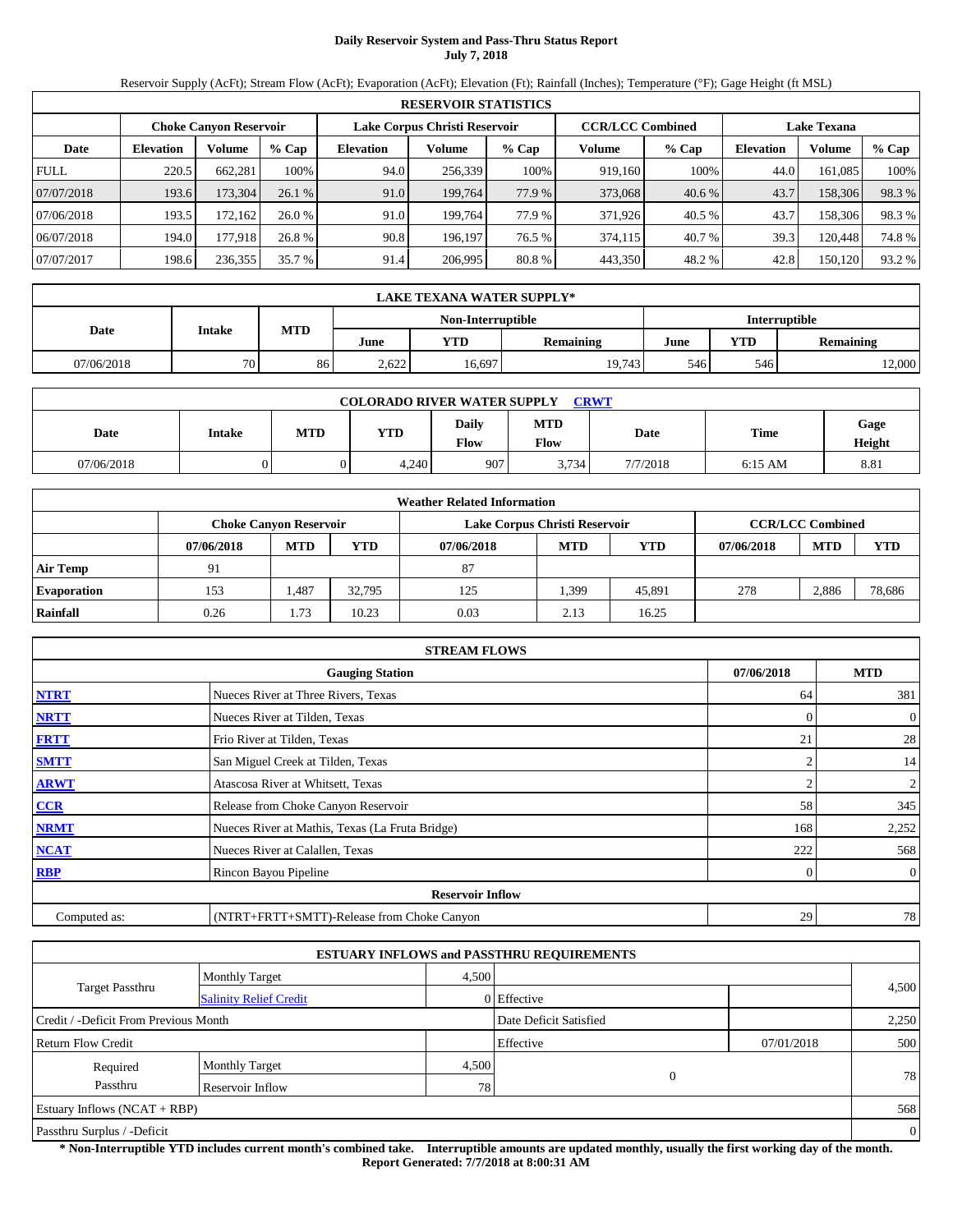# **Daily Reservoir System and Pass-Thru Status Report July 8, 2018**

Reservoir Supply (AcFt); Stream Flow (AcFt); Evaporation (AcFt); Elevation (Ft); Rainfall (Inches); Temperature (°F); Gage Height (ft MSL)

|                                                                                                                 | <b>RESERVOIR STATISTICS</b> |         |         |                  |         |        |         |         |                  |         |          |  |
|-----------------------------------------------------------------------------------------------------------------|-----------------------------|---------|---------|------------------|---------|--------|---------|---------|------------------|---------|----------|--|
| <b>CCR/LCC Combined</b><br>Lake Corpus Christi Reservoir<br><b>Lake Texana</b><br><b>Choke Canyon Reservoir</b> |                             |         |         |                  |         |        |         |         |                  |         |          |  |
| Date                                                                                                            | <b>Elevation</b>            | Volume  | $%$ Cap | <b>Elevation</b> | Volume  | % Cap  | Volume  | $%$ Cap | <b>Elevation</b> | Volume  | $\%$ Cap |  |
| <b>FULL</b>                                                                                                     | 220.5                       | 662.281 | 100%    | 94.0             | 256.339 | 100%   | 919.160 | 100%    | 44.0             | 161.085 | 100%     |  |
| 07/08/2018                                                                                                      | 193.6                       | 173.304 | 26.1%   | 90.9             | 197.967 | 77.2 % | 371,271 | 40.4 %  | 43.7             | 158,306 | 98.3%    |  |
| 07/07/2018                                                                                                      | 193.6                       | 173.304 | 26.1%   | 91.0             | 199.764 | 77.9 % | 373,068 | 40.6 %  | 43.7             | 158.306 | 98.3%    |  |
| 06/08/2018                                                                                                      | 194.1                       | 179.083 | 27.0 %  | 90.7             | 194.426 | 75.8 % | 373.509 | 40.6 %  | 39.3             | 120.448 | 74.8%    |  |
| 07/08/2017                                                                                                      | 198.6                       | 236,355 | 35.7 %  | 91.4             | 206,995 | 80.8%  | 443,350 | 48.2 %  | 42.7             | 149.224 | 92.6 %   |  |

|                                    | <b>LAKE TEXANA WATER SUPPLY*</b> |            |       |        |                  |      |            |                  |  |  |  |  |
|------------------------------------|----------------------------------|------------|-------|--------|------------------|------|------------|------------------|--|--|--|--|
| Non-Interruptible<br>Interruptible |                                  |            |       |        |                  |      |            |                  |  |  |  |  |
| Date                               | <b>Intake</b>                    | <b>MTD</b> | June  | YTD    | <b>Remaining</b> | June | <b>YTD</b> | <b>Remaining</b> |  |  |  |  |
| 07/07/2018                         | 117                              | 203        | 2.622 | 16.814 | 19.626           | 546  | 546        | 2,000            |  |  |  |  |

| <b>CRWT</b><br><b>COLORADO RIVER WATER SUPPLY</b>                                                                   |  |  |       |      |       |          |           |      |  |  |
|---------------------------------------------------------------------------------------------------------------------|--|--|-------|------|-------|----------|-----------|------|--|--|
| <b>MTD</b><br>Dailv<br>Gage<br>MTD<br>Time<br><b>YTD</b><br>Date<br>Date<br><b>Intake</b><br>Flow<br>Flow<br>Height |  |  |       |      |       |          |           |      |  |  |
| 07/07/2018                                                                                                          |  |  | 4.240 | .326 | 5,060 | 7/8/2018 | $6:15$ AM | 9.15 |  |  |

|                    | <b>Weather Related Information</b>                                                        |            |            |            |            |            |            |            |            |  |  |  |
|--------------------|-------------------------------------------------------------------------------------------|------------|------------|------------|------------|------------|------------|------------|------------|--|--|--|
|                    | <b>CCR/LCC Combined</b><br>Lake Corpus Christi Reservoir<br><b>Choke Canvon Reservoir</b> |            |            |            |            |            |            |            |            |  |  |  |
|                    | 07/07/2018                                                                                | <b>MTD</b> | <b>YTD</b> | 07/07/2018 | <b>MTD</b> | <b>YTD</b> | 07/07/2018 | <b>MTD</b> | <b>YTD</b> |  |  |  |
| <b>Air Temp</b>    | 90                                                                                        |            |            | 87         |            |            |            |            |            |  |  |  |
| <b>Evaporation</b> | 140                                                                                       | 1,627      | 32.935     | 218        | 1,617      | 46,109     | 358        | 3.244      | 79,044     |  |  |  |
| Rainfall           | 0.00                                                                                      | 1.73       | 10.23      | 0.00       | 2.13       | 16.25      |            |            |            |  |  |  |

|              | <b>STREAM FLOWS</b>                             |            |                |
|--------------|-------------------------------------------------|------------|----------------|
|              | <b>Gauging Station</b>                          | 07/07/2018 | <b>MTD</b>     |
| <b>NTRT</b>  | Nueces River at Three Rivers, Texas             | 72         | 453            |
| <b>NRTT</b>  | Nueces River at Tilden, Texas                   | $\Omega$   | $\overline{0}$ |
| <b>FRTT</b>  | Frio River at Tilden, Texas                     | 17         | 45             |
| <b>SMTT</b>  | San Miguel Creek at Tilden, Texas               |            | 15             |
| <b>ARWT</b>  | Atascosa River at Whitsett, Texas               | 14         | 15             |
| CCR          | Release from Choke Canyon Reservoir             | 58         | 403            |
| <b>NRMT</b>  | Nueces River at Mathis, Texas (La Fruta Bridge) | 166        | 2,418          |
| <b>NCAT</b>  | Nueces River at Calallen, Texas                 | 92         | 660            |
| <b>RBP</b>   | Rincon Bayou Pipeline                           | 0          | $\overline{0}$ |
|              | <b>Reservoir Inflow</b>                         |            |                |
| Computed as: | (NTRT+FRTT+SMTT)-Release from Choke Canyon      | 33         | 111            |

|                                       |                               |       | <b>ESTUARY INFLOWS and PASSTHRU REQUIREMENTS</b> |            |       |  |  |
|---------------------------------------|-------------------------------|-------|--------------------------------------------------|------------|-------|--|--|
|                                       | <b>Monthly Target</b>         | 4,500 |                                                  |            |       |  |  |
| <b>Target Passthru</b>                | <b>Salinity Relief Credit</b> |       | 0 Effective                                      |            | 4,500 |  |  |
| Credit / -Deficit From Previous Month |                               |       | Date Deficit Satisfied                           |            | 2,250 |  |  |
| <b>Return Flow Credit</b>             |                               |       | Effective                                        | 07/01/2018 | 500   |  |  |
| Required                              | <b>Monthly Target</b>         | 4,500 |                                                  |            |       |  |  |
| Passthru                              | Reservoir Inflow              | 111   | 0                                                |            | 111   |  |  |
| Estuary Inflows $(NCAT + RBP)$        |                               |       |                                                  |            |       |  |  |
| Passthru Surplus / -Deficit           |                               |       |                                                  |            |       |  |  |

**\* Non-Interruptible YTD includes current month's combined take. Interruptible amounts are updated monthly, usually the first working day of the month. Report Generated: 7/8/2018 at 7:54:02 AM**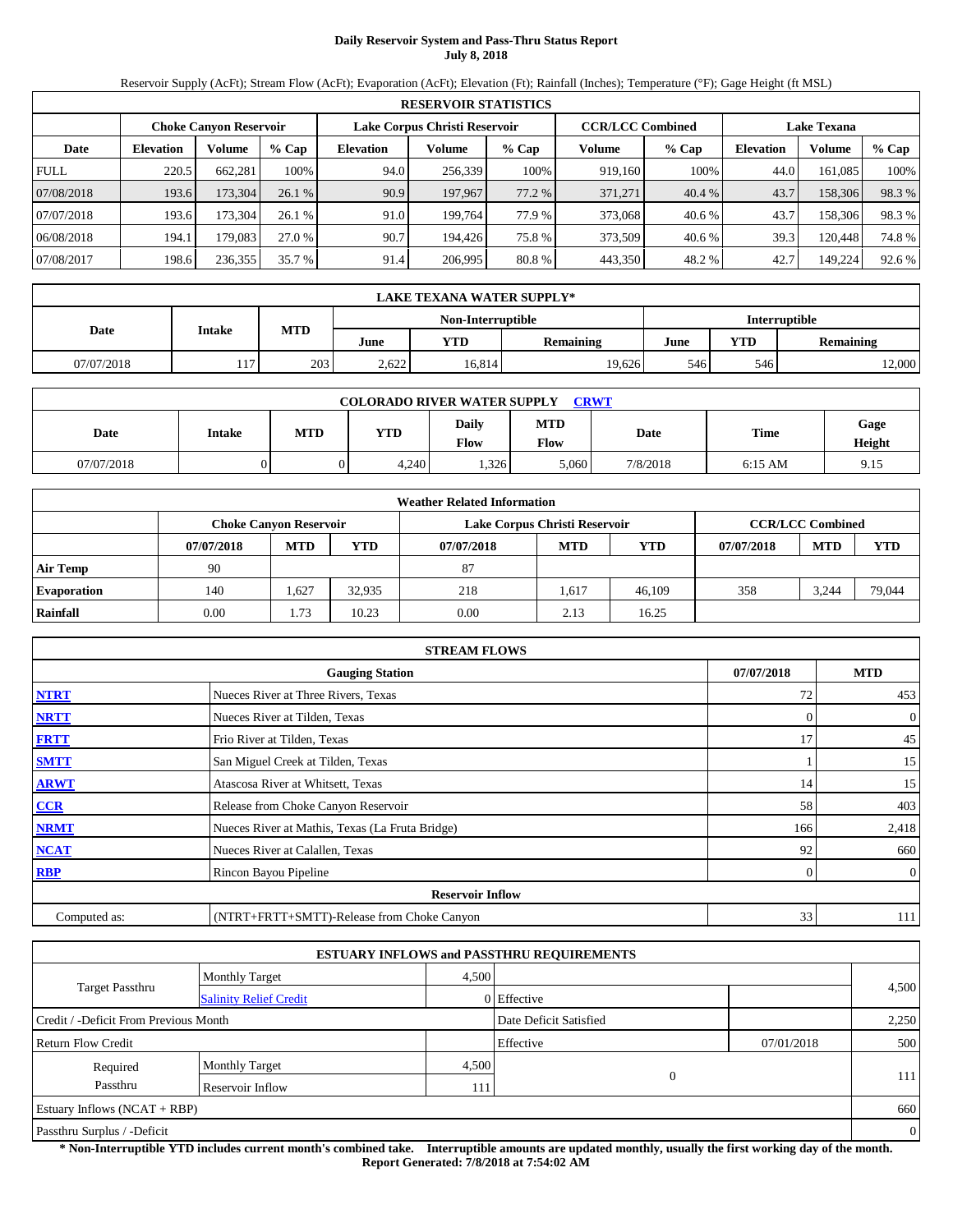# **Daily Reservoir System and Pass-Thru Status Report July 9, 2018**

Reservoir Supply (AcFt); Stream Flow (AcFt); Evaporation (AcFt); Elevation (Ft); Rainfall (Inches); Temperature (°F); Gage Height (ft MSL)

|                                                                                                                 | <b>RESERVOIR STATISTICS</b> |         |         |                  |         |        |         |         |                  |         |        |  |  |
|-----------------------------------------------------------------------------------------------------------------|-----------------------------|---------|---------|------------------|---------|--------|---------|---------|------------------|---------|--------|--|--|
| Lake Corpus Christi Reservoir<br><b>CCR/LCC Combined</b><br><b>Choke Canyon Reservoir</b><br><b>Lake Texana</b> |                             |         |         |                  |         |        |         |         |                  |         |        |  |  |
| Date                                                                                                            | <b>Elevation</b>            | Volume  | $%$ Cap | <b>Elevation</b> | Volume  | % Cap  | Volume  | $%$ Cap | <b>Elevation</b> | Volume  | % Cap  |  |  |
| <b>FULL</b>                                                                                                     | 220.5                       | 662.281 | 100%    | 94.0             | 256,339 | 100%   | 919.160 | 100%    | 44.0             | 161.085 | 100%   |  |  |
| 07/09/2018                                                                                                      | 193.5                       | 172,162 | 26.0%   | 90.9             | 197,976 | 77.2 % | 370,138 | 40.3 %  | 43.7             | 158,306 | 98.3%  |  |  |
| 07/08/2018                                                                                                      | 193.6                       | 173.304 | 26.1%   | 90.9             | 197.976 | 77.2 % | 371.280 | 40.4 %  | 43.7             | 158,306 | 98.3%  |  |  |
| 06/09/2018                                                                                                      | 194.1                       | 179.083 | 27.0 %  | 90.7             | 194.426 | 75.8 % | 373.509 | 40.6 %  | 39.3             | 120.448 | 74.8%  |  |  |
| 07/09/2017                                                                                                      | 198.5                       | 234,978 | 35.5 %  | 91.3             | 205,177 | 80.0 % | 440,155 | 47.9%   | 42.7             | 149.224 | 92.6 % |  |  |

|                                    |            | <b>LAKE TEXANA WATER SUPPLY*</b>                        |     |       |        |            |                  |     |        |  |  |  |  |
|------------------------------------|------------|---------------------------------------------------------|-----|-------|--------|------------|------------------|-----|--------|--|--|--|--|
| Interruptible<br>Non-Interruptible |            |                                                         |     |       |        |            |                  |     |        |  |  |  |  |
|                                    | Date       | <b>MTD</b><br>Intake<br>YTD<br><b>Remaining</b><br>June |     |       | June   | <b>YTD</b> | <b>Remaining</b> |     |        |  |  |  |  |
|                                    | 07/08/2018 | 118                                                     | 320 | 2.622 | 16.932 | 19.508     | 546              | 546 | 12,000 |  |  |  |  |

| <b>CRWT</b><br><b>COLORADO RIVER WATER SUPPLY</b>                                                                          |  |  |       |      |       |          |           |      |  |  |
|----------------------------------------------------------------------------------------------------------------------------|--|--|-------|------|-------|----------|-----------|------|--|--|
| <b>MTD</b><br>Daily<br>Gage<br>Time<br><b>MTD</b><br><b>YTD</b><br>Date<br><b>Intake</b><br>Date<br>Flow<br>Flow<br>Height |  |  |       |      |       |          |           |      |  |  |
| 07/08/2018                                                                                                                 |  |  | 4,240 | .785 | 6,844 | 7/9/2018 | $6:15$ AM | 9.43 |  |  |

|                    | <b>Weather Related Information</b>                                                        |            |            |            |            |            |            |            |        |  |  |  |  |
|--------------------|-------------------------------------------------------------------------------------------|------------|------------|------------|------------|------------|------------|------------|--------|--|--|--|--|
|                    | <b>CCR/LCC Combined</b><br>Lake Corpus Christi Reservoir<br><b>Choke Canvon Reservoir</b> |            |            |            |            |            |            |            |        |  |  |  |  |
|                    | 07/08/2018                                                                                | <b>MTD</b> | <b>YTD</b> | 07/08/2018 | <b>MTD</b> | <b>YTD</b> | 07/08/2018 | <b>MTD</b> | YTD    |  |  |  |  |
| <b>Air Temp</b>    | 81                                                                                        |            |            | 85         |            |            |            |            |        |  |  |  |  |
| <b>Evaporation</b> | 133                                                                                       | .760       | 33,068     | 156        | 1.773      | 46.265     | 289        | 3.533      | 79,333 |  |  |  |  |
| Rainfall           | 0.03                                                                                      | 1.76       | 10.26      | 0.00       | 2.13       | 16.25      |            |            |        |  |  |  |  |

|              | <b>STREAM FLOWS</b>                             |            |                |
|--------------|-------------------------------------------------|------------|----------------|
|              | <b>Gauging Station</b>                          | 07/08/2018 | <b>MTD</b>     |
| <b>NTRT</b>  | Nueces River at Three Rivers, Texas             | 88         | 541            |
| <b>NRTT</b>  | Nueces River at Tilden, Texas                   | $\Omega$   | $\overline{0}$ |
| <b>FRTT</b>  | Frio River at Tilden, Texas                     | 3          | 48             |
| <b>SMTT</b>  | San Miguel Creek at Tilden, Texas               | 0          | 15             |
| <b>ARWT</b>  | Atascosa River at Whitsett, Texas               | 24         | 39             |
| CCR          | Release from Choke Canyon Reservoir             | 58         | 461            |
| <b>NRMT</b>  | Nueces River at Mathis, Texas (La Fruta Bridge) | 156        | 2,574          |
| <b>NCAT</b>  | Nueces River at Calallen, Texas                 | 20         | 680            |
| <b>RBP</b>   | Rincon Bayou Pipeline                           | 0          | $\overline{0}$ |
|              | <b>Reservoir Inflow</b>                         |            |                |
| Computed as: | (NTRT+FRTT+SMTT)-Release from Choke Canyon      | 33         | 144            |

|                                       |                               |       | <b>ESTUARY INFLOWS and PASSTHRU REQUIREMENTS</b> |            |                |
|---------------------------------------|-------------------------------|-------|--------------------------------------------------|------------|----------------|
|                                       | <b>Monthly Target</b>         | 4.500 |                                                  |            |                |
| <b>Target Passthru</b>                | <b>Salinity Relief Credit</b> |       | 0 Effective                                      |            | 4,500          |
| Credit / -Deficit From Previous Month |                               |       | Date Deficit Satisfied                           |            | 2,250          |
| <b>Return Flow Credit</b>             |                               |       | Effective                                        | 07/01/2018 | 500            |
| Required                              | <b>Monthly Target</b>         | 4,500 |                                                  |            |                |
| Passthru                              | Reservoir Inflow              | 144   | $\Omega$                                         |            | 144            |
| Estuary Inflows $(NCAT + RBP)$        |                               |       |                                                  |            | 680            |
| Passthru Surplus / -Deficit           |                               |       |                                                  |            | $\overline{0}$ |

**\* Non-Interruptible YTD includes current month's combined take. Interruptible amounts are updated monthly, usually the first working day of the month. Report Generated: 7/9/2018 at 10:40:21 AM**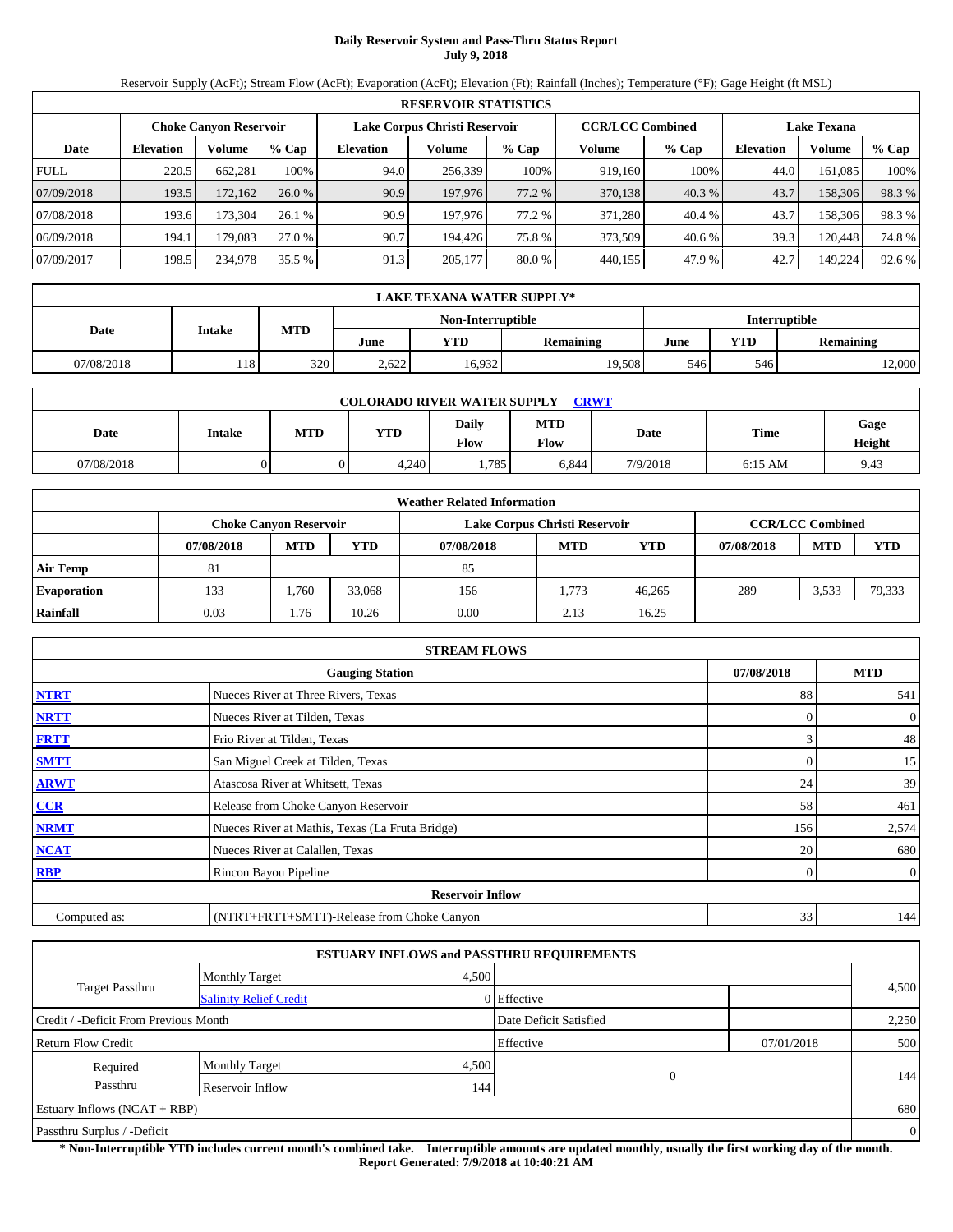# **Daily Reservoir System and Pass-Thru Status Report July 10, 2018**

Reservoir Supply (AcFt); Stream Flow (AcFt); Evaporation (AcFt); Elevation (Ft); Rainfall (Inches); Temperature (°F); Gage Height (ft MSL)

|                                                                                                                 | <b>RESERVOIR STATISTICS</b> |         |         |                  |         |        |         |         |                  |         |        |  |  |
|-----------------------------------------------------------------------------------------------------------------|-----------------------------|---------|---------|------------------|---------|--------|---------|---------|------------------|---------|--------|--|--|
| Lake Corpus Christi Reservoir<br><b>CCR/LCC Combined</b><br><b>Choke Canyon Reservoir</b><br><b>Lake Texana</b> |                             |         |         |                  |         |        |         |         |                  |         |        |  |  |
| Date                                                                                                            | <b>Elevation</b>            | Volume  | $%$ Cap | <b>Elevation</b> | Volume  | % Cap  | Volume  | $%$ Cap | <b>Elevation</b> | Volume  | % Cap  |  |  |
| <b>FULL</b>                                                                                                     | 220.5                       | 662.281 | 100%    | 94.0             | 256,339 | 100%   | 919.160 | 100%    | 44.0             | 161.085 | 100%   |  |  |
| 07/10/2018                                                                                                      | 193.6                       | 173,304 | 26.1%   | 90.9             | 197,976 | 77.2 % | 371,280 | 40.4 %  | 43.8             | 159,229 | 98.8%  |  |  |
| 07/09/2018                                                                                                      | 193.5                       | 172.162 | 26.0%   | 90.9             | 197.976 | 77.2 % | 370,138 | 40.3%   | 43.7             | 158,306 | 98.3%  |  |  |
| 06/10/2018                                                                                                      | 193.9                       | 176.758 | 26.7 %  | 90.6             | 192.663 | 75.2 % | 369.421 | 40.2 %  | 39.3             | 120.448 | 74.8%  |  |  |
| 07/10/2017                                                                                                      | 198.5                       | 234,978 | 35.5 %  | 91.3             | 203,365 | 79.3%  | 438,343 | 47.7 %  | 42.7             | 149.224 | 92.6 % |  |  |

|                                    | LAKE TEXANA WATER SUPPLY*     |     |       |                  |        |            |                  |        |  |  |  |  |
|------------------------------------|-------------------------------|-----|-------|------------------|--------|------------|------------------|--------|--|--|--|--|
| Interruptible<br>Non-Interruptible |                               |     |       |                  |        |            |                  |        |  |  |  |  |
|                                    | MTD<br>Date<br>Intake<br>June |     | YTD   | <b>Remaining</b> | June   | <b>YTD</b> | <b>Remaining</b> |        |  |  |  |  |
| 07/09/2018                         | 80                            | 400 | 2.622 | 17.012           | 19.428 | 546        | 546              | 12,000 |  |  |  |  |

| <b>CRWT</b><br><b>COLORADO RIVER WATER SUPPLY</b> |        |            |            |               |                    |           |         |                |  |  |  |
|---------------------------------------------------|--------|------------|------------|---------------|--------------------|-----------|---------|----------------|--|--|--|
| Date                                              | Intake | <b>MTD</b> | <b>YTD</b> | Daily<br>Flow | <b>MTD</b><br>Flow | Date      | Time    | Gage<br>Height |  |  |  |
| 07/09/2018                                        | 38     | 38         | 4,278      | 2,184         | 9,028              | 7/10/2018 | 7:15 AM | 9.87           |  |  |  |

|                    | <b>Weather Related Information</b>                                                        |            |            |            |            |            |            |            |            |  |  |  |  |
|--------------------|-------------------------------------------------------------------------------------------|------------|------------|------------|------------|------------|------------|------------|------------|--|--|--|--|
|                    | <b>CCR/LCC Combined</b><br>Lake Corpus Christi Reservoir<br><b>Choke Canvon Reservoir</b> |            |            |            |            |            |            |            |            |  |  |  |  |
|                    | 07/09/2018                                                                                | <b>MTD</b> | <b>YTD</b> | 07/09/2018 | <b>MTD</b> | <b>YTD</b> | 07/09/2018 | <b>MTD</b> | <b>YTD</b> |  |  |  |  |
| <b>Air Temp</b>    | 76                                                                                        |            |            | 91         |            |            |            |            |            |  |  |  |  |
| <b>Evaporation</b> | 193                                                                                       | 1.953      | 33,261     | 291        | 2,064      | 46.556     | 484        | 4,017      | 79,817     |  |  |  |  |
| Rainfall           | 0.00                                                                                      | 1.76       | 10.26      | 0.00       | 2.13       | 16.25      |            |            |            |  |  |  |  |

|              | <b>STREAM FLOWS</b>                             |            |                              |
|--------------|-------------------------------------------------|------------|------------------------------|
|              | <b>Gauging Station</b>                          | 07/09/2018 | <b>MTD</b>                   |
| <b>NTRT</b>  | Nueces River at Three Rivers, Texas             | 144        | 685                          |
| <b>NRTT</b>  | Nueces River at Tilden, Texas                   |            | $\boldsymbol{0}$<br>$\Omega$ |
| <b>FRTT</b>  | Frio River at Tilden, Texas                     |            | 49                           |
| <b>SMTT</b>  | San Miguel Creek at Tilden, Texas               |            | 15<br>$\Omega$               |
| <b>ARWT</b>  | Atascosa River at Whitsett, Texas               |            | ┑<br>46                      |
| CCR          | Release from Choke Canyon Reservoir             | 58         | 518                          |
| <b>NRMT</b>  | Nueces River at Mathis, Texas (La Fruta Bridge) | 136        | 2,710                        |
| <b>NCAT</b>  | Nueces River at Calallen, Texas                 | 51         | 731                          |
| <b>RBP</b>   | Rincon Bayou Pipeline                           |            | $\overline{0}$<br>0          |
|              | <b>Reservoir Inflow</b>                         |            |                              |
| Computed as: | (NTRT+FRTT+SMTT)-Release from Choke Canyon      | 87         | 231                          |

|                                       |                               |       | <b>ESTUARY INFLOWS and PASSTHRU REQUIREMENTS</b> |            |                |
|---------------------------------------|-------------------------------|-------|--------------------------------------------------|------------|----------------|
|                                       | <b>Monthly Target</b>         | 4,500 |                                                  |            |                |
| <b>Target Passthru</b>                | <b>Salinity Relief Credit</b> |       | 0 Effective                                      |            | 4,500          |
| Credit / -Deficit From Previous Month |                               |       | Date Deficit Satisfied                           |            | 2,250          |
| <b>Return Flow Credit</b>             |                               |       | Effective                                        | 07/01/2018 | 500            |
| Required                              | <b>Monthly Target</b>         | 4,500 |                                                  |            |                |
| Passthru                              | Reservoir Inflow              | 231   | $\Omega$                                         |            | 231            |
| Estuary Inflows $(NCAT + RBP)$        |                               |       |                                                  |            | 731            |
| Passthru Surplus / -Deficit           |                               |       |                                                  |            | $\overline{0}$ |

**\* Non-Interruptible YTD includes current month's combined take. Interruptible amounts are updated monthly, usually the first working day of the month. Report Generated: 7/10/2018 at 8:13:04 AM**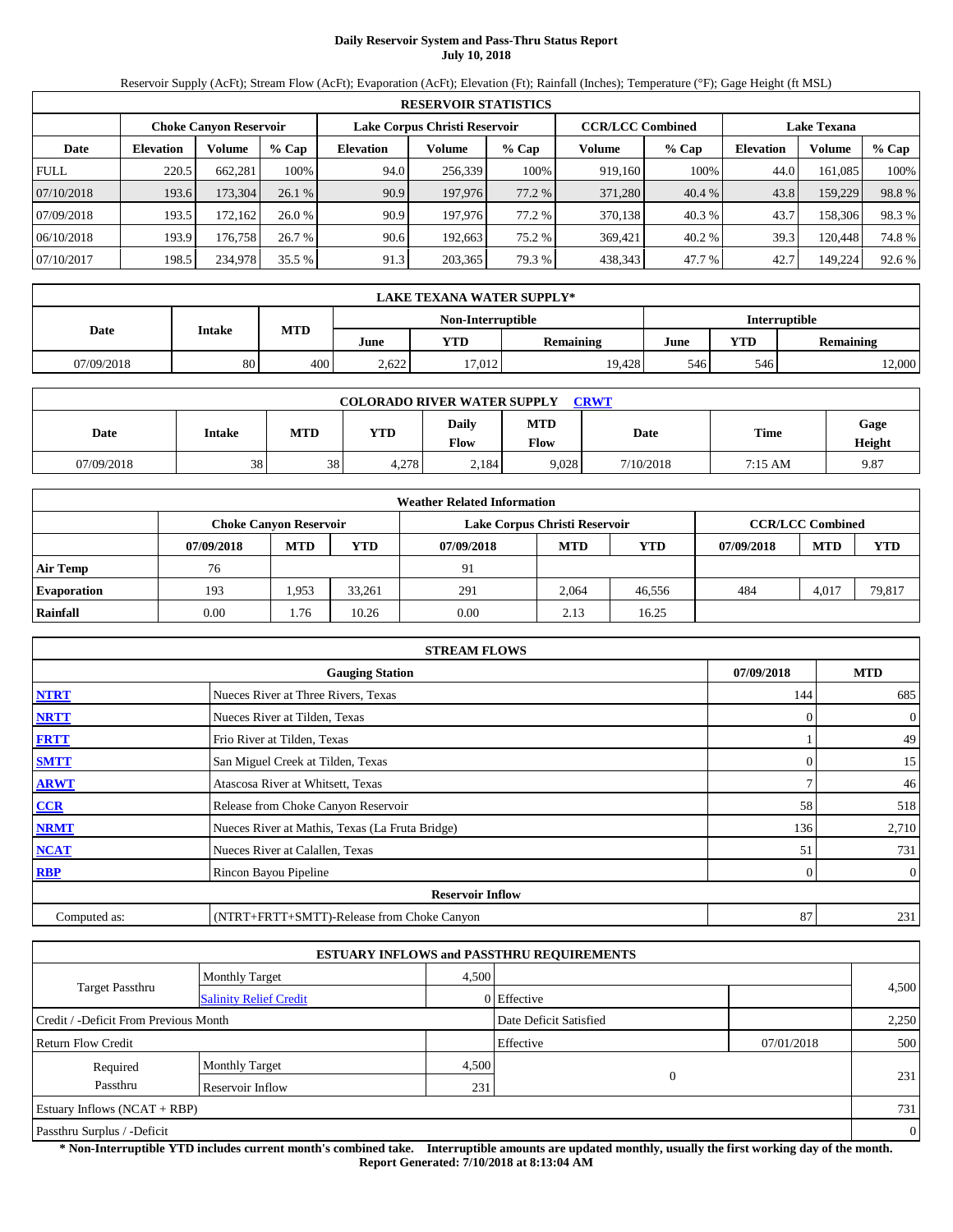# **Daily Reservoir System and Pass-Thru Status Report July 11, 2018**

Reservoir Supply (AcFt); Stream Flow (AcFt); Evaporation (AcFt); Elevation (Ft); Rainfall (Inches); Temperature (°F); Gage Height (ft MSL)

|             | <b>RESERVOIR STATISTICS</b> |                               |         |           |                               |        |                         |         |                  |                    |        |  |
|-------------|-----------------------------|-------------------------------|---------|-----------|-------------------------------|--------|-------------------------|---------|------------------|--------------------|--------|--|
|             |                             | <b>Choke Canyon Reservoir</b> |         |           | Lake Corpus Christi Reservoir |        | <b>CCR/LCC Combined</b> |         |                  | <b>Lake Texana</b> |        |  |
| Date        | <b>Elevation</b>            | Volume                        | $%$ Cap | Elevation | Volume                        | % Cap  | Volume                  | $%$ Cap | <b>Elevation</b> | Volume             | % Cap  |  |
| <b>FULL</b> | 220.5                       | 662,281                       | 100%    | 94.0      | 256,339                       | 100%   | 919,160                 | 100%    | 44.0             | 161.085            | 100%   |  |
| 07/11/2018  | 193.5                       | 172,162                       | 26.0%   | 90.9      | 197,976                       | 77.2 % | 370,138                 | 40.3 %  | 43.8             | 159,229            | 98.8%  |  |
| 07/10/2018  | 193.6                       | 173.304                       | 26.1%   | 90.9      | 197.976                       | 77.2 % | 371.280                 | 40.4 %  | 43.8             | 159.229            | 98.8%  |  |
| 06/11/2018  | 193.9                       | 176.758                       | 26.7 %  | 90.6      | 192.663                       | 75.2 % | 369.421                 | 40.2 %  | 39.4             | 120.448            | 74.8%  |  |
| 07/11/2017  | 198.5                       | 234,978                       | 35.5 %  | 91.2      | 203,365                       | 79.3 % | 438,343                 | 47.7 %  | 42.7             | 149,224            | 92.6 % |  |

|                                    |            | LAKE TEXANA WATER SUPPLY* |                  |       |        |                  |      |            |                  |  |  |  |
|------------------------------------|------------|---------------------------|------------------|-------|--------|------------------|------|------------|------------------|--|--|--|
| Interruptible<br>Non-Interruptible |            |                           |                  |       |        |                  |      |            |                  |  |  |  |
|                                    | Date       | <b>Intake</b>             | <b>MTD</b>       | June  | YTD    | <b>Remaining</b> | June | <b>YTD</b> | <b>Remaining</b> |  |  |  |
|                                    | 07/10/2018 | 63                        | 463 <sub>1</sub> | 2.622 | 17.075 | 19.365           | 546  | 546        | 12,000           |  |  |  |

|            | <b>CRWT</b><br><b>COLORADO RIVER WATER SUPPLY</b> |            |        |                             |                    |             |         |                |  |  |  |
|------------|---------------------------------------------------|------------|--------|-----------------------------|--------------------|-------------|---------|----------------|--|--|--|
| Date       | <b>Intake</b>                                     | <b>MTD</b> | YTD    | <b>Daily</b><br><b>Flow</b> | <b>MTD</b><br>Flow | <b>Date</b> | Time    | Gage<br>Height |  |  |  |
| 07/10/2018 | 53.899                                            | 53,937     | 58,177 | 2,144                       | 11.172             | 7/11/2018   | 7:15 AM | 9.86           |  |  |  |

|                    | <b>Weather Related Information</b> |                               |            |            |                               |            |            |                         |            |  |  |  |
|--------------------|------------------------------------|-------------------------------|------------|------------|-------------------------------|------------|------------|-------------------------|------------|--|--|--|
|                    |                                    | <b>Choke Canvon Reservoir</b> |            |            | Lake Corpus Christi Reservoir |            |            | <b>CCR/LCC Combined</b> |            |  |  |  |
|                    | 07/10/2018                         | <b>MTD</b>                    | <b>YTD</b> | 07/10/2018 | <b>MTD</b>                    | <b>YTD</b> | 07/10/2018 | <b>MTD</b>              | <b>YTD</b> |  |  |  |
| <b>Air Temp</b>    | 93                                 |                               |            | 91         |                               |            |            |                         |            |  |  |  |
| <b>Evaporation</b> | 239                                | 2.192                         | 33,500     | 322        | 2,386                         | 46,878     | 561        | 4,578                   | 80,378     |  |  |  |
| Rainfall           | 0.00                               | 1.76                          | 10.26      | 0.00       | 2.13                          | 16.25      |            |                         |            |  |  |  |

|              | <b>STREAM FLOWS</b>                             |            |                |
|--------------|-------------------------------------------------|------------|----------------|
|              | <b>Gauging Station</b>                          | 07/10/2018 | <b>MTD</b>     |
| <b>NTRT</b>  | Nueces River at Three Rivers, Texas             | 80         | 765            |
| <b>NRTT</b>  | Nueces River at Tilden, Texas                   | $\Omega$   | $\theta$       |
| <b>FRTT</b>  | Frio River at Tilden, Texas                     |            | 49             |
| <b>SMTT</b>  | San Miguel Creek at Tilden, Texas               | $\Omega$   | 15             |
| <b>ARWT</b>  | Atascosa River at Whitsett, Texas               | 4          | 50             |
| CCR          | Release from Choke Canyon Reservoir             | 58         | 576            |
| <b>NRMT</b>  | Nueces River at Mathis, Texas (La Fruta Bridge) | 129        | 2,839          |
| <b>NCAT</b>  | Nueces River at Calallen, Texas                 | 8          | 739            |
| <b>RBP</b>   | Rincon Bayou Pipeline                           | 0          | $\overline{0}$ |
|              | <b>Reservoir Inflow</b>                         |            |                |
| Computed as: | (NTRT+FRTT+SMTT)-Release from Choke Canyon      | 23         | 254            |

|                                       |                               |       | <b>ESTUARY INFLOWS and PASSTHRU REQUIREMENTS</b> |            |                |
|---------------------------------------|-------------------------------|-------|--------------------------------------------------|------------|----------------|
|                                       | <b>Monthly Target</b>         | 4,500 |                                                  |            |                |
| <b>Target Passthru</b>                | <b>Salinity Relief Credit</b> |       | 0 Effective                                      |            | 4,500          |
| Credit / -Deficit From Previous Month |                               |       | Date Deficit Satisfied                           |            | 2,250          |
| <b>Return Flow Credit</b>             |                               |       | Effective                                        | 07/01/2018 | 500            |
| Required                              | <b>Monthly Target</b>         | 4,500 |                                                  |            |                |
| Passthru                              | Reservoir Inflow              | 254   | $\mathbf{0}$                                     |            | 254            |
| Estuary Inflows $(NCAT + RBP)$        |                               |       |                                                  |            | 739            |
| Passthru Surplus / -Deficit           |                               |       |                                                  |            | $\overline{0}$ |

**\* Non-Interruptible YTD includes current month's combined take. Interruptible amounts are updated monthly, usually the first working day of the month. Report Generated: 7/11/2018 at 8:13:08 AM**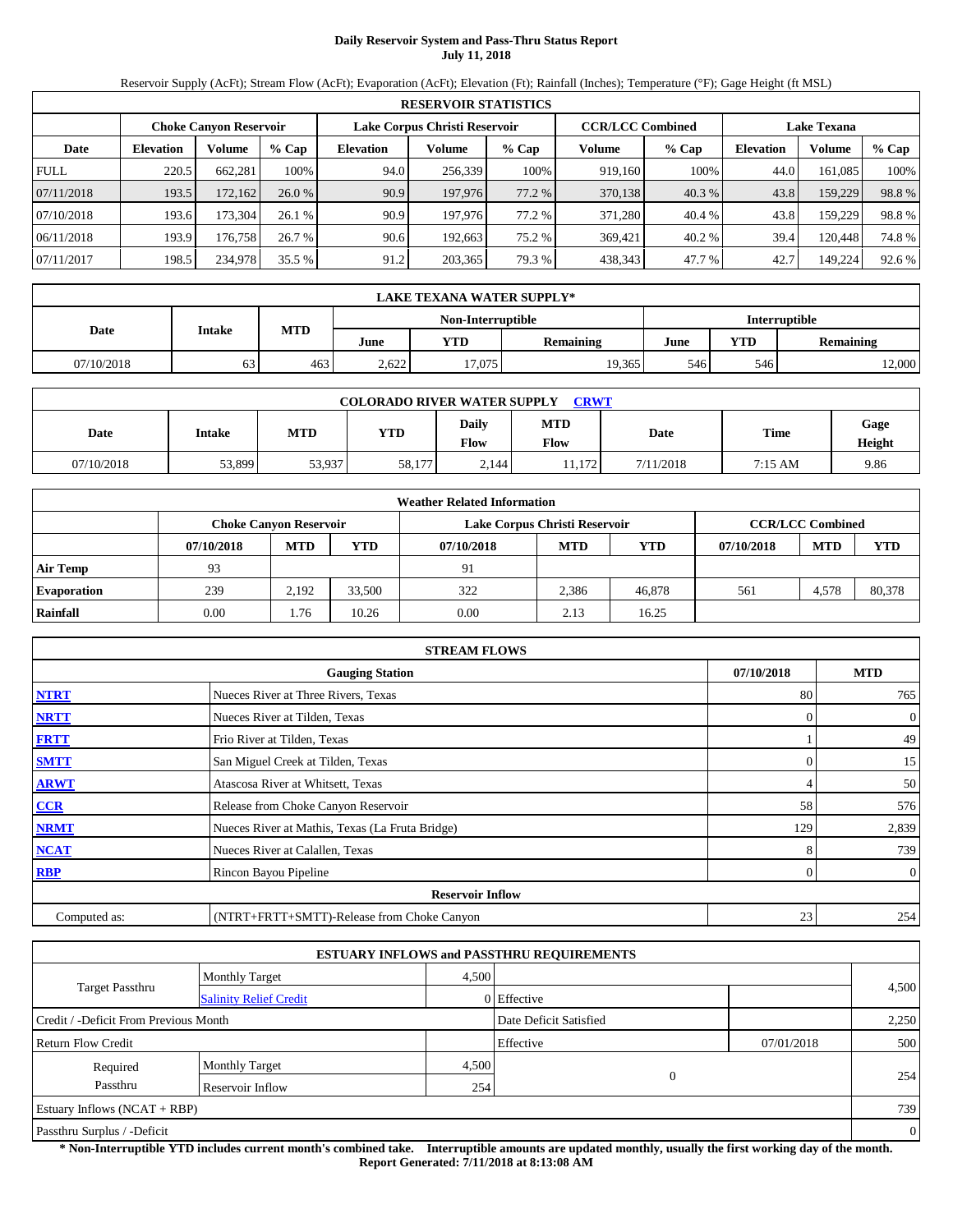# **Daily Reservoir System and Pass-Thru Status Report July 12, 2018**

Reservoir Supply (AcFt); Stream Flow (AcFt); Evaporation (AcFt); Elevation (Ft); Rainfall (Inches); Temperature (°F); Gage Height (ft MSL)

|             | <b>RESERVOIR STATISTICS</b> |                               |         |                  |                               |        |                         |        |                    |         |        |  |
|-------------|-----------------------------|-------------------------------|---------|------------------|-------------------------------|--------|-------------------------|--------|--------------------|---------|--------|--|
|             |                             | <b>Choke Canyon Reservoir</b> |         |                  | Lake Corpus Christi Reservoir |        | <b>CCR/LCC Combined</b> |        | <b>Lake Texana</b> |         |        |  |
| Date        | <b>Elevation</b>            | Volume                        | $%$ Cap | <b>Elevation</b> | Volume                        | % Cap  | Volume                  | % Cap  | <b>Elevation</b>   | Volume  | % Cap  |  |
| <b>FULL</b> | 220.5                       | 662.281                       | 100%    | 94.0             | 256.339                       | 100%   | 919.160                 | 100%   | 44.0               | 161.085 | 100%   |  |
| 07/12/2018  | 193.5                       | 172,162                       | 26.0%   | 90.9             | 197,976                       | 77.2 % | 370,138                 | 40.3 % | 43.8               | 159,229 | 98.8%  |  |
| 07/11/2018  | 193.5                       | 172.1621                      | 26.0%   | 90.9             | 197.976                       | 77.2 % | 370,138                 | 40.3%  | 43.8               | 159.229 | 98.8%  |  |
| 06/12/2018  | 193.9                       | 176.758                       | 26.7%   | 90.5             | 190.909                       | 74.5 % | 367,667                 | 40.0 % | 39.1               | 118.865 | 73.8%  |  |
| 07/12/2017  | 198.4                       | 233,606                       | 35.2 %  | 91.2             | 203,365                       | 79.3 % | 436,971                 | 47.5 % | 42.6               | 148,332 | 92.1 % |  |

|                                    | <b>LAKE TEXANA WATER SUPPLY*</b> |     |                                                       |        |            |                  |     |        |  |  |  |
|------------------------------------|----------------------------------|-----|-------------------------------------------------------|--------|------------|------------------|-----|--------|--|--|--|
| Non-Interruptible<br>Interruptible |                                  |     |                                                       |        |            |                  |     |        |  |  |  |
| Date                               | Intake                           |     | <b>MTD</b><br>June<br>YTD<br><b>Remaining</b><br>June |        | <b>YTD</b> | <b>Remaining</b> |     |        |  |  |  |
| 07/11/2018                         | 84                               | 547 | 2.622                                                 | 17.159 | 19.281     | 546              | 546 | 12,000 |  |  |  |

|            | <b>CRWT</b><br><b>COLORADO RIVER WATER SUPPLY</b> |     |            |                             |                    |           |         |                |  |  |  |  |  |
|------------|---------------------------------------------------|-----|------------|-----------------------------|--------------------|-----------|---------|----------------|--|--|--|--|--|
| Date       | <b>Intake</b>                                     | MTD | <b>YTD</b> | <b>Daily</b><br><b>Flow</b> | <b>MTD</b><br>Flow | Date      | Time    | Gage<br>Height |  |  |  |  |  |
| 07/11/2018 | 33                                                | 125 | 4.364      | 2.223                       | 13,395             | 7/12/2018 | 7:15 AM | 10.21          |  |  |  |  |  |

|                    |            |                               |            | <b>Weather Related Information</b> |                               |            |            |                         |            |
|--------------------|------------|-------------------------------|------------|------------------------------------|-------------------------------|------------|------------|-------------------------|------------|
|                    |            | <b>Choke Canyon Reservoir</b> |            |                                    | Lake Corpus Christi Reservoir |            |            | <b>CCR/LCC Combined</b> |            |
|                    | 07/11/2018 | <b>MTD</b>                    | <b>YTD</b> | 07/11/2018                         | <b>MTD</b>                    | <b>YTD</b> | 07/11/2018 | <b>MTD</b>              | <b>YTD</b> |
| <b>Air Temp</b>    | 94         |                               |            | 92                                 |                               |            |            |                         |            |
| <b>Evaporation</b> | 265        | 2,457                         | 33.765     | 208                                | 2.594                         | 47,086     | 473        | 5.051                   | 80.851     |
| Rainfall           | 0.00       | 1.76                          | 10.26      | 0.00                               | 2.13                          | 16.25      |            |                         |            |

|              | <b>STREAM FLOWS</b>                             |            |                |
|--------------|-------------------------------------------------|------------|----------------|
|              | <b>Gauging Station</b>                          | 07/11/2018 | <b>MTD</b>     |
| <b>NTRT</b>  | Nueces River at Three Rivers, Texas             | 65         | 829            |
| <b>NRTT</b>  | Nueces River at Tilden, Texas                   | $\Omega$   | $\overline{0}$ |
| <b>FRTT</b>  | Frio River at Tilden, Texas                     |            | 50             |
| <b>SMTT</b>  | San Miguel Creek at Tilden, Texas               | $\Omega$   | 15             |
| <b>ARWT</b>  | Atascosa River at Whitsett, Texas               | 2          | 52             |
| CCR          | Release from Choke Canyon Reservoir             | 58         | 633            |
| <b>NRMT</b>  | Nueces River at Mathis, Texas (La Fruta Bridge) | 136        | 2,975          |
| <b>NCAT</b>  | Nueces River at Calallen, Texas                 |            | 739            |
| <b>RBP</b>   | Rincon Bayou Pipeline                           | $\Omega$   | $\overline{0}$ |
|              | <b>Reservoir Inflow</b>                         |            |                |
| Computed as: | (NTRT+FRTT+SMTT)-Release from Choke Canyon      | 8          | 261            |

|                                       |                                |       | <b>ESTUARY INFLOWS and PASSTHRU REQUIREMENTS</b> |            |       |  |  |  |
|---------------------------------------|--------------------------------|-------|--------------------------------------------------|------------|-------|--|--|--|
|                                       | <b>Monthly Target</b>          | 4.500 |                                                  |            |       |  |  |  |
| <b>Target Passthru</b>                | <b>Salinity Relief Credit</b>  |       | 0 Effective                                      |            | 4,500 |  |  |  |
| Credit / -Deficit From Previous Month |                                |       | Date Deficit Satisfied                           |            | 2,250 |  |  |  |
| <b>Return Flow Credit</b>             |                                |       | Effective                                        | 07/01/2018 | 500   |  |  |  |
| Required                              | <b>Monthly Target</b>          | 4,500 |                                                  |            |       |  |  |  |
| Passthru                              | Reservoir Inflow               | 261   | 0                                                |            | 261   |  |  |  |
|                                       | Estuary Inflows $(NCAT + RBP)$ |       |                                                  |            |       |  |  |  |
| Passthru Surplus / -Deficit           |                                |       |                                                  |            |       |  |  |  |

**\* Non-Interruptible YTD includes current month's combined take. Interruptible amounts are updated monthly, usually the first working day of the month. Report Generated: 7/12/2018 at 8:05:59 AM**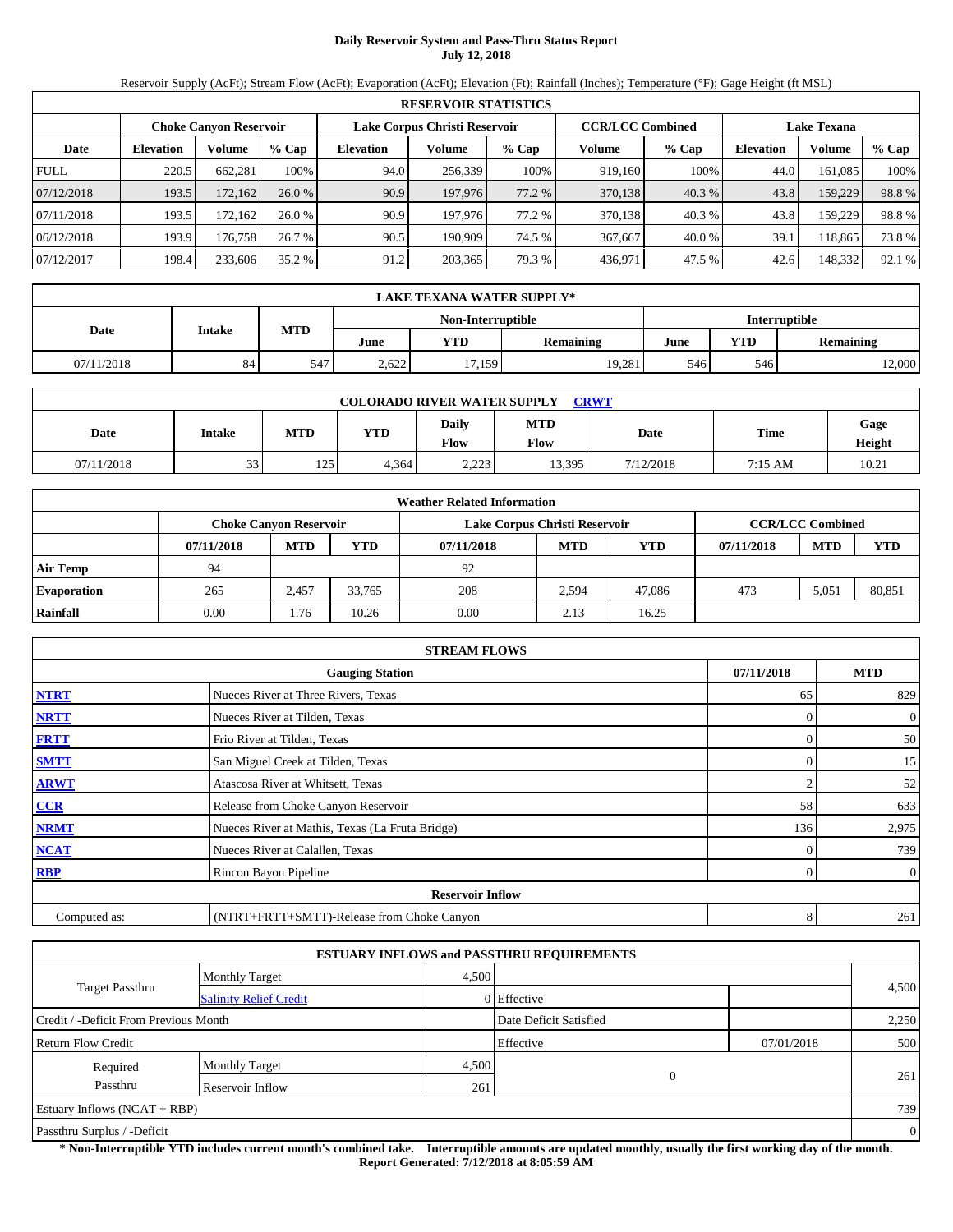# **Daily Reservoir System and Pass-Thru Status Report July 13, 2018**

Reservoir Supply (AcFt); Stream Flow (AcFt); Evaporation (AcFt); Elevation (Ft); Rainfall (Inches); Temperature (°F); Gage Height (ft MSL)

|             | <b>RESERVOIR STATISTICS</b> |                               |         |                               |         |        |                         |        |                    |         |        |  |  |
|-------------|-----------------------------|-------------------------------|---------|-------------------------------|---------|--------|-------------------------|--------|--------------------|---------|--------|--|--|
|             |                             | <b>Choke Canyon Reservoir</b> |         | Lake Corpus Christi Reservoir |         |        | <b>CCR/LCC Combined</b> |        | <b>Lake Texana</b> |         |        |  |  |
| Date        | <b>Elevation</b>            | Volume                        | $%$ Cap | <b>Elevation</b>              | Volume  | % Cap  | Volume                  | % Cap  | <b>Elevation</b>   | Volume  | % Cap  |  |  |
| <b>FULL</b> | 220.5                       | 662.281                       | 100%    | 94.0                          | 256,339 | 100%   | 919.160                 | 100%   | 44.0               | 161.085 | 100%   |  |  |
| 07/13/2018  | 193.5                       | 172,162                       | 26.0%   | 90.8                          | 196.197 | 76.5 % | 368,359                 | 40.1 % | 43.8               | 159,229 | 98.8%  |  |  |
| 07/12/2018  | 193.5                       | 172.1621                      | 26.0%   | 90.9                          | 197.976 | 77.2 % | 370,138                 | 40.3%  | 43.8               | 159.229 | 98.8%  |  |  |
| 06/13/2018  | 193.8                       | 175.6021                      | 26.5%   | 90.5                          | 190.909 | 74.5 % | 366.511                 | 39.9 % | 39.1               | 118.865 | 73.8%  |  |  |
| 07/13/2017  | 198.5                       | 234,978                       | 35.5 %  | 91.2                          | 201,561 | 78.6%  | 436,539                 | 47.5 % | 42.6               | 148,332 | 92.1 % |  |  |

|            | LAKE TEXANA WATER SUPPLY* |     |                   |               |                  |      |                  |        |  |  |  |
|------------|---------------------------|-----|-------------------|---------------|------------------|------|------------------|--------|--|--|--|
|            |                           |     | Non-Interruptible | Interruptible |                  |      |                  |        |  |  |  |
| Date       | Intake                    | MTD | June              | YTD           | <b>Remaining</b> | June | <b>Remaining</b> |        |  |  |  |
| 07/12/2018 | 116                       | 663 | 2.622             | 17.275        | 19.165           | 546  | 546              | 12,000 |  |  |  |

|            | <b>COLORADO RIVER WATER SUPPLY</b><br><b>CRWT</b> |     |            |                      |                    |           |           |                |  |  |  |  |
|------------|---------------------------------------------------|-----|------------|----------------------|--------------------|-----------|-----------|----------------|--|--|--|--|
| Date       | <b>Intake</b>                                     | MTD | <b>YTD</b> | Daily<br><b>Flow</b> | <b>MTD</b><br>Flow | Date      | Time      | Gage<br>Height |  |  |  |  |
| 07/12/2018 |                                                   | 125 | 4.364      | 2.203                | 15,598             | 7/13/2018 | $6:15$ AM | 9.82           |  |  |  |  |

|                    |            |                               |            | <b>Weather Related Information</b> |                               |            |            |                         |            |
|--------------------|------------|-------------------------------|------------|------------------------------------|-------------------------------|------------|------------|-------------------------|------------|
|                    |            | <b>Choke Canyon Reservoir</b> |            |                                    | Lake Corpus Christi Reservoir |            |            | <b>CCR/LCC Combined</b> |            |
|                    | 07/12/2018 | <b>MTD</b>                    | <b>YTD</b> | 07/12/2018                         | <b>MTD</b>                    | <b>YTD</b> | 07/12/2018 | <b>MTD</b>              | <b>YTD</b> |
| <b>Air Temp</b>    | 94         |                               |            | 92                                 |                               |            |            |                         |            |
| <b>Evaporation</b> | 265        | 2.722                         | 34.030     | 331                                | 2,925                         | 47.417     | 596        | 5.647                   | 81.447     |
| Rainfall           | 0.00       | 1.76                          | 10.26      | 0.00                               | 2.13                          | 16.25      |            |                         |            |

|              | <b>STREAM FLOWS</b>                             |            |                |
|--------------|-------------------------------------------------|------------|----------------|
|              | <b>Gauging Station</b>                          | 07/12/2018 | <b>MTD</b>     |
| <b>NTRT</b>  | Nueces River at Three Rivers, Texas             | 62         | 892            |
| <b>NRTT</b>  | Nueces River at Tilden, Texas                   | $\Omega$   | $\overline{0}$ |
| <b>FRTT</b>  | Frio River at Tilden, Texas                     |            | 50             |
| <b>SMTT</b>  | San Miguel Creek at Tilden, Texas               | $\Omega$   | 15             |
| <b>ARWT</b>  | Atascosa River at Whitsett, Texas               |            | 53             |
| CCR          | Release from Choke Canyon Reservoir             | 58         | 691            |
| <b>NRMT</b>  | Nueces River at Mathis, Texas (La Fruta Bridge) | 158        | 3,133          |
| <b>NCAT</b>  | Nueces River at Calallen, Texas                 |            | 739            |
| <b>RBP</b>   | Rincon Bayou Pipeline                           | $\Omega$   | $\overline{0}$ |
|              | <b>Reservoir Inflow</b>                         |            |                |
| Computed as: | (NTRT+FRTT+SMTT)-Release from Choke Canyon      | 5          | 266            |

|                                       |                               |       | <b>ESTUARY INFLOWS and PASSTHRU REQUIREMENTS</b> |            |                |  |
|---------------------------------------|-------------------------------|-------|--------------------------------------------------|------------|----------------|--|
|                                       | <b>Monthly Target</b>         | 4,500 |                                                  |            |                |  |
| <b>Target Passthru</b>                | <b>Salinity Relief Credit</b> |       | 0 Effective                                      |            | 4,500          |  |
| Credit / -Deficit From Previous Month |                               |       | Date Deficit Satisfied                           |            | 2,250          |  |
| <b>Return Flow Credit</b>             |                               |       | Effective                                        | 07/01/2018 | 500            |  |
| Required                              | <b>Monthly Target</b>         | 4,500 |                                                  |            |                |  |
| Passthru                              | Reservoir Inflow              | 266   | 0                                                |            | 266            |  |
| Estuary Inflows $(NCAT + RBP)$        |                               |       |                                                  |            | 739            |  |
| Passthru Surplus / -Deficit           |                               |       |                                                  |            | $\overline{0}$ |  |

**\* Non-Interruptible YTD includes current month's combined take. Interruptible amounts are updated monthly, usually the first working day of the month. Report Generated: 7/13/2018 at 8:13:44 AM**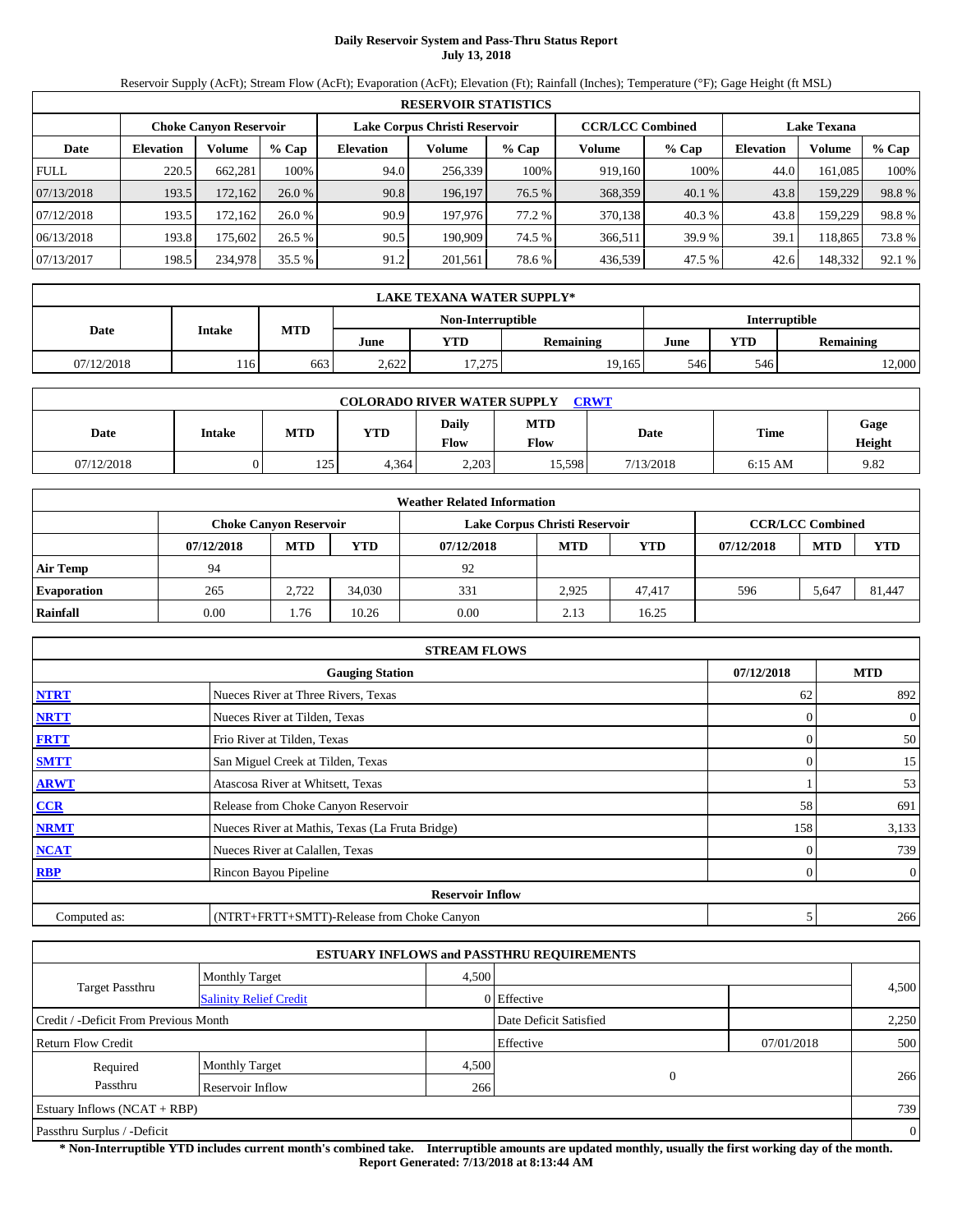# **Daily Reservoir System and Pass-Thru Status Report July 14, 2018**

Reservoir Supply (AcFt); Stream Flow (AcFt); Evaporation (AcFt); Elevation (Ft); Rainfall (Inches); Temperature (°F); Gage Height (ft MSL)

|             | <b>RESERVOIR STATISTICS</b> |                               |         |                               |         |        |                         |        |                    |         |        |  |  |
|-------------|-----------------------------|-------------------------------|---------|-------------------------------|---------|--------|-------------------------|--------|--------------------|---------|--------|--|--|
|             |                             | <b>Choke Canyon Reservoir</b> |         | Lake Corpus Christi Reservoir |         |        | <b>CCR/LCC Combined</b> |        | <b>Lake Texana</b> |         |        |  |  |
| Date        | <b>Elevation</b>            | Volume                        | $%$ Cap | <b>Elevation</b>              | Volume  | % Cap  | Volume                  | % Cap  | <b>Elevation</b>   | Volume  | % Cap  |  |  |
| <b>FULL</b> | 220.5                       | 662.281                       | 100%    | 94.0                          | 256.339 | 100%   | 919.160                 | 100%   | 44.0               | 161.085 | 100%   |  |  |
| 07/14/2018  | 193.5                       | 172,162                       | 26.0%   | 90.8                          | 196,197 | 76.5 % | 368,359                 | 40.1 % | 43.8               | 159,229 | 98.8%  |  |  |
| 07/13/2018  | 193.5                       | 172.1621                      | 26.0%   | 90.8                          | 196.197 | 76.5 % | 368,359                 | 40.1 % | 43.8               | 159.229 | 98.8%  |  |  |
| 06/14/2018  | 193.8                       | 175.602                       | 26.5%   | 90.5                          | 190.909 | 74.5 % | 366,511                 | 39.9%  | 39.0               | 118.078 | 73.3 % |  |  |
| 07/14/2017  | 198.5                       | 234,978                       | 35.5 %  | 91.2                          | 203,365 | 79.3 % | 438,343                 | 47.7 % | 42.5               | 147,442 | 91.5 % |  |  |

|            | LAKE TEXANA WATER SUPPLY* |      |       |        |                  |      |                  |        |  |  |  |
|------------|---------------------------|------|-------|--------|------------------|------|------------------|--------|--|--|--|
|            | Interruptible             |      |       |        |                  |      |                  |        |  |  |  |
| Date       | Intake                    | MTD  | June  | YTD    | <b>Remaining</b> | June | <b>Remaining</b> |        |  |  |  |
| 07/13/2018 | 116                       | 7801 | 2.622 | 17.392 | 19.048           | 546  | 546              | 12,000 |  |  |  |

|            | <b>COLORADO RIVER WATER SUPPLY</b><br><b>CRWT</b> |            |            |                      |                    |           |         |                |  |  |  |  |
|------------|---------------------------------------------------|------------|------------|----------------------|--------------------|-----------|---------|----------------|--|--|--|--|
| Date       | <b>Intake</b>                                     | <b>MTD</b> | <b>YTD</b> | Daily<br><b>Flow</b> | <b>MTD</b><br>Flow | Date      | Time    | Gage<br>Height |  |  |  |  |
| 07/13/2018 |                                                   | 125        | 4.364      | 2,422                | 18.020             | 7/14/2018 | 7:15 AM | 9.98           |  |  |  |  |

|                    |            |                               |            | <b>Weather Related Information</b> |                               |            |            |                         |            |
|--------------------|------------|-------------------------------|------------|------------------------------------|-------------------------------|------------|------------|-------------------------|------------|
|                    |            | <b>Choke Canyon Reservoir</b> |            |                                    | Lake Corpus Christi Reservoir |            |            | <b>CCR/LCC Combined</b> |            |
|                    | 07/13/2018 | <b>MTD</b>                    | <b>YTD</b> | 07/13/2018                         | <b>MTD</b>                    | <b>YTD</b> | 07/13/2018 | <b>MTD</b>              | <b>YTD</b> |
| <b>Air Temp</b>    | 95         |                               |            | 93                                 |                               |            |            |                         |            |
| <b>Evaporation</b> | 279        | 3,001                         | 34.309     | 352                                | 3.277                         | 47.769     | 631        | 6,278                   | 82.078     |
| Rainfall           | 0.00       | 1.76                          | 10.26      | 0.00                               | 2.13                          | 16.25      |            |                         |            |

|              | <b>STREAM FLOWS</b>                             |            |                |
|--------------|-------------------------------------------------|------------|----------------|
|              | <b>Gauging Station</b>                          | 07/13/2018 | <b>MTD</b>     |
| <b>NTRT</b>  | Nueces River at Three Rivers, Texas             | 60         | 952            |
| <b>NRTT</b>  | Nueces River at Tilden, Texas                   | $\Omega$   | $\overline{0}$ |
| <b>FRTT</b>  | Frio River at Tilden, Texas                     |            | 50             |
| <b>SMTT</b>  | San Miguel Creek at Tilden, Texas               | $\Omega$   | 15             |
| <b>ARWT</b>  | Atascosa River at Whitsett, Texas               |            | 54             |
| CCR          | Release from Choke Canyon Reservoir             | 58         | 748            |
| <b>NRMT</b>  | Nueces River at Mathis, Texas (La Fruta Bridge) | 199        | 3,332          |
| <b>NCAT</b>  | Nueces River at Calallen, Texas                 |            | 739            |
| <b>RBP</b>   | Rincon Bayou Pipeline                           | $\Omega$   | $\overline{0}$ |
|              | <b>Reservoir Inflow</b>                         |            |                |
| Computed as: | (NTRT+FRTT+SMTT)-Release from Choke Canyon      | 3          | 269            |

|                                       |                               |       | <b>ESTUARY INFLOWS and PASSTHRU REQUIREMENTS</b> |            |              |
|---------------------------------------|-------------------------------|-------|--------------------------------------------------|------------|--------------|
|                                       | <b>Monthly Target</b>         | 4.500 |                                                  |            |              |
| <b>Target Passthru</b>                | <b>Salinity Relief Credit</b> |       | 0 Effective                                      |            | 4,500        |
| Credit / -Deficit From Previous Month |                               |       | Date Deficit Satisfied                           |            | 2,250        |
| <b>Return Flow Credit</b>             |                               |       | Effective                                        | 07/01/2018 | 500          |
| Required                              | <b>Monthly Target</b>         | 4,500 |                                                  |            |              |
| Passthru                              | Reservoir Inflow              | 269   | 0                                                |            | 269          |
| Estuary Inflows $(NCAT + RBP)$        |                               |       |                                                  |            | 739          |
| Passthru Surplus / -Deficit           |                               |       |                                                  |            | $\mathbf{0}$ |

**\* Non-Interruptible YTD includes current month's combined take. Interruptible amounts are updated monthly, usually the first working day of the month. Report Generated: 7/14/2018 at 8:18:55 AM**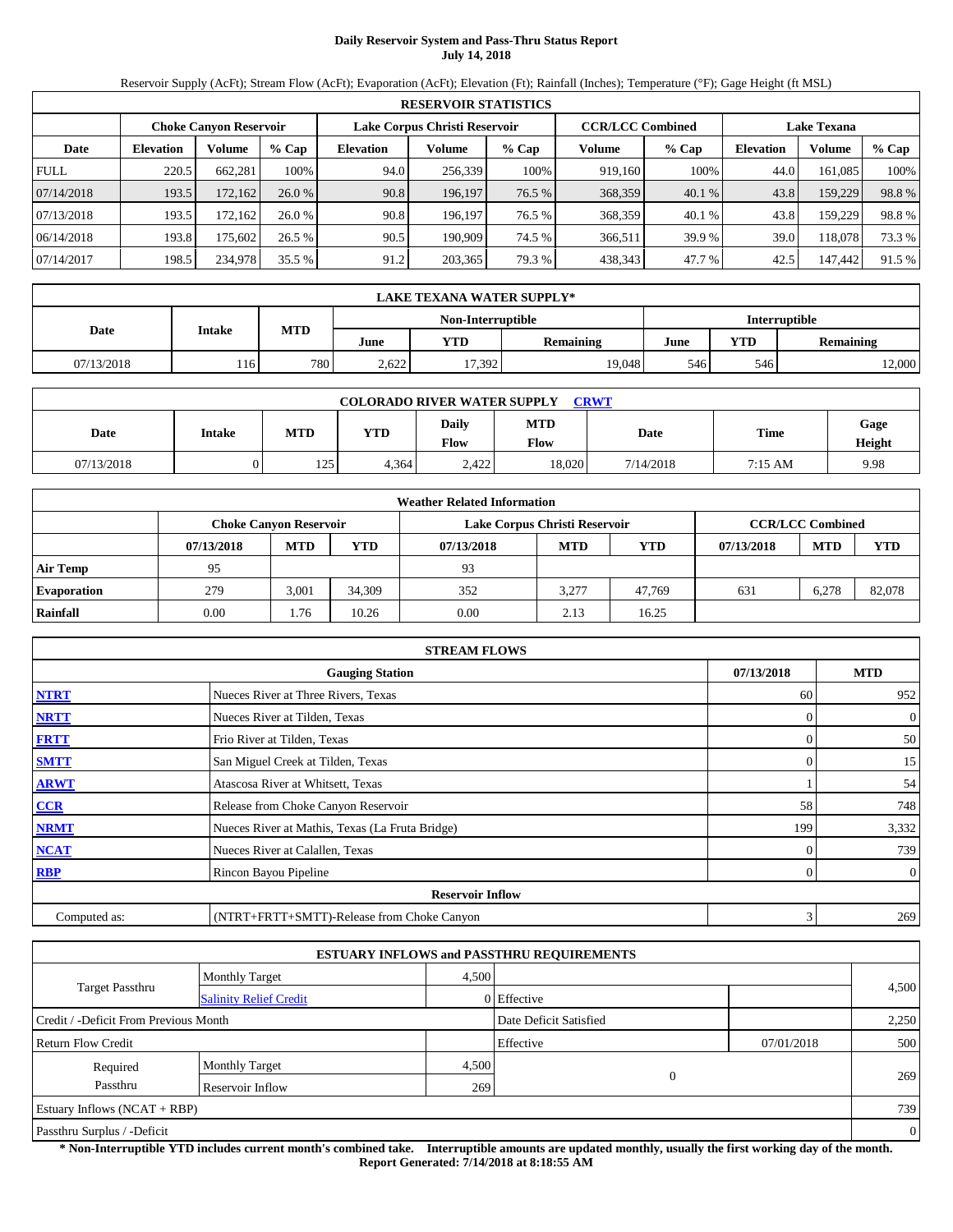# **Daily Reservoir System and Pass-Thru Status Report July 15, 2018**

Reservoir Supply (AcFt); Stream Flow (AcFt); Evaporation (AcFt); Elevation (Ft); Rainfall (Inches); Temperature (°F); Gage Height (ft MSL)

|             | <b>RESERVOIR STATISTICS</b> |                               |         |                               |         |        |                         |         |                    |         |        |  |
|-------------|-----------------------------|-------------------------------|---------|-------------------------------|---------|--------|-------------------------|---------|--------------------|---------|--------|--|
|             |                             | <b>Choke Canyon Reservoir</b> |         | Lake Corpus Christi Reservoir |         |        | <b>CCR/LCC Combined</b> |         | <b>Lake Texana</b> |         |        |  |
| Date        | <b>Elevation</b>            | Volume                        | $%$ Cap | Elevation                     | Volume  | % Cap  | Volume                  | $%$ Cap | <b>Elevation</b>   | Volume  | % Cap  |  |
| <b>FULL</b> | 220.5                       | 662,281                       | 100%    | 94.0                          | 256,339 | 100%   | 919,160                 | 100%    | 44.0               | 161.085 | 100%   |  |
| 07/15/2018  | 193.4                       | 171,025                       | 25.8 %  | 90.8                          | 196,197 | 76.5 % | 367,222                 | 40.0 %  | 43.9               | 160,156 | 99.4 % |  |
| 07/14/2018  | 193.5                       | 172.162                       | 26.0%   | 90.8                          | 196.197 | 76.5 % | 368,359                 | 40.1 %  | 43.8               | 159.229 | 98.8%  |  |
| 06/15/2018  | 193.8                       | 175.602                       | 26.5 %  | 90.5                          | 190.909 | 74.5 % | 366,511                 | 39.9%   | 39.0               | 118,078 | 73.3 % |  |
| 07/15/2017  | 198.4                       | 233,606                       | 35.2 %  | 91.2                          | 203,365 | 79.3 % | 436,971                 | 47.5 %  | 42.5               | 147,442 | 91.5 % |  |

|                                    | LAKE TEXANA WATER SUPPLY* |     |       |        |                  |      |            |                  |  |  |  |
|------------------------------------|---------------------------|-----|-------|--------|------------------|------|------------|------------------|--|--|--|
| Interruptible<br>Non-Interruptible |                           |     |       |        |                  |      |            |                  |  |  |  |
| Date                               | Intake                    | MTD | June  | YTD    | <b>Remaining</b> | June | <b>YTD</b> | <b>Remaining</b> |  |  |  |
| 07/14/2018                         | 116                       | 896 | 2.622 | 17.508 | 18.932           | 546  | 546        | 12,000           |  |  |  |

| <b>COLORADO RIVER WATER SUPPLY</b><br><b>CRWT</b> |        |     |            |               |                    |           |           |                |  |  |  |
|---------------------------------------------------|--------|-----|------------|---------------|--------------------|-----------|-----------|----------------|--|--|--|
| Date                                              | Intake | MTD | <b>YTD</b> | Daily<br>Flow | <b>MTD</b><br>Flow | Date      | Time      | Gage<br>Height |  |  |  |
| 07/14/2018                                        |        | 125 | 4.364      | 2,124         | 20,144             | 7/15/2018 | $6:15$ AM | 9.26           |  |  |  |

|                    | <b>Weather Related Information</b> |                               |            |            |                               |            |            |                         |            |  |  |
|--------------------|------------------------------------|-------------------------------|------------|------------|-------------------------------|------------|------------|-------------------------|------------|--|--|
|                    |                                    | <b>Choke Canvon Reservoir</b> |            |            | Lake Corpus Christi Reservoir |            |            | <b>CCR/LCC Combined</b> |            |  |  |
|                    | 07/14/2018                         | <b>MTD</b>                    | <b>YTD</b> | 07/14/2018 | <b>MTD</b>                    | <b>YTD</b> | 07/14/2018 | <b>MTD</b>              | <b>YTD</b> |  |  |
| <b>Air Temp</b>    | 96                                 |                               |            | 92         |                               |            |            |                         |            |  |  |
| <b>Evaporation</b> | 291                                | 3,292                         | 34,600     | 383        | 3.660                         | 48.152     | 674        | 6,952                   | 82.752     |  |  |
| Rainfall           | 0.00                               | 1.76                          | 10.26      | 0.00       | 2.13                          | 16.25      |            |                         |            |  |  |

|              | <b>STREAM FLOWS</b>                             |                  |                |
|--------------|-------------------------------------------------|------------------|----------------|
|              | <b>Gauging Station</b>                          | 07/14/2018       | <b>MTD</b>     |
| <b>NTRT</b>  | Nueces River at Three Rivers, Texas             | 59               | 1,011          |
| <b>NRTT</b>  | Nueces River at Tilden, Texas                   |                  | $\overline{0}$ |
| <b>FRTT</b>  | Frio River at Tilden, Texas                     |                  | 50             |
| <b>SMTT</b>  | San Miguel Creek at Tilden, Texas               | $\Omega$         | 15             |
| <b>ARWT</b>  | Atascosa River at Whitsett, Texas               | 5                | 60             |
| CCR          | Release from Choke Canyon Reservoir             | 58               | 806            |
| <b>NRMT</b>  | Nueces River at Mathis, Texas (La Fruta Bridge) | 220              | 3,552          |
| <b>NCAT</b>  | Nueces River at Calallen, Texas                 |                  | 739            |
| <b>RBP</b>   | Rincon Bayou Pipeline                           | $\Omega$         | $\overline{0}$ |
|              | <b>Reservoir Inflow</b>                         |                  |                |
| Computed as: | (NTRT+FRTT+SMTT)-Release from Choke Canyon      | $\boldsymbol{2}$ | 270            |

|                                       |                               |       | <b>ESTUARY INFLOWS and PASSTHRU REQUIREMENTS</b> |            |       |  |
|---------------------------------------|-------------------------------|-------|--------------------------------------------------|------------|-------|--|
|                                       | <b>Monthly Target</b>         | 4.500 |                                                  |            |       |  |
| <b>Target Passthru</b>                | <b>Salinity Relief Credit</b> |       | 0 Effective                                      |            | 4,500 |  |
| Credit / -Deficit From Previous Month |                               |       | Date Deficit Satisfied                           |            | 2,250 |  |
| <b>Return Flow Credit</b>             |                               |       | Effective                                        | 07/01/2018 | 500   |  |
| Required                              | <b>Monthly Target</b>         | 4,500 |                                                  |            |       |  |
| Passthru                              | Reservoir Inflow              | 270   | $\mathbf{0}$                                     |            | 270   |  |
| Estuary Inflows $(NCAT + RBP)$        |                               |       |                                                  |            | 739   |  |
| Passthru Surplus / -Deficit           |                               |       |                                                  |            |       |  |

**\* Non-Interruptible YTD includes current month's combined take. Interruptible amounts are updated monthly, usually the first working day of the month. Report Generated: 7/15/2018 at 7:45:56 AM**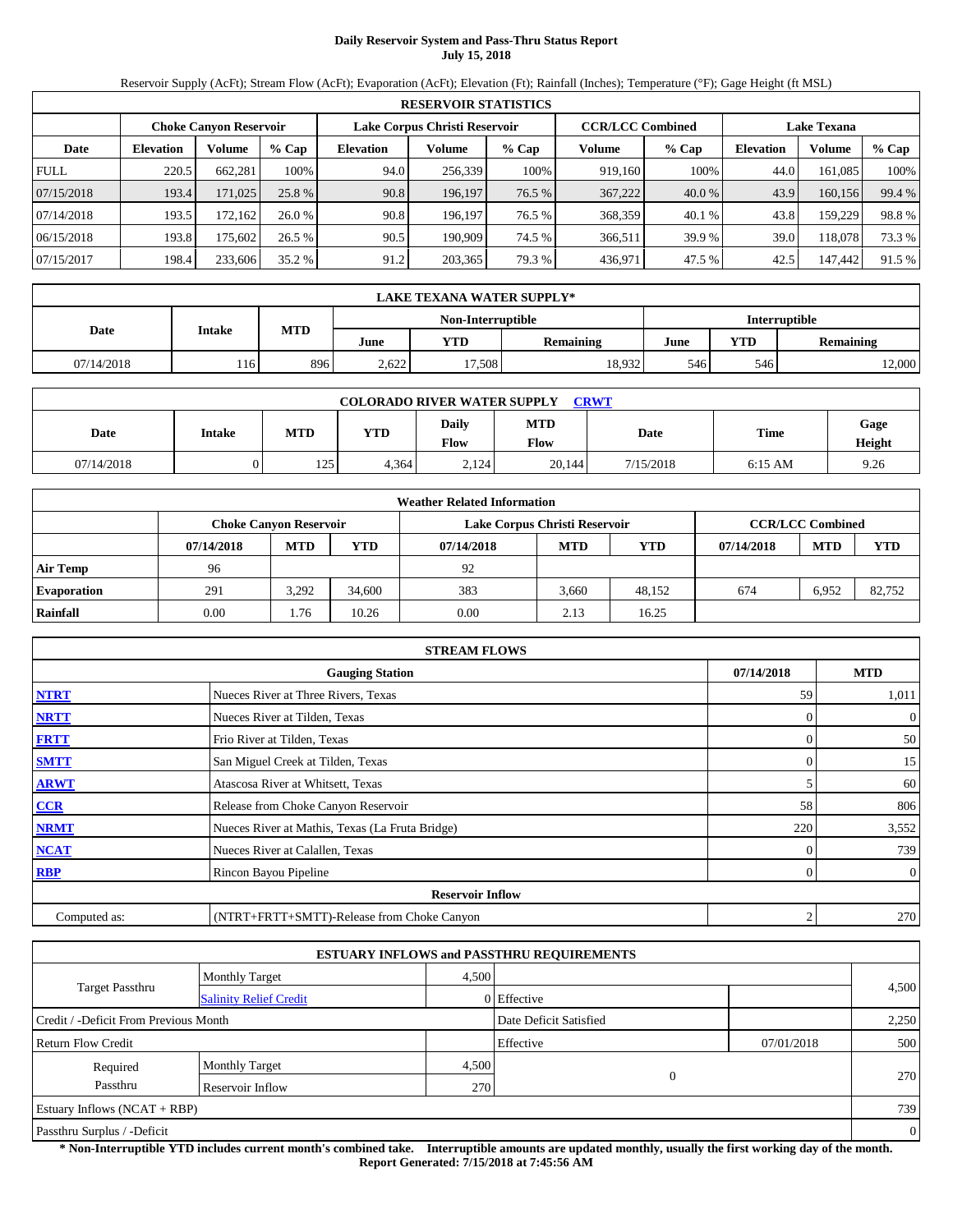# **Daily Reservoir System and Pass-Thru Status Report July 16, 2018**

Reservoir Supply (AcFt); Stream Flow (AcFt); Evaporation (AcFt); Elevation (Ft); Rainfall (Inches); Temperature (°F); Gage Height (ft MSL)

|             | <b>RESERVOIR STATISTICS</b> |                               |         |                               |         |        |                         |         |                    |         |        |  |  |
|-------------|-----------------------------|-------------------------------|---------|-------------------------------|---------|--------|-------------------------|---------|--------------------|---------|--------|--|--|
|             |                             | <b>Choke Canyon Reservoir</b> |         | Lake Corpus Christi Reservoir |         |        | <b>CCR/LCC Combined</b> |         | <b>Lake Texana</b> |         |        |  |  |
| Date        | <b>Elevation</b>            | Volume                        | $%$ Cap | Elevation                     | Volume  | % Cap  | Volume                  | $%$ Cap | <b>Elevation</b>   | Volume  | % Cap  |  |  |
| <b>FULL</b> | 220.5                       | 662,281                       | 100%    | 94.0                          | 256,339 | 100%   | 919,160                 | 100%    | 44.0               | 161.085 | 100%   |  |  |
| 07/16/2018  | 193.3                       | 169,893                       | 25.6 %  | 90.7                          | 194.426 | 75.8 % | 364,319                 | 39.6 %  | 43.9               | 160,156 | 99.4 % |  |  |
| 07/15/2018  | 193.4                       | 171.025                       | 25.8 %  | 90.8                          | 196.197 | 76.5 % | 367,222                 | 40.0 %  | 43.9               | 160.156 | 99.4 % |  |  |
| 06/16/2018  | 193.8                       | 175.602                       | 26.5 %  | 90.4                          | 189.164 | 73.8 % | 364,766                 | 39.7 %  | 39.0               | 118,078 | 73.3 % |  |  |
| 07/16/2017  | 198.4                       | 233,606                       | 35.2 %  | 91.2                          | 203,365 | 79.3 % | 436,971                 | 47.5 %  | 42.5               | 147,442 | 91.5 % |  |  |

|                                    | <b>LAKE TEXANA WATER SUPPLY*</b> |            |       |        |                  |      |            |                  |  |  |
|------------------------------------|----------------------------------|------------|-------|--------|------------------|------|------------|------------------|--|--|
| Interruptible<br>Non-Interruptible |                                  |            |       |        |                  |      |            |                  |  |  |
| Date                               | <b>Intake</b>                    | <b>MTD</b> | June  | YTD    | <b>Remaining</b> | June | <b>YTD</b> | <b>Remaining</b> |  |  |
| 07/15/2018                         | 116                              | 1.012      | 2.622 | 17.624 | 18.816           | 546  | 546        | 12,000           |  |  |

|            | <b>COLORADO RIVER WATER SUPPLY</b><br><b>CRWT</b> |            |            |                      |                    |           |         |                |  |  |  |  |
|------------|---------------------------------------------------|------------|------------|----------------------|--------------------|-----------|---------|----------------|--|--|--|--|
| Date       | <b>Intake</b>                                     | <b>MTD</b> | <b>YTD</b> | Daily<br><b>Flow</b> | <b>MTD</b><br>Flow | Date      | Time    | Gage<br>Height |  |  |  |  |
| 07/15/2018 |                                                   | 125        | 4.364      | .465                 | 21,609             | 7/16/2018 | 7:15 AM | 8.64           |  |  |  |  |

|                    |            |                               |            | <b>Weather Related Information</b> |                               |            |            |                         |            |
|--------------------|------------|-------------------------------|------------|------------------------------------|-------------------------------|------------|------------|-------------------------|------------|
|                    |            | <b>Choke Canyon Reservoir</b> |            |                                    | Lake Corpus Christi Reservoir |            |            | <b>CCR/LCC Combined</b> |            |
|                    | 07/15/2018 | <b>MTD</b>                    | <b>YTD</b> | 07/15/2018                         | <b>MTD</b>                    | <b>YTD</b> | 07/15/2018 | <b>MTD</b>              | <b>YTD</b> |
| <b>Air Temp</b>    | 98         |                               |            | 94                                 |                               |            |            |                         |            |
| <b>Evaporation</b> | 257        | 3.549                         | 34.857     | 340                                | 4.000                         | 48.492     | 597        | 7,549                   | 83,349     |
| Rainfall           | 0.00       | 1.76                          | 10.26      | 0.00                               | 2.13                          | 16.25      |            |                         |            |

|              | <b>STREAM FLOWS</b>                             |            |                |
|--------------|-------------------------------------------------|------------|----------------|
|              | <b>Gauging Station</b>                          | 07/15/2018 | <b>MTD</b>     |
| <b>NTRT</b>  | Nueces River at Three Rivers, Texas             | 59         | 1,069          |
| <b>NRTT</b>  | Nueces River at Tilden, Texas                   |            | $\overline{0}$ |
| <b>FRTT</b>  | Frio River at Tilden, Texas                     |            | 50             |
| <b>SMTT</b>  | San Miguel Creek at Tilden, Texas               | 0          | 15             |
| <b>ARWT</b>  | Atascosa River at Whitsett, Texas               | 6          | 66             |
| CCR          | Release from Choke Canyon Reservoir             | 58         | 863            |
| <b>NRMT</b>  | Nueces River at Mathis, Texas (La Fruta Bridge) | 220        | 3,772          |
| <b>NCAT</b>  | Nueces River at Calallen, Texas                 |            | 739            |
| <b>RBP</b>   | Rincon Bayou Pipeline                           | $\Omega$   | $\overline{0}$ |
|              | <b>Reservoir Inflow</b>                         |            |                |
| Computed as: | (NTRT+FRTT+SMTT)-Release from Choke Canyon      |            | 272            |

|                                                         |                                |       | <b>ESTUARY INFLOWS and PASSTHRU REQUIREMENTS</b> |            |       |  |  |  |
|---------------------------------------------------------|--------------------------------|-------|--------------------------------------------------|------------|-------|--|--|--|
|                                                         | <b>Monthly Target</b>          | 2,796 |                                                  |            |       |  |  |  |
| <b>Target Passthru</b><br><b>Salinity Relief Credit</b> |                                |       | $0$ Effective                                    |            | 2,796 |  |  |  |
| Credit / -Deficit From Previous Month                   |                                |       | Date Deficit Satisfied                           |            | 2,250 |  |  |  |
| Return Flow Credit                                      |                                |       | Effective                                        | 07/01/2018 | 500   |  |  |  |
| Required                                                | <b>Monthly Target</b>          | 2,796 |                                                  |            |       |  |  |  |
| Passthru                                                | Reservoir Inflow               | 272   | Target as of 7/16/2018 is 2796 AcFt              |            | 272   |  |  |  |
|                                                         | Estuary Inflows $(NCAT + RBP)$ |       |                                                  |            |       |  |  |  |
| Passthru Surplus / -Deficit                             |                                |       |                                                  |            |       |  |  |  |

**\* Non-Interruptible YTD includes current month's combined take. Interruptible amounts are updated monthly, usually the first working day of the month. Report Generated: 7/16/2018 at 8:37:18 AM**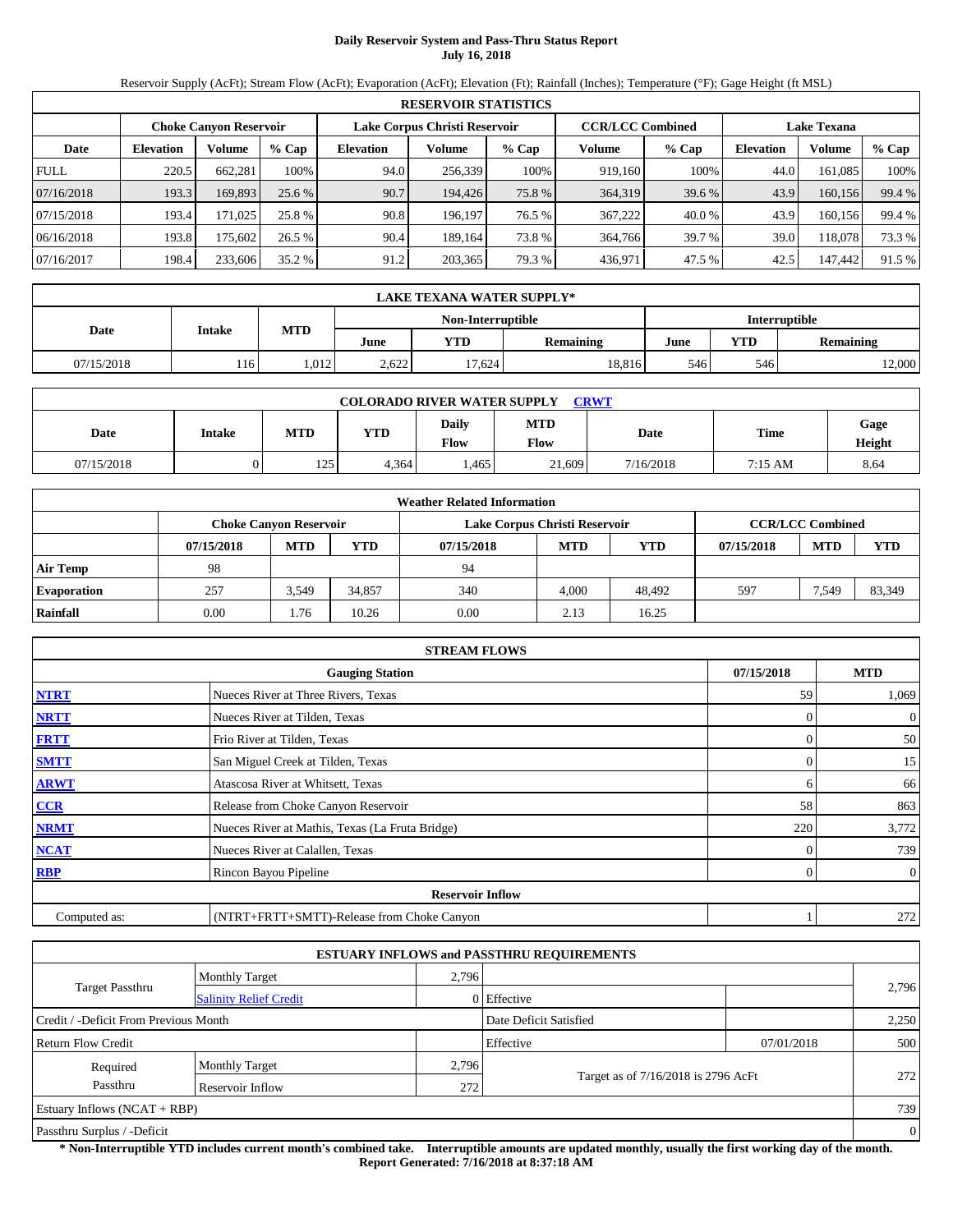# **Daily Reservoir System and Pass-Thru Status Report July 17, 2018**

Reservoir Supply (AcFt); Stream Flow (AcFt); Evaporation (AcFt); Elevation (Ft); Rainfall (Inches); Temperature (°F); Gage Height (ft MSL)

|                                                                                                                 | <b>RESERVOIR STATISTICS</b> |          |         |                  |         |        |         |         |                  |         |        |  |  |
|-----------------------------------------------------------------------------------------------------------------|-----------------------------|----------|---------|------------------|---------|--------|---------|---------|------------------|---------|--------|--|--|
| Lake Corpus Christi Reservoir<br><b>CCR/LCC Combined</b><br><b>Choke Canyon Reservoir</b><br><b>Lake Texana</b> |                             |          |         |                  |         |        |         |         |                  |         |        |  |  |
| Date                                                                                                            | <b>Elevation</b>            | Volume   | $%$ Cap | <b>Elevation</b> | Volume  | % Cap  | Volume  | $%$ Cap | <b>Elevation</b> | Volume  | % Cap  |  |  |
| <b>FULL</b>                                                                                                     | 220.5                       | 662.281  | 100%    | 94.0             | 256,339 | 100%   | 919.160 | 100%    | 44.0             | 161.085 | 100%   |  |  |
| 07/17/2018                                                                                                      | 193.4                       | 171,025  | 25.8 %  | 90.7             | 194.426 | 75.8 % | 365,451 | 39.8%   | 43.8             | 159,229 | 98.8%  |  |  |
| 07/16/2018                                                                                                      | 193.3                       | 169.893  | 25.6 %  | 90.7             | 194,426 | 75.8 % | 364,319 | 39.6 %  | 43.9             | 160,156 | 99.4 % |  |  |
| 06/17/2018                                                                                                      | 193.8                       | 175.6021 | 26.5%   | 90.4             | 189.164 | 73.8 % | 364,766 | 39.7 %  | 39.0             | 118.078 | 73.3 % |  |  |
| 07/17/2017                                                                                                      | 198.4                       | 233,606  | 35.2 %  | 91.1             | 201,561 | 78.6%  | 435,167 | 47.3%   | 42.5             | 147,442 | 91.5 % |  |  |

|            | LAKE TEXANA WATER SUPPLY* |            |       |                   |                  |               |            |                  |  |  |  |
|------------|---------------------------|------------|-------|-------------------|------------------|---------------|------------|------------------|--|--|--|
|            |                           |            |       | Non-Interruptible |                  | Interruptible |            |                  |  |  |  |
| Date       | Intake                    | <b>MTD</b> | June  | <b>YTD</b>        | <b>Remaining</b> | June          | <b>YTD</b> | <b>Remaining</b> |  |  |  |
| 07/16/2018 | 116                       | .128       | 2.622 | 17.739            | 18.701           | 546           | 546        | 2,000            |  |  |  |

| <b>COLORADO RIVER WATER SUPPLY</b><br><b>CRWT</b> |        |     |            |               |                    |           |         |                |  |  |  |
|---------------------------------------------------|--------|-----|------------|---------------|--------------------|-----------|---------|----------------|--|--|--|
| Date                                              | Intake | MTD | <b>YTD</b> | Daily<br>Flow | <b>MTD</b><br>Flow | Date      | Time    | Gage<br>Height |  |  |  |
| 07/16/2018                                        |        | 125 | 4.364      | .116          | 22,724             | 7/17/2018 | 7:15 AM | 8.31           |  |  |  |

|                    | <b>Weather Related Information</b> |                                                                                           |            |            |            |            |            |            |            |  |  |  |
|--------------------|------------------------------------|-------------------------------------------------------------------------------------------|------------|------------|------------|------------|------------|------------|------------|--|--|--|
|                    |                                    | <b>CCR/LCC Combined</b><br>Lake Corpus Christi Reservoir<br><b>Choke Canvon Reservoir</b> |            |            |            |            |            |            |            |  |  |  |
|                    | 07/16/2018                         | <b>MTD</b>                                                                                | <b>YTD</b> | 07/16/2018 | <b>MTD</b> | <b>YTD</b> | 07/16/2018 | <b>MTD</b> | <b>YTD</b> |  |  |  |
| <b>Air Temp</b>    | 99                                 |                                                                                           |            | 95         |            |            |            |            |            |  |  |  |
| <b>Evaporation</b> | 297                                | 3,846                                                                                     | 35.154     | 381        | 4,381      | 48.873     | 678        | 8.227      | 84,027     |  |  |  |
| Rainfall           | 0.00                               | 1.76                                                                                      | 10.26      | 0.00       | 2.13       | 16.25      |            |            |            |  |  |  |

|              | <b>STREAM FLOWS</b>                             |            |          |                |
|--------------|-------------------------------------------------|------------|----------|----------------|
|              | <b>Gauging Station</b>                          | 07/16/2018 |          | <b>MTD</b>     |
| <b>NTRT</b>  | Nueces River at Three Rivers, Texas             |            | 63       | 1,132          |
| <b>NRTT</b>  | Nueces River at Tilden, Texas                   |            | $\Omega$ | $\theta$       |
| <b>FRTT</b>  | Frio River at Tilden, Texas                     |            | 0        | 51             |
| <b>SMTT</b>  | San Miguel Creek at Tilden, Texas               |            | $\Omega$ | 15             |
| <b>ARWT</b>  | Atascosa River at Whitsett, Texas               |            | 4        | 70             |
| CCR          | Release from Choke Canyon Reservoir             |            | 58       | 921            |
| <b>NRMT</b>  | Nueces River at Mathis, Texas (La Fruta Bridge) |            | 222      | 3,995          |
| <b>NCAT</b>  | Nueces River at Calallen, Texas                 |            | $\Omega$ | 739            |
| <b>RBP</b>   | Rincon Bayou Pipeline                           |            | 0        | $\overline{0}$ |
|              | <b>Reservoir Inflow</b>                         |            |          |                |
| Computed as: | (NTRT+FRTT+SMTT)-Release from Choke Canyon      |            | 5        | 277            |

|                                                         |                       |       | <b>ESTUARY INFLOWS and PASSTHRU REQUIREMENTS</b> |            |                |  |
|---------------------------------------------------------|-----------------------|-------|--------------------------------------------------|------------|----------------|--|
|                                                         | <b>Monthly Target</b> | 2,796 |                                                  |            |                |  |
| <b>Target Passthru</b><br><b>Salinity Relief Credit</b> |                       |       | $0$ Effective                                    |            | 2,796          |  |
| Credit / -Deficit From Previous Month                   |                       |       | Date Deficit Satisfied                           |            | 1,398          |  |
| Return Flow Credit                                      |                       |       | Effective                                        | 07/01/2018 | 500            |  |
| Required                                                | <b>Monthly Target</b> | 2,796 |                                                  |            |                |  |
| Passthru                                                | Reservoir Inflow      | 277   | Target as of 7/16/2018 is 2796 AcFt              |            | 277            |  |
| Estuary Inflows $(NCAT + RBP)$                          |                       |       |                                                  |            | 739            |  |
| Passthru Surplus / -Deficit                             |                       |       |                                                  |            | $\overline{0}$ |  |

**\* Non-Interruptible YTD includes current month's combined take. Interruptible amounts are updated monthly, usually the first working day of the month. Report Generated: 7/17/2018 at 8:08:21 AM**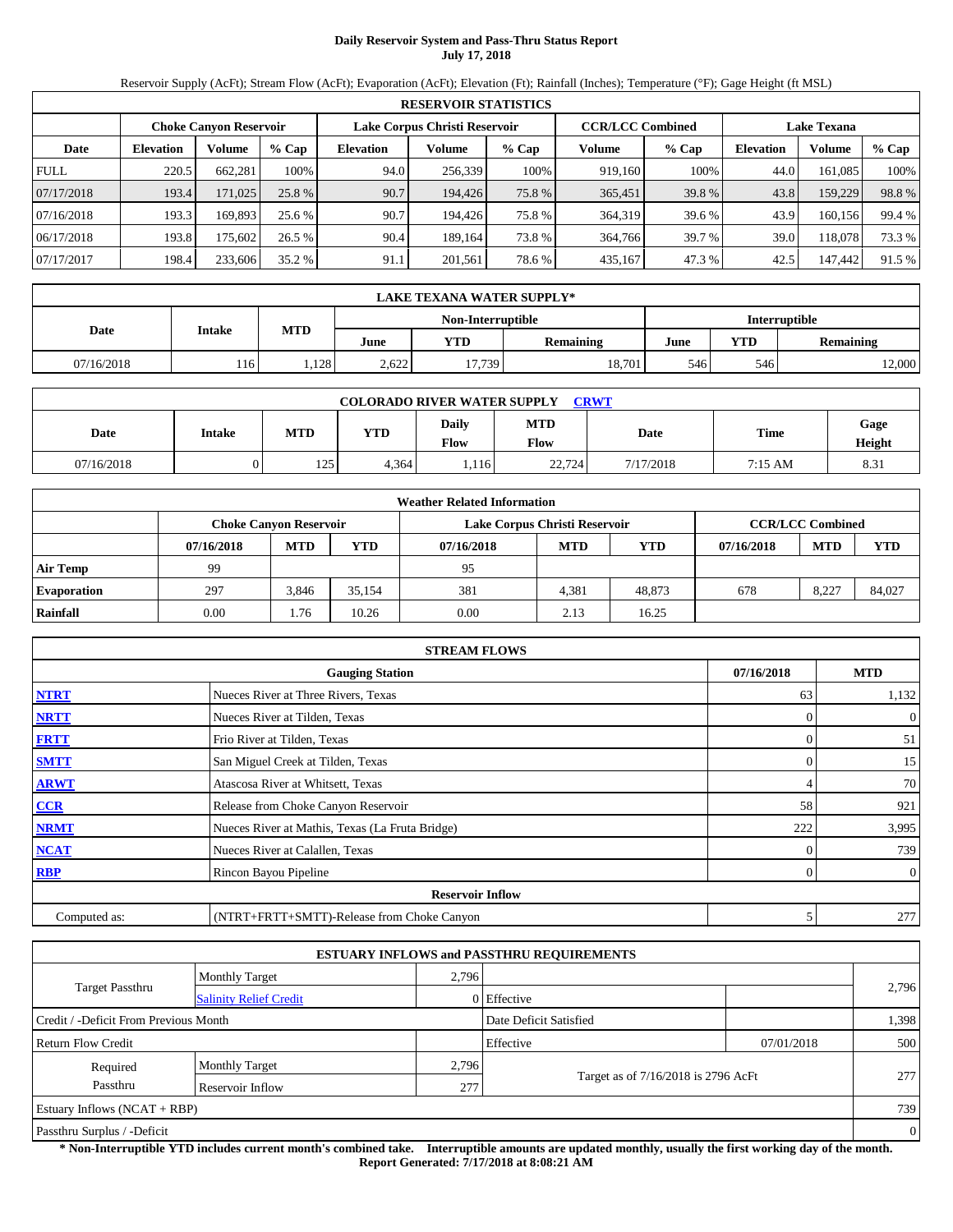# **Daily Reservoir System and Pass-Thru Status Report July 18, 2018**

Reservoir Supply (AcFt); Stream Flow (AcFt); Evaporation (AcFt); Elevation (Ft); Rainfall (Inches); Temperature (°F); Gage Height (ft MSL)

|             | <b>RESERVOIR STATISTICS</b>                                                                                     |         |         |                  |         |        |         |         |                  |               |        |  |  |
|-------------|-----------------------------------------------------------------------------------------------------------------|---------|---------|------------------|---------|--------|---------|---------|------------------|---------------|--------|--|--|
|             | Lake Corpus Christi Reservoir<br><b>CCR/LCC Combined</b><br><b>Choke Canyon Reservoir</b><br><b>Lake Texana</b> |         |         |                  |         |        |         |         |                  |               |        |  |  |
| Date        | <b>Elevation</b>                                                                                                | Volume  | $%$ Cap | <b>Elevation</b> | Volume  | % Cap  | Volume  | $%$ Cap | <b>Elevation</b> | <b>Volume</b> | % Cap  |  |  |
| <b>FULL</b> | 220.5                                                                                                           | 662.281 | 100%    | 94.0             | 256.339 | 100%   | 919.160 | 100%    | 44.0             | 161.085       | 100%   |  |  |
| 07/18/2018  | 193.3                                                                                                           | 169,893 | 25.6 %  | 90.7             | 194.426 | 75.8 % | 364,319 | 39.6 %  | 43.7             | 158,306       | 98.3%  |  |  |
| 07/17/2018  | 193.4                                                                                                           | 171,025 | 25.8 %  | 90.7             | 194.426 | 75.8%  | 365,451 | 39.8%   | 43.8             | 159.229       | 98.8%  |  |  |
| 06/18/2018  | 193.7                                                                                                           | 174.451 | 26.3 %  | 90.4             | 189.164 | 73.8%  | 363,615 | 39.6 %  | 39.0             | 118,078       | 73.3 % |  |  |
| 07/18/2017  | 198.3                                                                                                           | 232,238 | 35.0 %  | 91.1             | 201,561 | 78.6%  | 433,799 | 47.2 %  | 42.5             | 147,442       | 91.5 % |  |  |

|            | LAKE TEXANA WATER SUPPLY* |            |       |                   |               |      |            |                  |  |  |  |
|------------|---------------------------|------------|-------|-------------------|---------------|------|------------|------------------|--|--|--|
|            |                           |            |       | Non-Interruptible | Interruptible |      |            |                  |  |  |  |
| Date       | <b>Intake</b>             | <b>MTD</b> | June  | YTD               | Remaining     | June | <b>YTD</b> | <b>Remaining</b> |  |  |  |
| 07/17/2018 | 116                       | .243       | 2.622 | 17.855            | 18.585        | 546  | 546        | 12,000           |  |  |  |

| <b>CRWT</b><br><b>COLORADO RIVER WATER SUPPLY</b> |               |     |       |                      |                    |           |             |                |  |  |  |
|---------------------------------------------------|---------------|-----|-------|----------------------|--------------------|-----------|-------------|----------------|--|--|--|
| Date                                              | <b>Intake</b> | MTD | YTD   | Daily<br><b>Flow</b> | <b>MTD</b><br>Flow | Date      | <b>Time</b> | Gage<br>Height |  |  |  |
| 07/17/2018                                        |               | 125 | 4,364 | 887                  | 23,612             | 7/18/2018 | 7:15 AM     | 7.89           |  |  |  |

|                    | <b>Weather Related Information</b> |                                                                                           |            |            |            |            |            |            |            |  |  |  |
|--------------------|------------------------------------|-------------------------------------------------------------------------------------------|------------|------------|------------|------------|------------|------------|------------|--|--|--|
|                    |                                    | <b>CCR/LCC Combined</b><br>Lake Corpus Christi Reservoir<br><b>Choke Canyon Reservoir</b> |            |            |            |            |            |            |            |  |  |  |
|                    | 07/17/2018                         | <b>MTD</b>                                                                                | <b>YTD</b> | 07/17/2018 | <b>MTD</b> | <b>YTD</b> | 07/17/2018 | <b>MTD</b> | <b>YTD</b> |  |  |  |
| <b>Air Temp</b>    | 98                                 |                                                                                           |            | 94         |            |            |            |            |            |  |  |  |
| <b>Evaporation</b> | 276                                | 4.122                                                                                     | 35.430     | 257        | 4.638      | 49.130     | 533        | 8.760      | 84.560     |  |  |  |
| Rainfall           | 0.00                               | 1.76                                                                                      | 10.26      | 0.00       | 2.13       | 16.25      |            |            |            |  |  |  |

|              | <b>STREAM FLOWS</b>                             |            |                |
|--------------|-------------------------------------------------|------------|----------------|
|              | <b>Gauging Station</b>                          | 07/17/2018 | <b>MTD</b>     |
| <b>NTRT</b>  | Nueces River at Three Rivers, Texas             | 62         | 1,194          |
| <b>NRTT</b>  | Nueces River at Tilden, Texas                   |            | $\overline{0}$ |
| <b>FRTT</b>  | Frio River at Tilden, Texas                     | $\Omega$   | 51             |
| <b>SMTT</b>  | San Miguel Creek at Tilden, Texas               | $\Omega$   | 15             |
| <b>ARWT</b>  | Atascosa River at Whitsett, Texas               | 2          | 72             |
| CCR          | Release from Choke Canyon Reservoir             | 58         | 979            |
| <b>NRMT</b>  | Nueces River at Mathis, Texas (La Fruta Bridge) | 212        | 4,207          |
| <b>NCAT</b>  | Nueces River at Calallen, Texas                 |            | 739            |
| <b>RBP</b>   | Rincon Bayou Pipeline                           | 0          | $\overline{0}$ |
|              | <b>Reservoir Inflow</b>                         |            |                |
| Computed as: | (NTRT+FRTT+SMTT)-Release from Choke Canyon      | 5          | 282            |

|                                       |                               |       | <b>ESTUARY INFLOWS and PASSTHRU REQUIREMENTS</b> |            |                |  |
|---------------------------------------|-------------------------------|-------|--------------------------------------------------|------------|----------------|--|
|                                       | <b>Monthly Target</b>         | 2,796 |                                                  |            |                |  |
| <b>Target Passthru</b>                | <b>Salinity Relief Credit</b> |       | $0$ Effective                                    |            | 2,796          |  |
| Credit / -Deficit From Previous Month |                               |       | Date Deficit Satisfied                           |            | 1,398          |  |
| Return Flow Credit                    |                               |       | Effective                                        | 07/01/2018 | 500            |  |
| Required                              | <b>Monthly Target</b>         | 2,796 |                                                  |            |                |  |
| Passthru                              | Reservoir Inflow              | 282   | Target as of 7/16/2018 is 2796 AcFt              |            | 282            |  |
| Estuary Inflows $(NCAT + RBP)$        |                               |       |                                                  |            | 739            |  |
| Passthru Surplus / -Deficit           |                               |       |                                                  |            | $\overline{0}$ |  |

**\* Non-Interruptible YTD includes current month's combined take. Interruptible amounts are updated monthly, usually the first working day of the month. Report Generated: 7/18/2018 at 8:17:42 AM**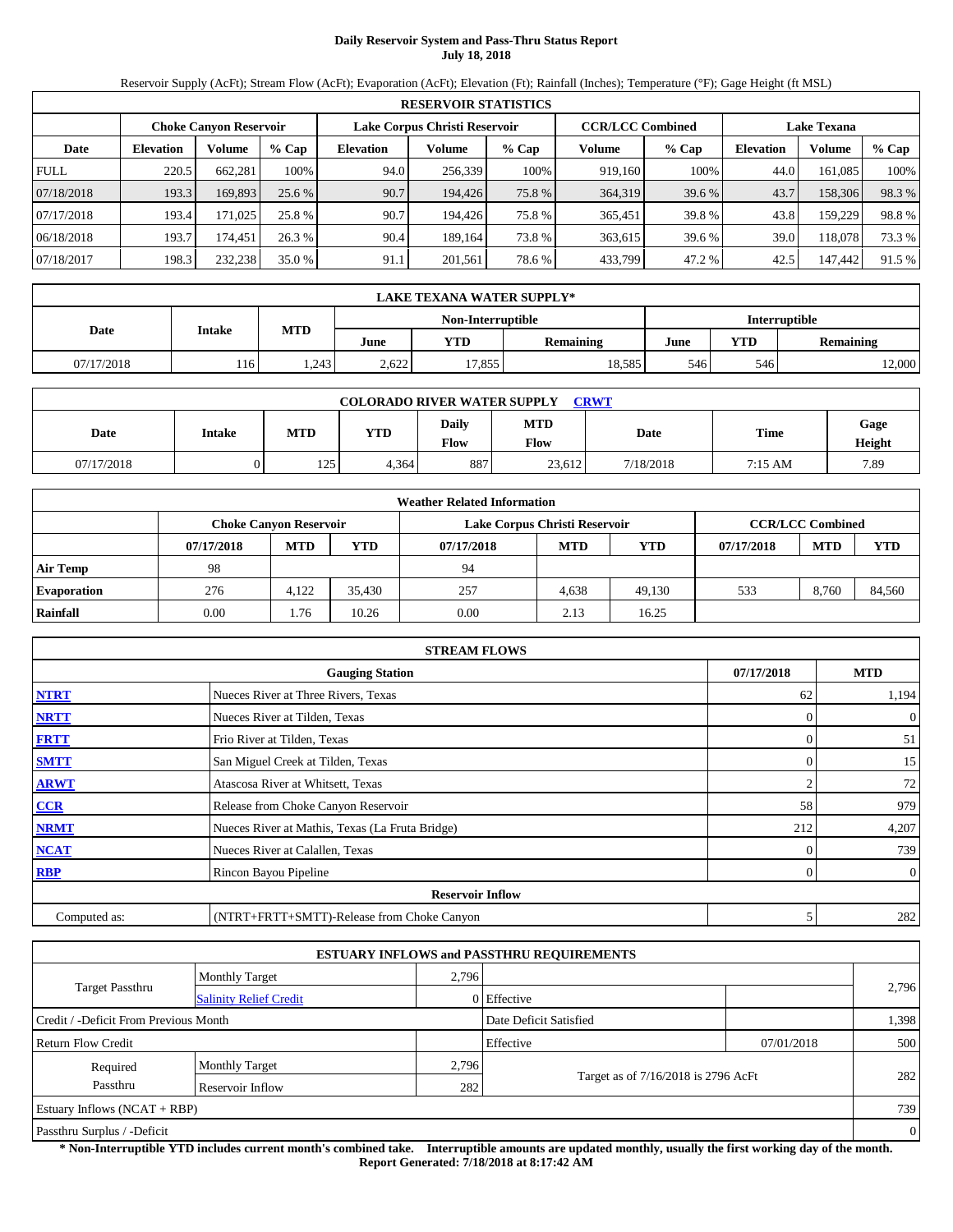# **Daily Reservoir System and Pass-Thru Status Report July 19, 2018**

Reservoir Supply (AcFt); Stream Flow (AcFt); Evaporation (AcFt); Elevation (Ft); Rainfall (Inches); Temperature (°F); Gage Height (ft MSL)

|             | <b>RESERVOIR STATISTICS</b> |                               |          |                               |         |        |                         |        |                    |         |        |  |  |
|-------------|-----------------------------|-------------------------------|----------|-------------------------------|---------|--------|-------------------------|--------|--------------------|---------|--------|--|--|
|             |                             | <b>Choke Canyon Reservoir</b> |          | Lake Corpus Christi Reservoir |         |        | <b>CCR/LCC Combined</b> |        | <b>Lake Texana</b> |         |        |  |  |
| Date        | <b>Elevation</b>            | Volume                        | $%$ Cap  | <b>Elevation</b>              | Volume  | % Cap  | Volume                  | % Cap  | <b>Elevation</b>   | Volume  | % Cap  |  |  |
| <b>FULL</b> | 220.5                       | 662.281                       | 100%     | 94.0                          | 256,339 | 100%   | 919.160                 | 100%   | 44.0               | 161.085 | 100%   |  |  |
| 07/19/2018  | 193.2                       | 168,766                       | $25.5\%$ | 90.6                          | 192,663 | 75.2 % | 361,429                 | 39.3 % | 43.6               | 157,385 | 97.7 % |  |  |
| 07/18/2018  | 193.3                       | 169.893                       | 25.6 %   | 90.7                          | 194,426 | 75.8 % | 364,319                 | 39.6 % | 43.7               | 158,306 | 98.3%  |  |  |
| 06/19/2018  | 193.8                       | 175.6021                      | 26.5%    | 90.6                          | 192.663 | 75.2 % | 368,265                 | 40.1 % | 38.9               | 117.295 | 72.8%  |  |  |
| 07/19/2017  | 198.3                       | 232,238                       | 35.0 %   | 91.1                          | 201,561 | 78.6%  | 433,799                 | 47.2 % | 42.5               | 147,442 | 91.5 % |  |  |

|                                    | LAKE TEXANA WATER SUPPLY* |            |       |        |                  |      |                  |        |  |  |  |
|------------------------------------|---------------------------|------------|-------|--------|------------------|------|------------------|--------|--|--|--|
| Non-Interruptible<br>Interruptible |                           |            |       |        |                  |      |                  |        |  |  |  |
| Date                               | <b>Intake</b>             | <b>MTD</b> | June  | YTD    | <b>Remaining</b> | June | <b>Remaining</b> |        |  |  |  |
| 07/18/2018                         | 116                       | .359       | 2.622 | 17.970 | 18.470           | 546  | 546              | 12,000 |  |  |  |

| <b>COLORADO RIVER WATER SUPPLY</b><br><b>CRWT</b> |               |     |       |                      |                    |           |         |                |  |  |  |
|---------------------------------------------------|---------------|-----|-------|----------------------|--------------------|-----------|---------|----------------|--|--|--|
| Date                                              | <b>Intake</b> | MTD | YTD   | Daily<br><b>Flow</b> | <b>MTD</b><br>Flow | Date      | Time    | Gage<br>Height |  |  |  |
| 07/18/2018                                        |               | 125 | 4.364 | 677                  | 24,288             | 7/19/2018 | 7:15 AM | 7.81           |  |  |  |

|                    |            |                               |            | <b>Weather Related Information</b> |                               |            |            |                         |            |
|--------------------|------------|-------------------------------|------------|------------------------------------|-------------------------------|------------|------------|-------------------------|------------|
|                    |            | <b>Choke Canyon Reservoir</b> |            |                                    | Lake Corpus Christi Reservoir |            |            | <b>CCR/LCC Combined</b> |            |
|                    | 07/18/2018 | <b>MTD</b>                    | <b>YTD</b> | 07/18/2018                         | <b>MTD</b>                    | <b>YTD</b> | 07/18/2018 | <b>MTD</b>              | <b>YTD</b> |
| <b>Air Temp</b>    | 102        |                               |            | 98                                 |                               |            |            |                         |            |
| <b>Evaporation</b> | 321        | 4.443                         | 35.751     | 492                                | 5.130                         | 49.622     | 813        | 9.573                   | 85.373     |
| Rainfall           | 0.00       | 1.76                          | 10.26      | 0.00                               | 2.13                          | 16.25      |            |                         |            |

|              | <b>STREAM FLOWS</b>                             |            |                |
|--------------|-------------------------------------------------|------------|----------------|
|              | <b>Gauging Station</b>                          | 07/18/2018 | <b>MTD</b>     |
| <b>NTRT</b>  | Nueces River at Three Rivers, Texas             | 61         | 1,255          |
| <b>NRTT</b>  | Nueces River at Tilden, Texas                   |            | $\overline{0}$ |
| <b>FRTT</b>  | Frio River at Tilden, Texas                     |            | 51             |
| <b>SMTT</b>  | San Miguel Creek at Tilden, Texas               | $\Omega$   | 15             |
| <b>ARWT</b>  | Atascosa River at Whitsett, Texas               |            | 73             |
| CCR          | Release from Choke Canyon Reservoir             | 58         | 1,036          |
| <b>NRMT</b>  | Nueces River at Mathis, Texas (La Fruta Bridge) | 206        | 4,414          |
| <b>NCAT</b>  | Nueces River at Calallen, Texas                 |            | 739            |
| <b>RBP</b>   | Rincon Bayou Pipeline                           | 0          | $\overline{0}$ |
|              | <b>Reservoir Inflow</b>                         |            |                |
| Computed as: | (NTRT+FRTT+SMTT)-Release from Choke Canyon      | 3          | 285            |

|                                       |                                |       | <b>ESTUARY INFLOWS and PASSTHRU REQUIREMENTS</b> |            |       |  |  |  |
|---------------------------------------|--------------------------------|-------|--------------------------------------------------|------------|-------|--|--|--|
|                                       | <b>Monthly Target</b>          | 2,796 |                                                  |            |       |  |  |  |
| <b>Target Passthru</b>                | <b>Salinity Relief Credit</b>  |       | 0 Effective                                      |            | 2,796 |  |  |  |
| Credit / -Deficit From Previous Month |                                |       | Date Deficit Satisfied                           |            | 1,398 |  |  |  |
| Return Flow Credit                    |                                |       | Effective                                        | 07/01/2018 | 500   |  |  |  |
| Required                              | <b>Monthly Target</b>          | 2,796 |                                                  |            |       |  |  |  |
| Passthru                              | Reservoir Inflow               | 285   | Target as of 7/16/2018 is 2796 AcFt              |            | 285   |  |  |  |
|                                       | Estuary Inflows $(NCAT + RBP)$ |       |                                                  |            |       |  |  |  |
| Passthru Surplus / -Deficit           |                                |       |                                                  |            |       |  |  |  |

**\* Non-Interruptible YTD includes current month's combined take. Interruptible amounts are updated monthly, usually the first working day of the month. Report Generated: 7/19/2018 at 8:14:38 AM**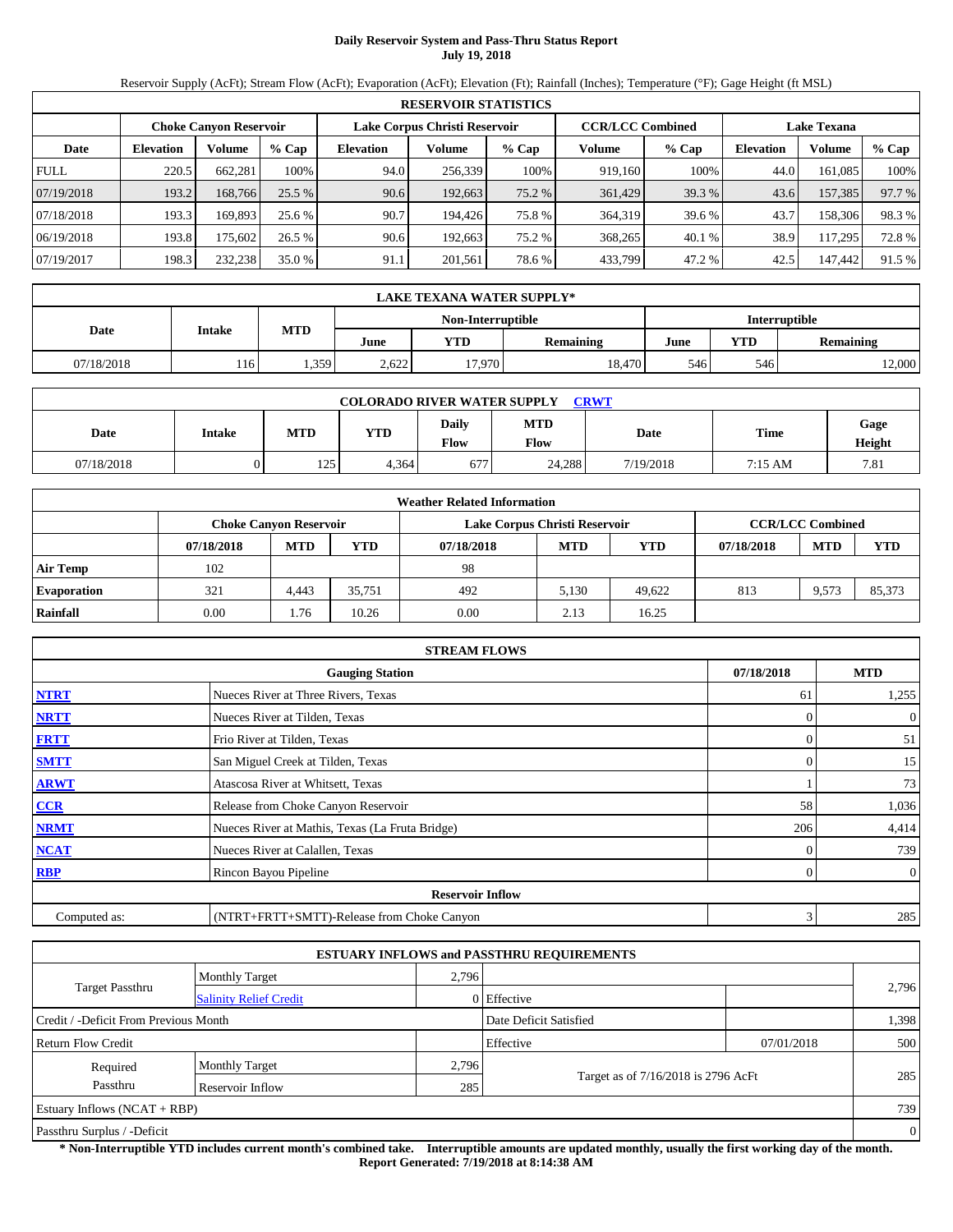# **Daily Reservoir System and Pass-Thru Status Report July 20, 2018**

Reservoir Supply (AcFt); Stream Flow (AcFt); Evaporation (AcFt); Elevation (Ft); Rainfall (Inches); Temperature (°F); Gage Height (ft MSL)

|             | <b>RESERVOIR STATISTICS</b> |                               |          |                               |         |        |                         |        |                    |         |          |  |
|-------------|-----------------------------|-------------------------------|----------|-------------------------------|---------|--------|-------------------------|--------|--------------------|---------|----------|--|
|             |                             | <b>Choke Canyon Reservoir</b> |          | Lake Corpus Christi Reservoir |         |        | <b>CCR/LCC Combined</b> |        | <b>Lake Texana</b> |         |          |  |
| Date        | <b>Elevation</b>            | Volume                        | $%$ Cap  | <b>Elevation</b>              | Volume  | % Cap  | Volume                  | % Cap  | <b>Elevation</b>   | Volume  | $\%$ Cap |  |
| <b>FULL</b> | 220.5                       | 662.281                       | 100%     | 94.0                          | 256.339 | 100%   | 919.160                 | 100%   | 44.0               | 161.085 | 100%     |  |
| 07/20/2018  | 193.2                       | 168,766                       | $25.5\%$ | 90.6                          | 192,663 | 75.2 % | 361,429                 | 39.3 % | 43.6               | 157,385 | 97.7 %   |  |
| 07/19/2018  | 193.2                       | 168.766                       | 25.5 %   | 90.6                          | 192.663 | 75.2 % | 361.429                 | 39.3 % | 43.6               | 157.385 | 97.7 %   |  |
| 06/20/2018  | 193.9                       | 176.758                       | 26.7%    | 91.1                          | 201.561 | 78.6 % | 378.319                 | 41.2%  | 39.1               | 118.865 | 73.8%    |  |
| 07/20/2017  | 198.3                       | 232,238                       | 35.0 %   | 91.0                          | 199.764 | 77.9 % | 432,002                 | 47.0 % | 42.5               | 147,442 | 91.5 %   |  |

|                                    | <b>LAKE TEXANA WATER SUPPLY*</b> |            |       |        |                  |      |                  |        |  |  |
|------------------------------------|----------------------------------|------------|-------|--------|------------------|------|------------------|--------|--|--|
| Interruptible<br>Non-Interruptible |                                  |            |       |        |                  |      |                  |        |  |  |
| Date                               | <b>Intake</b>                    | <b>MTD</b> | June  | YTD    | <b>Remaining</b> | June | <b>Remaining</b> |        |  |  |
| 07/19/2018                         | 115                              | l.474      | 2.622 | 18,086 | 18,354           | 546  | 546              | 12,000 |  |  |

| <b>COLORADO RIVER WATER SUPPLY</b><br><b>CRWT</b> |               |            |       |               |                    |           |             |                |  |  |  |
|---------------------------------------------------|---------------|------------|-------|---------------|--------------------|-----------|-------------|----------------|--|--|--|
| Date                                              | <b>Intake</b> | <b>MTD</b> | YTD   | Daily<br>Flow | <b>MTD</b><br>Flow | Date      | <b>Time</b> | Gage<br>Height |  |  |  |
| 07/19/2018                                        |               | 125        | 4.364 | 625           | 24,914             | 7/20/2018 | 7:15 AM     | 7.71           |  |  |  |

|                    |            |                               |        | <b>Weather Related Information</b> |                               |            |            |                         |        |
|--------------------|------------|-------------------------------|--------|------------------------------------|-------------------------------|------------|------------|-------------------------|--------|
|                    |            | <b>Choke Canyon Reservoir</b> |        |                                    | Lake Corpus Christi Reservoir |            |            | <b>CCR/LCC Combined</b> |        |
|                    | 07/19/2018 | <b>MTD</b>                    | YTD    | 07/19/2018                         | <b>MTD</b>                    | <b>YTD</b> | 07/19/2018 | <b>MTD</b>              | YTD    |
| <b>Air Temp</b>    | 102        |                               |        | 99                                 |                               |            |            |                         |        |
| <b>Evaporation</b> | 308        | 4.751                         | 36.059 | 399                                | 5.529                         | 50.021     | 707        | 10.280                  | 86,080 |
| Rainfall           | 0.00       | . 76                          | 10.26  | 0.00                               | 2.13                          | 16.25      |            |                         |        |

|              | <b>STREAM FLOWS</b>                             |            |                |
|--------------|-------------------------------------------------|------------|----------------|
|              | <b>Gauging Station</b>                          | 07/19/2018 | <b>MTD</b>     |
| <b>NTRT</b>  | Nueces River at Three Rivers, Texas             | 59         | 1,314          |
| <b>NRTT</b>  | Nueces River at Tilden, Texas                   |            | $\overline{0}$ |
| <b>FRTT</b>  | Frio River at Tilden, Texas                     | $\Omega$   | 51             |
| <b>SMTT</b>  | San Miguel Creek at Tilden, Texas               | $\Omega$   | 15             |
| <b>ARWT</b>  | Atascosa River at Whitsett, Texas               |            | 74             |
| CCR          | Release from Choke Canyon Reservoir             | 58         | 1,094          |
| <b>NRMT</b>  | Nueces River at Mathis, Texas (La Fruta Bridge) | 208        | 4,622          |
| <b>NCAT</b>  | Nueces River at Calallen, Texas                 |            | 739            |
| <b>RBP</b>   | Rincon Bayou Pipeline                           | 0          | $\overline{0}$ |
|              | <b>Reservoir Inflow</b>                         |            |                |
| Computed as: | (NTRT+FRTT+SMTT)-Release from Choke Canyon      |            | 286            |

|                                       |                               |       | <b>ESTUARY INFLOWS and PASSTHRU REQUIREMENTS</b> |            |       |  |
|---------------------------------------|-------------------------------|-------|--------------------------------------------------|------------|-------|--|
|                                       | <b>Monthly Target</b>         | 2,796 |                                                  |            |       |  |
| <b>Target Passthru</b>                | <b>Salinity Relief Credit</b> |       | $0$ Effective                                    |            | 2,796 |  |
| Credit / -Deficit From Previous Month |                               |       | Date Deficit Satisfied                           |            | 1,398 |  |
| Return Flow Credit                    |                               |       | Effective                                        | 07/01/2018 | 500   |  |
| Required                              | <b>Monthly Target</b>         | 2,796 |                                                  |            |       |  |
| Passthru                              | Reservoir Inflow              | 286   | Target as of 7/16/2018 is 2796 AcFt              |            | 286   |  |
| Estuary Inflows $(NCAT + RBP)$        |                               |       |                                                  |            | 739   |  |
| Passthru Surplus / -Deficit           |                               |       |                                                  |            |       |  |

**\* Non-Interruptible YTD includes current month's combined take. Interruptible amounts are updated monthly, usually the first working day of the month. Report Generated: 7/20/2018 at 8:07:48 AM**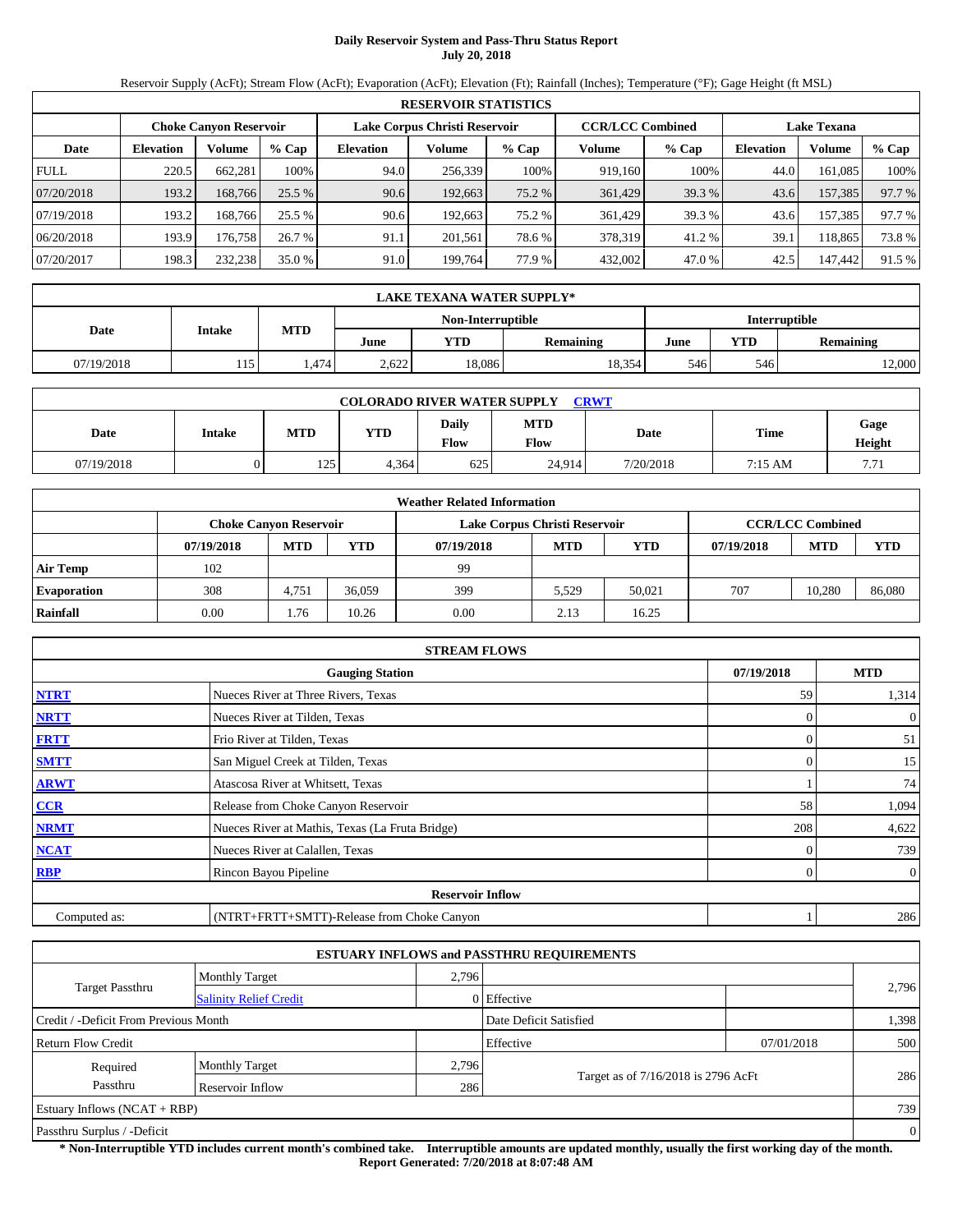# **Daily Reservoir System and Pass-Thru Status Report July 21, 2018**

Reservoir Supply (AcFt); Stream Flow (AcFt); Evaporation (AcFt); Elevation (Ft); Rainfall (Inches); Temperature (°F); Gage Height (ft MSL)

|             | <b>RESERVOIR STATISTICS</b> |                               |         |                               |         |          |                         |        |                    |         |        |  |
|-------------|-----------------------------|-------------------------------|---------|-------------------------------|---------|----------|-------------------------|--------|--------------------|---------|--------|--|
|             |                             | <b>Choke Canyon Reservoir</b> |         | Lake Corpus Christi Reservoir |         |          | <b>CCR/LCC Combined</b> |        | <b>Lake Texana</b> |         |        |  |
| Date        | <b>Elevation</b>            | Volume                        | $%$ Cap | <b>Elevation</b>              | Volume  | % Cap    | Volume                  | % Cap  | Elevation          | Volume  | % Cap  |  |
| <b>FULL</b> | 220.5                       | 662.281                       | 100%    | 94.0                          | 256.339 | 100%     | 919.160                 | 100%   | 44.0               | 161,085 | 100%   |  |
| 07/21/2018  | 193.2                       | 168,766                       | 25.5%   | 90.5                          | 190.909 | 74.5 %   | 359,675                 | 39.1 % | 43.6               | 157,385 | 97.7 % |  |
| 07/20/2018  | 193.2                       | 168.766                       | 25.5 %  | 90.6                          | 192.663 | 75.2 %   | 361,429                 | 39.3 % | 43.6               | 157.385 | 97.7 % |  |
| 06/21/2018  | 193.8                       | 175.602                       | 26.5 %  | 91.3                          | 205.177 | $80.0\%$ | 380,779                 | 41.4 % | 39.5               | 122,045 | 75.8%  |  |
| 07/21/2017  | 198.3                       | 232,238                       | 35.0%   | 91.0                          | 199.764 | 77.9 %   | 432,002                 | 47.0 % | 42.5               | 147,442 | 91.5 % |  |

|                                    | LAKE TEXANA WATER SUPPLY* |            |       |        |           |      |                                |        |  |  |  |
|------------------------------------|---------------------------|------------|-------|--------|-----------|------|--------------------------------|--------|--|--|--|
| Non-Interruptible<br>Interruptible |                           |            |       |        |           |      |                                |        |  |  |  |
| Date                               | Intake                    | <b>MTD</b> | June  | YTD    | Remaining | June | <b>YTD</b><br><b>Remaining</b> |        |  |  |  |
| 07/20/2018                         | 78                        | .553       | 2.622 | 18,164 | 18.276    | 546  | 546                            | 12,000 |  |  |  |

| <b>COLORADO RIVER WATER SUPPLY</b><br><b>CRWT</b> |               |            |       |               |                    |           |         |                |  |  |  |
|---------------------------------------------------|---------------|------------|-------|---------------|--------------------|-----------|---------|----------------|--|--|--|
| Date                                              | <b>Intake</b> | <b>MTD</b> | YTD   | Daily<br>Flow | <b>MTD</b><br>Flow | Date      | Time    | Gage<br>Height |  |  |  |
| 07/20/2018                                        | $\sim$<br>J . | 161        | 4.401 | 590           | 25,503             | 7/21/2018 | 7:15 AM | 7.73           |  |  |  |

|                    |            |                               |        | <b>Weather Related Information</b> |                               |        |            |                         |            |
|--------------------|------------|-------------------------------|--------|------------------------------------|-------------------------------|--------|------------|-------------------------|------------|
|                    |            | <b>Choke Canyon Reservoir</b> |        |                                    | Lake Corpus Christi Reservoir |        |            | <b>CCR/LCC Combined</b> |            |
|                    | 07/20/2018 | <b>MTD</b>                    | YTD    | 07/20/2018                         | <b>MTD</b>                    | YTD    | 07/20/2018 | <b>MTD</b>              | <b>YTD</b> |
| <b>Air Temp</b>    | 101        |                               |        | 98                                 |                               |        |            |                         |            |
| <b>Evaporation</b> | 295        | 5.046                         | 36.354 | 306                                | 5.835                         | 50.327 | 601        | 10,881                  | 86,681     |
| Rainfall           | 0.00       | 1.76                          | 10.26  | 0.00                               | 2.13                          | 16.25  |            |                         |            |

|              | <b>STREAM FLOWS</b>                             |              |                |
|--------------|-------------------------------------------------|--------------|----------------|
|              | <b>Gauging Station</b>                          | 07/20/2018   | <b>MTD</b>     |
| <b>NTRT</b>  | Nueces River at Three Rivers, Texas             | 58           | 1,372          |
| <b>NRTT</b>  | Nueces River at Tilden, Texas                   |              | $\overline{0}$ |
| <b>FRTT</b>  | Frio River at Tilden, Texas                     | $\Omega$     | 51             |
| <b>SMTT</b>  | San Miguel Creek at Tilden, Texas               | $\Omega$     | 15             |
| <b>ARWT</b>  | Atascosa River at Whitsett, Texas               | $\mathbf{0}$ | 74             |
| CCR          | Release from Choke Canyon Reservoir             | 58           | 1,151          |
| <b>NRMT</b>  | Nueces River at Mathis, Texas (La Fruta Bridge) | 222          | 4,844          |
| <b>NCAT</b>  | Nueces River at Calallen, Texas                 |              | 739            |
| <b>RBP</b>   | Rincon Bayou Pipeline                           | 0            | $\overline{0}$ |
|              | <b>Reservoir Inflow</b>                         |              |                |
| Computed as: | (NTRT+FRTT+SMTT)-Release from Choke Canyon      |              | 287            |

|                                       |                               |       | <b>ESTUARY INFLOWS and PASSTHRU REQUIREMENTS</b> |            |                |
|---------------------------------------|-------------------------------|-------|--------------------------------------------------|------------|----------------|
|                                       | <b>Monthly Target</b>         | 2,796 |                                                  |            |                |
| <b>Target Passthru</b>                | <b>Salinity Relief Credit</b> |       | $0$ Effective                                    |            | 2,796          |
| Credit / -Deficit From Previous Month |                               |       | Date Deficit Satisfied                           |            | 1,398          |
| Return Flow Credit                    |                               |       | Effective                                        | 07/01/2018 | 500            |
| Required                              | <b>Monthly Target</b>         | 2,796 |                                                  |            |                |
| Passthru                              | Reservoir Inflow              | 287   | Target as of 7/16/2018 is 2796 AcFt              |            | 287            |
| Estuary Inflows $(NCAT + RBP)$        |                               |       |                                                  |            | 739            |
| Passthru Surplus / -Deficit           |                               |       |                                                  |            | $\overline{0}$ |

**\* Non-Interruptible YTD includes current month's combined take. Interruptible amounts are updated monthly, usually the first working day of the month. Report Generated: 7/21/2018 at 7:57:17 AM**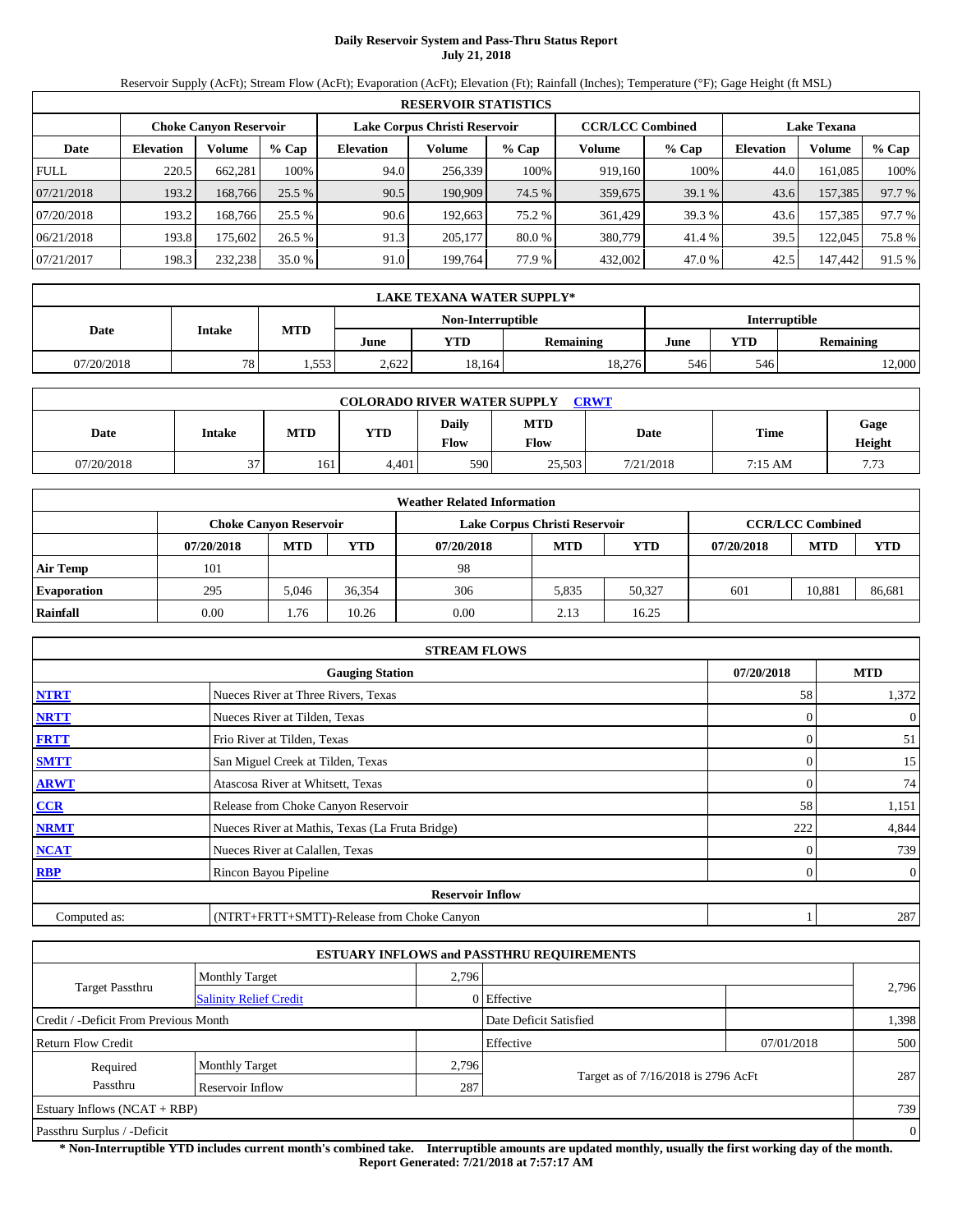# **Daily Reservoir System and Pass-Thru Status Report July 22, 2018**

Reservoir Supply (AcFt); Stream Flow (AcFt); Evaporation (AcFt); Elevation (Ft); Rainfall (Inches); Temperature (°F); Gage Height (ft MSL)

|             | <b>RESERVOIR STATISTICS</b> |                               |          |                               |         |        |                         |         |                    |         |        |  |
|-------------|-----------------------------|-------------------------------|----------|-------------------------------|---------|--------|-------------------------|---------|--------------------|---------|--------|--|
|             |                             | <b>Choke Canyon Reservoir</b> |          | Lake Corpus Christi Reservoir |         |        | <b>CCR/LCC Combined</b> |         | <b>Lake Texana</b> |         |        |  |
| Date        | <b>Elevation</b>            | Volume                        | $%$ Cap  | <b>Elevation</b>              | Volume  | % Cap  | Volume                  | $%$ Cap | <b>Elevation</b>   | Volume  | % Cap  |  |
| <b>FULL</b> | 220.5                       | 662.281                       | 100%     | 94.0                          | 256,339 | 100%   | 919.160                 | 100%    | 44.0               | 161.085 | 100%   |  |
| 07/22/2018  | 193.2                       | 168,766                       | $25.5\%$ | 90.5                          | 190.909 | 74.5 % | 359,675                 | 39.1 %  | 43.6               | 157,385 | 97.7 % |  |
| 07/21/2018  | 193.2                       | 168.766                       | 25.5 %   | 90.5                          | 190.909 | 74.5 % | 359,675                 | 39.1 %  | 43.6               | 157,385 | 97.7 % |  |
| 06/22/2018  | 193.8                       | 175.6021                      | 26.5%    | 91.3                          | 205,177 | 80.0 % | 380,779                 | 41.4 %  | 43.5               | 156.467 | 97.1 % |  |
| 07/22/2017  | 198.2                       | 230,875                       | 34.8 %   | 91.0                          | 199,764 | 77.9 % | 430.639                 | 46.9%   | 42.5               | 147,442 | 91.5 % |  |

|                                           | LAKE TEXANA WATER SUPPLY* |            |       |        |           |      |     |                  |  |  |  |
|-------------------------------------------|---------------------------|------------|-------|--------|-----------|------|-----|------------------|--|--|--|
| <b>Interruptible</b><br>Non-Interruptible |                           |            |       |        |           |      |     |                  |  |  |  |
| Date                                      | Intake                    | <b>MTD</b> | June  | YTD    | Remaining | June | YTD | <b>Remaining</b> |  |  |  |
| 07/21/2018                                | 61                        | .614       | 2.622 | 18,225 | 18.215    | 546  | 546 | 12,000           |  |  |  |

| <b>COLORADO RIVER WATER SUPPLY</b><br><b>CRWT</b> |               |            |       |                      |                    |           |             |                |  |  |  |
|---------------------------------------------------|---------------|------------|-------|----------------------|--------------------|-----------|-------------|----------------|--|--|--|
| Date                                              | <b>Intake</b> | <b>MTD</b> | YTD   | Daily<br><b>Flow</b> | <b>MTD</b><br>Flow | Date      | <b>Time</b> | Gage<br>Height |  |  |  |
| 07/21/2018                                        | 54            | 216        | 4.455 | 605                  | 26,109             | 7/22/2018 | $6:15$ AM   | 7.79           |  |  |  |

|                    |            |                               |        | <b>Weather Related Information</b> |                               |            |            |                         |        |
|--------------------|------------|-------------------------------|--------|------------------------------------|-------------------------------|------------|------------|-------------------------|--------|
|                    |            | <b>Choke Canyon Reservoir</b> |        |                                    | Lake Corpus Christi Reservoir |            |            | <b>CCR/LCC Combined</b> |        |
|                    | 07/21/2018 | <b>MTD</b>                    | YTD    | 07/21/2018                         | <b>MTD</b>                    | <b>YTD</b> | 07/21/2018 | <b>MTD</b>              | YTD    |
| <b>Air Temp</b>    | 101        |                               |        | 96                                 |                               |            |            |                         |        |
| <b>Evaporation</b> | 288        | 5,334                         | 36.642 | 367                                | 6.202                         | 50.694     | 655        | 11.536                  | 87,336 |
| Rainfall           | 0.00       | . 76                          | 10.26  | 0.00                               | 2.13                          | 16.25      |            |                         |        |

|              | <b>STREAM FLOWS</b>                             |                  |                |
|--------------|-------------------------------------------------|------------------|----------------|
|              | <b>Gauging Station</b>                          | 07/21/2018       | <b>MTD</b>     |
| <b>NTRT</b>  | Nueces River at Three Rivers, Texas             | 58               | 1,430          |
| <b>NRTT</b>  | Nueces River at Tilden, Texas                   |                  | $\overline{0}$ |
| <b>FRTT</b>  | Frio River at Tilden, Texas                     |                  | 51             |
| <b>SMTT</b>  | San Miguel Creek at Tilden, Texas               | 0                | 15             |
| <b>ARWT</b>  | Atascosa River at Whitsett, Texas               | $\theta$         | 75             |
| CCR          | Release from Choke Canyon Reservoir             | 58               | 1,209          |
| <b>NRMT</b>  | Nueces River at Mathis, Texas (La Fruta Bridge) | 234              | 5,079          |
| <b>NCAT</b>  | Nueces River at Calallen, Texas                 |                  | 739            |
| <b>RBP</b>   | Rincon Bayou Pipeline                           | $\Omega$         | $\overline{0}$ |
|              | <b>Reservoir Inflow</b>                         |                  |                |
| Computed as: | (NTRT+FRTT+SMTT)-Release from Choke Canyon      | $\boldsymbol{0}$ | 287            |

|                                                         |                                |       | <b>ESTUARY INFLOWS and PASSTHRU REQUIREMENTS</b> |            |       |  |  |  |
|---------------------------------------------------------|--------------------------------|-------|--------------------------------------------------|------------|-------|--|--|--|
|                                                         | <b>Monthly Target</b>          | 2,796 |                                                  |            |       |  |  |  |
| <b>Target Passthru</b><br><b>Salinity Relief Credit</b> |                                |       | $0$ Effective                                    |            | 2,796 |  |  |  |
| Credit / -Deficit From Previous Month                   |                                |       | Date Deficit Satisfied                           |            | 1,398 |  |  |  |
| Return Flow Credit                                      |                                |       | Effective                                        | 07/01/2018 | 500   |  |  |  |
| Required                                                | <b>Monthly Target</b>          | 2,796 |                                                  |            |       |  |  |  |
| Passthru                                                | Reservoir Inflow               | 287   | Target as of 7/16/2018 is 2796 AcFt              |            | 287   |  |  |  |
|                                                         | Estuary Inflows $(NCAT + RBP)$ |       |                                                  |            |       |  |  |  |
| Passthru Surplus / -Deficit                             |                                |       |                                                  |            |       |  |  |  |

**\* Non-Interruptible YTD includes current month's combined take. Interruptible amounts are updated monthly, usually the first working day of the month. Report Generated: 7/22/2018 at 7:55:08 AM**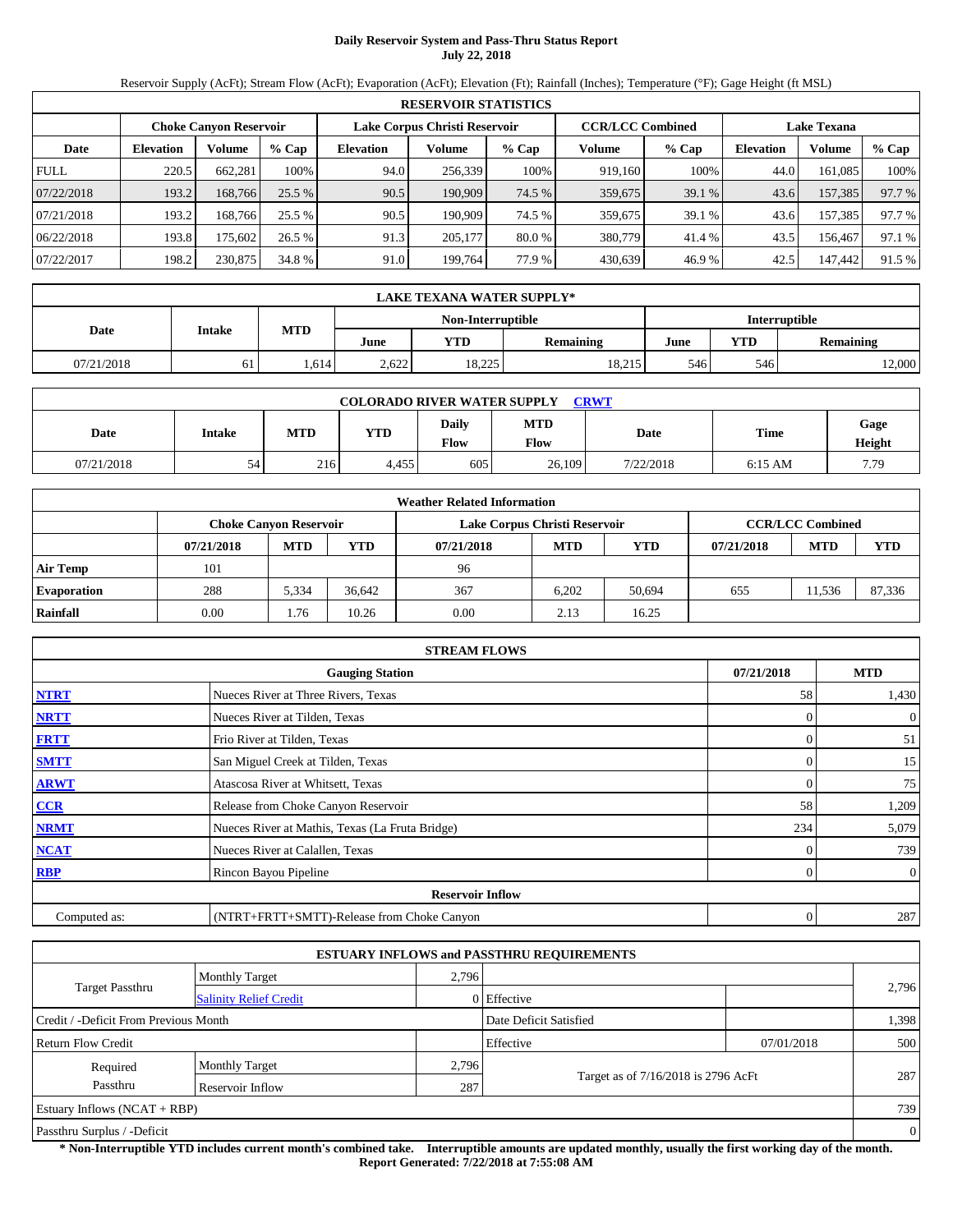## **Daily Reservoir System and Pass-Thru Status Report July 23, 2018**

Reservoir Supply (AcFt); Stream Flow (AcFt); Evaporation (AcFt); Elevation (Ft); Rainfall (Inches); Temperature (°F); Gage Height (ft MSL)

|             | <b>RESERVOIR STATISTICS</b>   |                         |         |                  |                    |         |         |         |                  |               |         |  |
|-------------|-------------------------------|-------------------------|---------|------------------|--------------------|---------|---------|---------|------------------|---------------|---------|--|
|             | <b>Choke Canyon Reservoir</b> | <b>CCR/LCC Combined</b> |         |                  | <b>Lake Texana</b> |         |         |         |                  |               |         |  |
| Date        | <b>Elevation</b>              | Volume                  | $%$ Cap | <b>Elevation</b> | Volume             | $%$ Cap | Volume  | $%$ Cap | <b>Elevation</b> | <b>Volume</b> | $%$ Cap |  |
| <b>FULL</b> | 220.5                         | 662.281                 | 100%    | 94.0             | 256,339            | 100%    | 919.160 | 100%    | 44.0             | 161.085       | 100%    |  |
| 07/23/2018  | 193.2                         | 168.766                 | 25.5 %  | 90.5             | 190,909            | 74.5 %  | 359,675 | 39.1%   | 43.5             | 156,467       | 97.1 %  |  |
| 07/22/2018  | 193.2                         | 168.766                 | 25.5 %  | 90.5             | 190.909            | 74.5 %  | 359,675 | 39.1%   | 43.6             | 157.385       | 97.7 %  |  |
| 06/23/2018  | 193.7                         | 174.451                 | 26.3 %  | 91.2             | 203,365            | 79.3 %  | 377,816 | 41.1 %  | 44.0             | 161.085       | 100.0%  |  |
| 07/23/2017  | 198.2                         | 230,875                 | 34.8 %  | 90.9             | 197,976            | 77.2 %  | 428,851 | 46.7%   | 42.5             | 147,442       | 91.5 %  |  |

|                                    | LAKE TEXANA WATER SUPPLY* |                                     |       |           |        |            |                  |        |  |  |  |
|------------------------------------|---------------------------|-------------------------------------|-------|-----------|--------|------------|------------------|--------|--|--|--|
| Non-Interruptible<br>Interruptible |                           |                                     |       |           |        |            |                  |        |  |  |  |
| Date                               |                           | <b>MTD</b><br>Intake<br>YTD<br>June |       | Remaining | June   | <b>YTD</b> | <b>Remaining</b> |        |  |  |  |
| 07/22/2018                         | 61                        | .674                                | 2.622 | 18.286    | 18.154 | 546        | 546              | 12,000 |  |  |  |

| <b>COLORADO RIVER WATER SUPPLY</b><br><b>CRWT</b> |               |            |       |                      |                    |           |           |                |  |  |  |
|---------------------------------------------------|---------------|------------|-------|----------------------|--------------------|-----------|-----------|----------------|--|--|--|
| Date                                              | <b>Intake</b> | <b>MTD</b> | YTD   | Daily<br><b>Flow</b> | <b>MTD</b><br>Flow | Date      | Time      | Gage<br>Height |  |  |  |
| 07/22/2018                                        | 54            | 270        | 4,510 | 637                  | 26,746             | 7/23/2018 | $6:15$ AM | 7.93           |  |  |  |

|                    |            |                               |        | <b>Weather Related Information</b> |                               |            |            |                         |        |
|--------------------|------------|-------------------------------|--------|------------------------------------|-------------------------------|------------|------------|-------------------------|--------|
|                    |            | <b>Choke Canyon Reservoir</b> |        |                                    | Lake Corpus Christi Reservoir |            |            | <b>CCR/LCC Combined</b> |        |
|                    | 07/22/2018 | <b>MTD</b>                    | YTD    | 07/22/2018                         | <b>MTD</b>                    | <b>YTD</b> | 07/22/2018 | <b>MTD</b>              | YTD    |
| <b>Air Temp</b>    | 103        |                               |        | 99                                 |                               |            |            |                         |        |
| <b>Evaporation</b> | 354        | 5,688                         | 36.996 | 347                                | 6.549                         | 51.041     | 701        | 12.237                  | 88,037 |
| Rainfall           | 0.00       | . 76                          | 10.26  | 0.00                               | 2.13                          | 16.25      |            |                         |        |

|              | <b>STREAM FLOWS</b>                             |                  |                |
|--------------|-------------------------------------------------|------------------|----------------|
|              | <b>Gauging Station</b>                          | 07/22/2018       | <b>MTD</b>     |
| <b>NTRT</b>  | Nueces River at Three Rivers, Texas             | 58               | 1,487          |
| <b>NRTT</b>  | Nueces River at Tilden, Texas                   |                  | $\overline{0}$ |
| <b>FRTT</b>  | Frio River at Tilden, Texas                     | $\Omega$         | 51             |
| <b>SMTT</b>  | San Miguel Creek at Tilden, Texas               | $\Omega$         | 15             |
| <b>ARWT</b>  | Atascosa River at Whitsett, Texas               | $\mathbf{0}$     | 75             |
| CCR          | Release from Choke Canyon Reservoir             | 58               | 1,266          |
| <b>NRMT</b>  | Nueces River at Mathis, Texas (La Fruta Bridge) | 234              | 5,313          |
| <b>NCAT</b>  | Nueces River at Calallen, Texas                 |                  | 739            |
| <b>RBP</b>   | Rincon Bayou Pipeline                           | 0                | $\overline{0}$ |
|              | <b>Reservoir Inflow</b>                         |                  |                |
| Computed as: | (NTRT+FRTT+SMTT)-Release from Choke Canyon      | $\boldsymbol{0}$ | 287            |

|                                       |                               |       | <b>ESTUARY INFLOWS and PASSTHRU REQUIREMENTS</b> |            |                |
|---------------------------------------|-------------------------------|-------|--------------------------------------------------|------------|----------------|
|                                       | <b>Monthly Target</b>         | 2,796 |                                                  |            |                |
| <b>Target Passthru</b>                | <b>Salinity Relief Credit</b> |       | $0$ Effective                                    |            | 2,796          |
| Credit / -Deficit From Previous Month |                               |       | Date Deficit Satisfied                           |            | 1,398          |
| Return Flow Credit                    |                               |       | Effective                                        | 07/01/2018 | 500            |
| Required                              | <b>Monthly Target</b>         | 2,796 |                                                  |            |                |
| Passthru                              | Reservoir Inflow              |       | Target as of 7/16/2018 is 2796 AcFt<br>287       |            | 287            |
| Estuary Inflows $(NCAT + RBP)$        |                               |       |                                                  |            | 739            |
| Passthru Surplus / -Deficit           |                               |       |                                                  |            | $\overline{0}$ |

**\* Non-Interruptible YTD includes current month's combined take. Interruptible amounts are updated monthly, usually the first working day of the month. Report Generated: 7/23/2018 at 9:01:16 AM**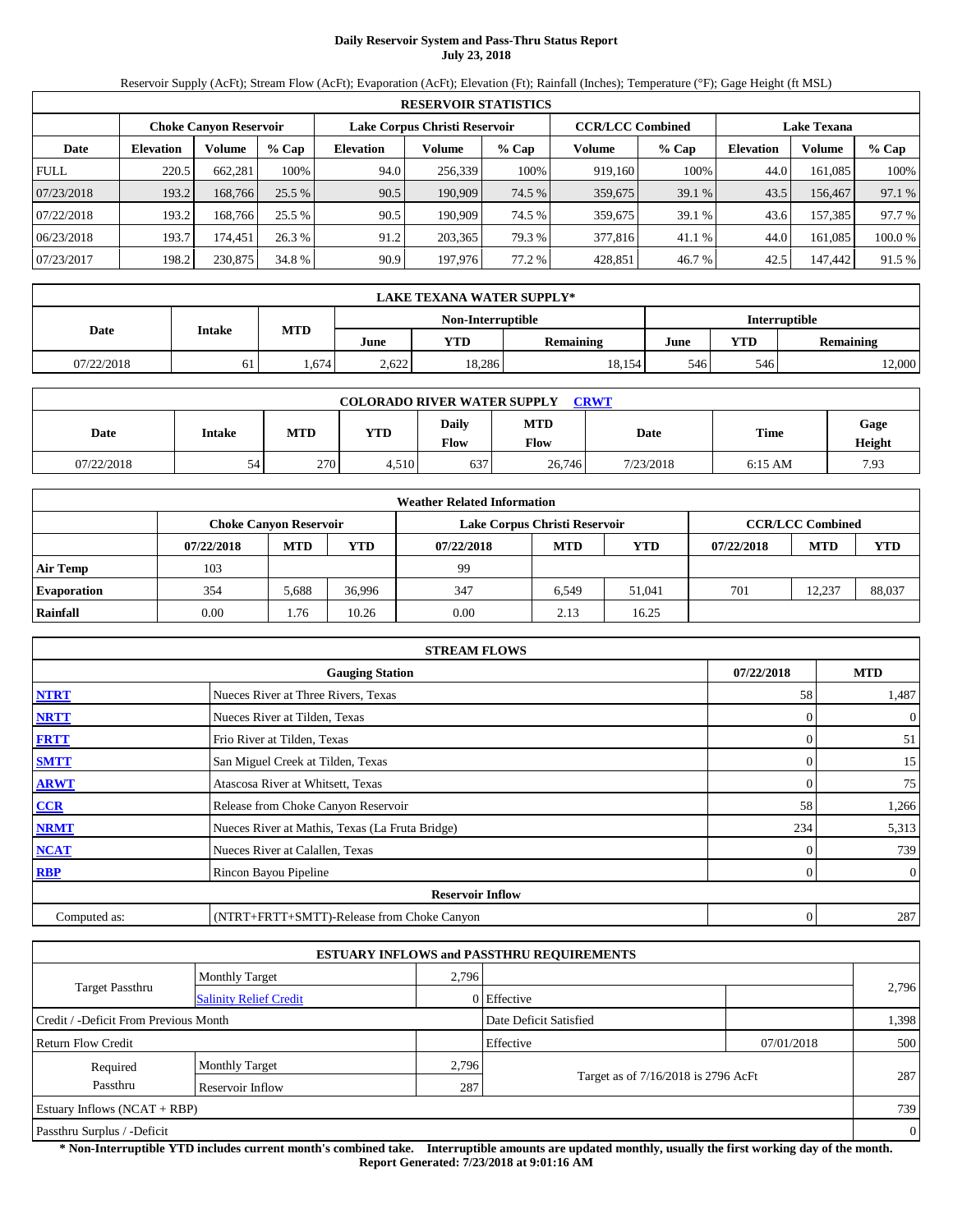# **Daily Reservoir System and Pass-Thru Status Report July 24, 2018**

Reservoir Supply (AcFt); Stream Flow (AcFt); Evaporation (AcFt); Elevation (Ft); Rainfall (Inches); Temperature (°F); Gage Height (ft MSL)

|             | <b>RESERVOIR STATISTICS</b> |                               |         |                               |         |         |                         |          |                    |               |         |  |
|-------------|-----------------------------|-------------------------------|---------|-------------------------------|---------|---------|-------------------------|----------|--------------------|---------------|---------|--|
|             |                             | <b>Choke Canyon Reservoir</b> |         | Lake Corpus Christi Reservoir |         |         | <b>CCR/LCC Combined</b> |          | <b>Lake Texana</b> |               |         |  |
| Date        | <b>Elevation</b>            | Volume                        | $%$ Cap | <b>Elevation</b>              | Volume  | $%$ Cap | Volume                  | $%$ Cap  | <b>Elevation</b>   | <b>Volume</b> | $%$ Cap |  |
| <b>FULL</b> | 220.5                       | 662.281                       | 100%    | 94.0                          | 256,339 | 100%    | 919.160                 | 100%     | 44.0               | 161.085       | 100%    |  |
| 07/24/2018  | 193.1                       | 167,644                       | 25.3 %  | 90.5                          | 190,909 | 74.5 %  | 358,553                 | $39.0\%$ | 43.4               | 156,467       | 97.1 %  |  |
| 07/23/2018  | 193.2                       | 168.766                       | 25.5 %  | 90.5                          | 190.909 | 74.5 %  | 359,675                 | 39.1 %   | 43.5               | 156.467       | 97.1 %  |  |
| 06/24/2018  | 193.7                       | 174.451                       | 26.3 %  | 91.2                          | 203.365 | 79.3 %  | 377,816                 | 41.1 %   | 44.1               | 161.085       | 100.0%  |  |
| 07/24/2017  | 198.1                       | 229,517                       | 34.6 %  | 90.9                          | 197,976 | 77.2 %  | 427,493                 | 46.5 %   | 42.5               | 147,442       | 91.5 %  |  |

|                   |            | <b>LAKE TEXANA WATER SUPPLY*</b> |            |       |            |                  |      |            |                  |  |  |
|-------------------|------------|----------------------------------|------------|-------|------------|------------------|------|------------|------------------|--|--|
| Non-Interruptible |            |                                  |            |       |            |                  |      |            | Interruptible    |  |  |
|                   | Date       | Intake                           | <b>MTD</b> | June  | <b>YTD</b> | <b>Remaining</b> | June | <b>YTD</b> | <b>Remaining</b> |  |  |
|                   | 07/23/2018 | 94                               | .768       | 2.622 | 18.380     | 18.060           | 546  | 546        | 12,000           |  |  |

| <b>COLORADO RIVER WATER SUPPLY</b><br><b>CRWT</b> |               |     |       |                      |                    |           |           |                |  |  |  |
|---------------------------------------------------|---------------|-----|-------|----------------------|--------------------|-----------|-----------|----------------|--|--|--|
| Date                                              | <b>Intake</b> | MTD | YTD   | Daily<br><b>Flow</b> | <b>MTD</b><br>Flow | Date      | Time      | Gage<br>Height |  |  |  |
| 07/23/2018                                        | 21            | 291 | 4,530 | 7601                 | 27,506             | 7/24/2018 | $6:15$ AM | 8.00           |  |  |  |

|                    |            |                               |        | <b>Weather Related Information</b> |                               |        |            |                         |        |
|--------------------|------------|-------------------------------|--------|------------------------------------|-------------------------------|--------|------------|-------------------------|--------|
|                    |            | <b>Choke Canyon Reservoir</b> |        |                                    | Lake Corpus Christi Reservoir |        |            | <b>CCR/LCC Combined</b> |        |
|                    | 07/23/2018 | <b>MTD</b>                    | YTD    | 07/23/2018                         | <b>MTD</b>                    | YTD    | 07/23/2018 | <b>MTD</b>              | YTD    |
| <b>Air Temp</b>    | 106        |                               |        | 103                                |                               |        |            |                         |        |
| <b>Evaporation</b> | 346        | 6,034                         | 37.342 | 357                                | 6.906                         | 51,398 | 703        | 12.940                  | 88,740 |
| Rainfall           | 0.00       | 1.76                          | 10.26  | 0.00                               | 2.13                          | 16.25  |            |                         |        |

|              | <b>STREAM FLOWS</b>                             |            |                |
|--------------|-------------------------------------------------|------------|----------------|
|              | <b>Gauging Station</b>                          | 07/23/2018 | <b>MTD</b>     |
| <b>NTRT</b>  | Nueces River at Three Rivers, Texas             | 58         | 1,545          |
| <b>NRTT</b>  | Nueces River at Tilden, Texas                   |            | $\overline{0}$ |
| <b>FRTT</b>  | Frio River at Tilden, Texas                     |            | 51             |
| <b>SMTT</b>  | San Miguel Creek at Tilden, Texas               | 0          | 15             |
| <b>ARWT</b>  | Atascosa River at Whitsett, Texas               | $\theta$   | 75             |
| CCR          | Release from Choke Canyon Reservoir             | 58         | 1,324          |
| <b>NRMT</b>  | Nueces River at Mathis, Texas (La Fruta Bridge) | 222        | 5,535          |
| <b>NCAT</b>  | Nueces River at Calallen, Texas                 |            | 739            |
| <b>RBP</b>   | Rincon Bayou Pipeline                           | $\Omega$   | $\overline{0}$ |
|              | <b>Reservoir Inflow</b>                         |            |                |
| Computed as: | (NTRT+FRTT+SMTT)-Release from Choke Canyon      |            | 288            |

|                                       |                               |       | <b>ESTUARY INFLOWS and PASSTHRU REQUIREMENTS</b> |            |                |
|---------------------------------------|-------------------------------|-------|--------------------------------------------------|------------|----------------|
|                                       | <b>Monthly Target</b>         | 2,796 |                                                  |            |                |
| <b>Target Passthru</b>                | <b>Salinity Relief Credit</b> |       | $0$ Effective                                    |            | 2,796          |
| Credit / -Deficit From Previous Month |                               |       | Date Deficit Satisfied                           |            | 1,398          |
| Return Flow Credit                    |                               |       | Effective                                        | 07/01/2018 | 500            |
| Required                              | <b>Monthly Target</b>         | 2,796 |                                                  |            |                |
| Passthru                              | Reservoir Inflow              |       | Target as of 7/16/2018 is 2796 AcFt<br>288       |            | 288            |
| Estuary Inflows $(NCAT + RBP)$        |                               |       |                                                  |            | 739            |
| Passthru Surplus / -Deficit           |                               |       |                                                  |            | $\overline{0}$ |

**\* Non-Interruptible YTD includes current month's combined take. Interruptible amounts are updated monthly, usually the first working day of the month. Report Generated: 7/24/2018 at 8:47:05 AM**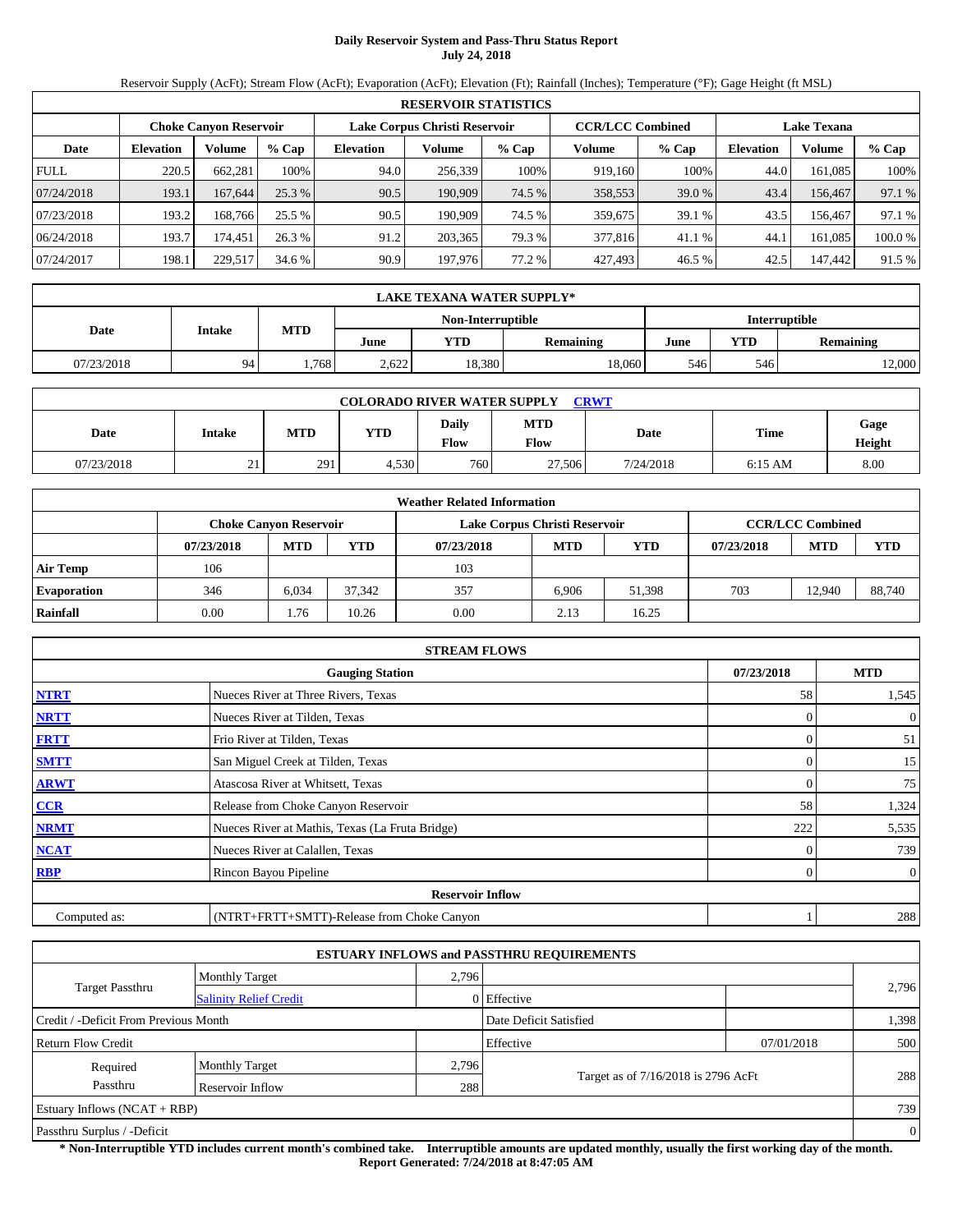## **Daily Reservoir System and Pass-Thru Status Report July 25, 2018**

Reservoir Supply (AcFt); Stream Flow (AcFt); Evaporation (AcFt); Elevation (Ft); Rainfall (Inches); Temperature (°F); Gage Height (ft MSL)

|             | <b>RESERVOIR STATISTICS</b>                                                                                     |         |         |                  |         |        |         |         |                  |               |        |  |
|-------------|-----------------------------------------------------------------------------------------------------------------|---------|---------|------------------|---------|--------|---------|---------|------------------|---------------|--------|--|
|             | <b>CCR/LCC Combined</b><br>Lake Corpus Christi Reservoir<br><b>Choke Canyon Reservoir</b><br><b>Lake Texana</b> |         |         |                  |         |        |         |         |                  |               |        |  |
| Date        | <b>Elevation</b>                                                                                                | Volume  | $%$ Cap | <b>Elevation</b> | Volume  | % Cap  | Volume  | $%$ Cap | <b>Elevation</b> | <b>Volume</b> | % Cap  |  |
| <b>FULL</b> | 220.5                                                                                                           | 662.281 | 100%    | 94.0             | 256.339 | 100%   | 919.160 | 100%    | 44.0             | 161.085       | 100%   |  |
| 07/25/2018  | 193.1                                                                                                           | 167,644 | 25.3 %  | 90.4             | 189.164 | 73.8%  | 356,808 | 38.8 %  | 43.4             | 155,551       | 96.6%  |  |
| 07/24/2018  | 193.1                                                                                                           | 167.644 | 25.3 %  | 90.5             | 190.909 | 74.5 % | 358,553 | 39.0%   | 43.4             | 156.467       | 97.1 % |  |
| 06/25/2018  | 193.7                                                                                                           | 174.451 | 26.3 %  | 91.2             | 203,365 | 79.3 % | 377,816 | 41.1 %  | 44.0             | 161.085       | 100.0% |  |
| 07/25/2017  | 198.1                                                                                                           | 229,517 | 34.6 %  | 90.8             | 196,197 | 76.5 % | 425,714 | 46.3%   | 42.4             | 146,555       | 91.0%  |  |

|            | <b>LAKE TEXANA WATER SUPPLY*</b> |            |       |                   |                  |      |            |                  |  |  |  |
|------------|----------------------------------|------------|-------|-------------------|------------------|------|------------|------------------|--|--|--|
|            | Intake                           | <b>MTD</b> |       | Non-Interruptible | Interruptible    |      |            |                  |  |  |  |
| Date       |                                  |            | June  | <b>YTD</b>        | <b>Remaining</b> | June | <b>YTD</b> | <b>Remaining</b> |  |  |  |
| 07/24/2018 | 114                              | .883       | 2.622 | 18.495            | 17.945           | 546  | 546        | 12,000           |  |  |  |

| <b>COLORADO RIVER WATER SUPPLY</b><br><b>CRWT</b>                                                                                 |  |     |       |     |        |           |           |      |  |  |  |
|-----------------------------------------------------------------------------------------------------------------------------------|--|-----|-------|-----|--------|-----------|-----------|------|--|--|--|
| <b>MTD</b><br>Gage<br>Daily<br><b>Time</b><br>YTD<br><b>MTD</b><br>Date<br>Date<br><b>Intake</b><br><b>Flow</b><br>Flow<br>Height |  |     |       |     |        |           |           |      |  |  |  |
| 07/24/2018                                                                                                                        |  | 291 | 4.530 | 830 | 28,336 | 7/25/2018 | $6:15$ AM | 7.99 |  |  |  |

|                    | <b>Weather Related Information</b> |                               |        |            |                               |            |            |                         |        |  |  |  |  |
|--------------------|------------------------------------|-------------------------------|--------|------------|-------------------------------|------------|------------|-------------------------|--------|--|--|--|--|
|                    |                                    | <b>Choke Canyon Reservoir</b> |        |            | Lake Corpus Christi Reservoir |            |            | <b>CCR/LCC Combined</b> |        |  |  |  |  |
|                    | 07/24/2018                         | <b>MTD</b>                    | YTD    | 07/24/2018 | <b>MTD</b>                    | <b>YTD</b> | 07/24/2018 | <b>MTD</b>              | YTD    |  |  |  |  |
| <b>Air Temp</b>    | 105                                |                               |        | 95         |                               |            |            |                         |        |  |  |  |  |
| <b>Evaporation</b> | 261                                | 6.295                         | 37.603 | 233        | 7.139                         | 51.631     | 494        | 13.434                  | 89,234 |  |  |  |  |
| Rainfall           | 0.00                               | . 76                          | 10.26  | 0.00       | 2.13                          | 16.25      |            |                         |        |  |  |  |  |

|              | <b>STREAM FLOWS</b>                             |            |                |
|--------------|-------------------------------------------------|------------|----------------|
|              | <b>Gauging Station</b>                          | 07/24/2018 | <b>MTD</b>     |
| <b>NTRT</b>  | Nueces River at Three Rivers, Texas             | 59         | 1,604          |
| <b>NRTT</b>  | Nueces River at Tilden, Texas                   |            | $\overline{0}$ |
| <b>FRTT</b>  | Frio River at Tilden, Texas                     |            | 52             |
| <b>SMTT</b>  | San Miguel Creek at Tilden, Texas               | $\Omega$   | 15             |
| <b>ARWT</b>  | Atascosa River at Whitsett, Texas               | $\theta$   | 75             |
| CCR          | Release from Choke Canyon Reservoir             | 58         | 1,382          |
| <b>NRMT</b>  | Nueces River at Mathis, Texas (La Fruta Bridge) | 244        | 5,779          |
| <b>NCAT</b>  | Nueces River at Calallen, Texas                 |            | 739            |
| <b>RBP</b>   | Rincon Bayou Pipeline                           | $\Omega$   | $\overline{0}$ |
|              | <b>Reservoir Inflow</b>                         |            |                |
| Computed as: | (NTRT+FRTT+SMTT)-Release from Choke Canyon      |            | 289            |

|                                       |                                |       | <b>ESTUARY INFLOWS and PASSTHRU REQUIREMENTS</b> |            |                |  |  |  |
|---------------------------------------|--------------------------------|-------|--------------------------------------------------|------------|----------------|--|--|--|
|                                       | <b>Monthly Target</b>          | 2,796 |                                                  |            |                |  |  |  |
| <b>Target Passthru</b>                | <b>Salinity Relief Credit</b>  |       | $0$ Effective                                    |            | 2,796          |  |  |  |
| Credit / -Deficit From Previous Month |                                |       | Date Deficit Satisfied                           |            | 1,398          |  |  |  |
| Return Flow Credit                    |                                |       | Effective                                        | 07/01/2018 | 500            |  |  |  |
| Required                              | <b>Monthly Target</b>          | 2,796 |                                                  |            |                |  |  |  |
| Passthru                              | Reservoir Inflow               | 289   | Target as of 7/16/2018 is 2796 AcFt              |            | 289            |  |  |  |
|                                       | Estuary Inflows $(NCAT + RBP)$ |       |                                                  |            |                |  |  |  |
| Passthru Surplus / -Deficit           |                                |       |                                                  |            | $\overline{0}$ |  |  |  |

**\* Non-Interruptible YTD includes current month's combined take. Interruptible amounts are updated monthly, usually the first working day of the month. Report Generated: 7/25/2018 at 8:44:37 AM**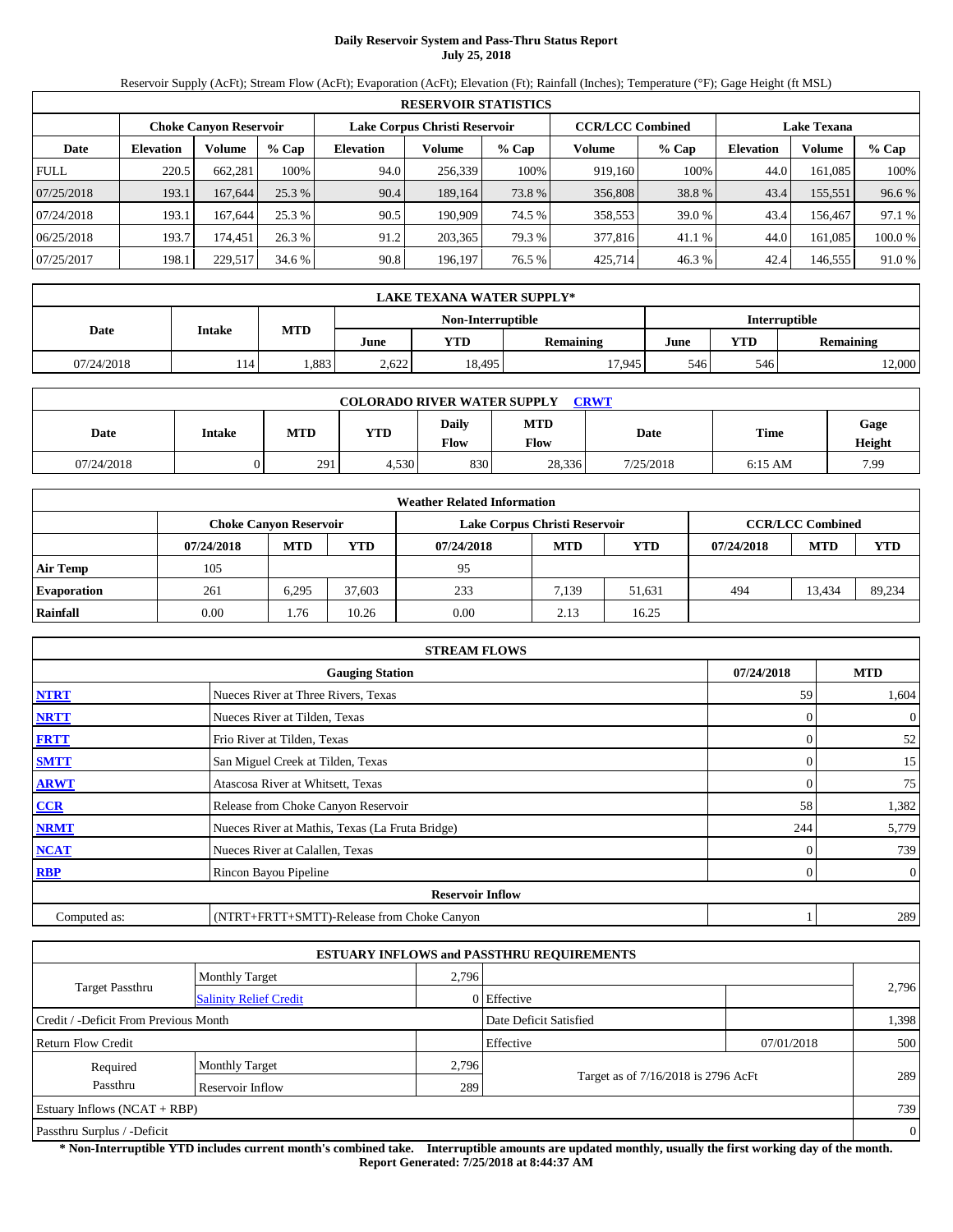# **Daily Reservoir System and Pass-Thru Status Report July 26, 2018**

Reservoir Supply (AcFt); Stream Flow (AcFt); Evaporation (AcFt); Elevation (Ft); Rainfall (Inches); Temperature (°F); Gage Height (ft MSL)

|             | <b>RESERVOIR STATISTICS</b>                                                                                     |         |         |                  |         |        |         |         |                  |               |        |  |
|-------------|-----------------------------------------------------------------------------------------------------------------|---------|---------|------------------|---------|--------|---------|---------|------------------|---------------|--------|--|
|             | <b>CCR/LCC Combined</b><br>Lake Corpus Christi Reservoir<br><b>Choke Canyon Reservoir</b><br><b>Lake Texana</b> |         |         |                  |         |        |         |         |                  |               |        |  |
| Date        | <b>Elevation</b>                                                                                                | Volume  | $%$ Cap | <b>Elevation</b> | Volume  | % Cap  | Volume  | $%$ Cap | <b>Elevation</b> | <b>Volume</b> | % Cap  |  |
| <b>FULL</b> | 220.5                                                                                                           | 662.281 | 100%    | 94.0             | 256.339 | 100%   | 919.160 | 100%    | 44.0             | 161.085       | 100%   |  |
| 07/26/2018  | 193.1                                                                                                           | 167,644 | 25.3 %  | 90.4             | 189.164 | 73.8%  | 356,808 | 38.8 %  | 43.4             | 155,551       | 96.6%  |  |
| 07/25/2018  | 193.1                                                                                                           | 167.644 | 25.3 %  | 90.4             | 189.164 | 73.8%  | 356,808 | 38.8 %  | 43.4             | 155,551       | 96.6 % |  |
| 06/26/2018  | 193.6                                                                                                           | 173.304 | 26.1%   | 91.1             | 201.561 | 78.6 % | 374,865 | 40.8%   | 44.0             | 161.085       | 100.0% |  |
| 07/26/2017  | 198.1                                                                                                           | 229,517 | 34.6 %  | 90.8             | 196,197 | 76.5 % | 425,714 | 46.3%   | 42.4             | 146,555       | 91.0%  |  |

|            | <b>LAKE TEXANA WATER SUPPLY*</b> |            |       |                   |                  |               |            |                  |  |  |  |
|------------|----------------------------------|------------|-------|-------------------|------------------|---------------|------------|------------------|--|--|--|
|            |                                  |            |       | Non-Interruptible |                  | Interruptible |            |                  |  |  |  |
| Date       | Intake                           | <b>MTD</b> | June  | <b>YTD</b>        | <b>Remaining</b> | June          | <b>YTD</b> | <b>Remaining</b> |  |  |  |
| 07/25/2018 | 114                              | .997       | 2.622 | 18.609            | 17.831           | 546           | 546        | 12,000           |  |  |  |

| <b>CRWT</b><br><b>COLORADO RIVER WATER SUPPLY</b> |               |            |       |                      |                    |           |             |                |  |  |  |
|---------------------------------------------------|---------------|------------|-------|----------------------|--------------------|-----------|-------------|----------------|--|--|--|
| Date                                              | <b>Intake</b> | <b>MTD</b> | YTD   | Daily<br><b>Flow</b> | <b>MTD</b><br>Flow | Date      | <b>Time</b> | Gage<br>Height |  |  |  |
| 07/25/2018                                        |               | 291        | 4.530 | 869                  | 29,205             | 7/26/2018 | 7:15 AM     | 8.29           |  |  |  |

|                    | <b>Weather Related Information</b> |                               |        |            |                               |        |            |                         |            |  |  |  |  |
|--------------------|------------------------------------|-------------------------------|--------|------------|-------------------------------|--------|------------|-------------------------|------------|--|--|--|--|
|                    |                                    | <b>Choke Canyon Reservoir</b> |        |            | Lake Corpus Christi Reservoir |        |            | <b>CCR/LCC Combined</b> |            |  |  |  |  |
|                    | 07/25/2018                         | <b>MTD</b>                    | YTD    | 07/25/2018 | <b>MTD</b>                    | YTD    | 07/25/2018 | <b>MTD</b>              | <b>YTD</b> |  |  |  |  |
| <b>Air Temp</b>    | 97                                 |                               |        | 94         |                               |        |            |                         |            |  |  |  |  |
| <b>Evaporation</b> | 307                                | 6.602                         | 37.910 | 375        | 7.514                         | 52,006 | 682        | 14.116                  | 89,916     |  |  |  |  |
| Rainfall           | 0.00                               | l.76                          | 10.26  | 0.00       | 2.13                          | 16.25  |            |                         |            |  |  |  |  |

|              | <b>STREAM FLOWS</b>                             |            |                |
|--------------|-------------------------------------------------|------------|----------------|
|              | <b>Gauging Station</b>                          | 07/25/2018 | <b>MTD</b>     |
| <b>NTRT</b>  | Nueces River at Three Rivers, Texas             | 58         | 1,662          |
| <b>NRTT</b>  | Nueces River at Tilden, Texas                   | $\Omega$   | $\overline{0}$ |
| <b>FRTT</b>  | Frio River at Tilden, Texas                     |            | 52             |
| <b>SMTT</b>  | San Miguel Creek at Tilden, Texas               | 0          | 15             |
| <b>ARWT</b>  | Atascosa River at Whitsett, Texas               | $\Omega$   | 75             |
| CCR          | Release from Choke Canyon Reservoir             | 58         | 1,439          |
| <b>NRMT</b>  | Nueces River at Mathis, Texas (La Fruta Bridge) | 250        | 6,029          |
| <b>NCAT</b>  | Nueces River at Calallen, Texas                 |            | 739            |
| <b>RBP</b>   | Rincon Bayou Pipeline                           | $\Omega$   | $\overline{0}$ |
|              | <b>Reservoir Inflow</b>                         |            |                |
| Computed as: | (NTRT+FRTT+SMTT)-Release from Choke Canyon      |            | 290            |

|                                       |                               |       | <b>ESTUARY INFLOWS and PASSTHRU REQUIREMENTS</b> |            |       |  |  |
|---------------------------------------|-------------------------------|-------|--------------------------------------------------|------------|-------|--|--|
|                                       | <b>Monthly Target</b>         | 2,796 |                                                  |            |       |  |  |
| <b>Target Passthru</b>                | <b>Salinity Relief Credit</b> |       | $0$ Effective                                    |            | 2,796 |  |  |
| Credit / -Deficit From Previous Month |                               |       | Date Deficit Satisfied                           |            | 1,398 |  |  |
| Return Flow Credit                    |                               |       | Effective                                        | 07/01/2018 | 500   |  |  |
| Required                              | <b>Monthly Target</b>         | 2,796 |                                                  |            |       |  |  |
| Passthru                              | Reservoir Inflow              |       | Target as of 7/16/2018 is 2796 AcFt<br>290       |            | 290   |  |  |
| Estuary Inflows $(NCAT + RBP)$        |                               |       |                                                  |            |       |  |  |
| Passthru Surplus / -Deficit           |                               |       |                                                  |            |       |  |  |

**\* Non-Interruptible YTD includes current month's combined take. Interruptible amounts are updated monthly, usually the first working day of the month. Report Generated: 7/26/2018 at 8:29:51 AM**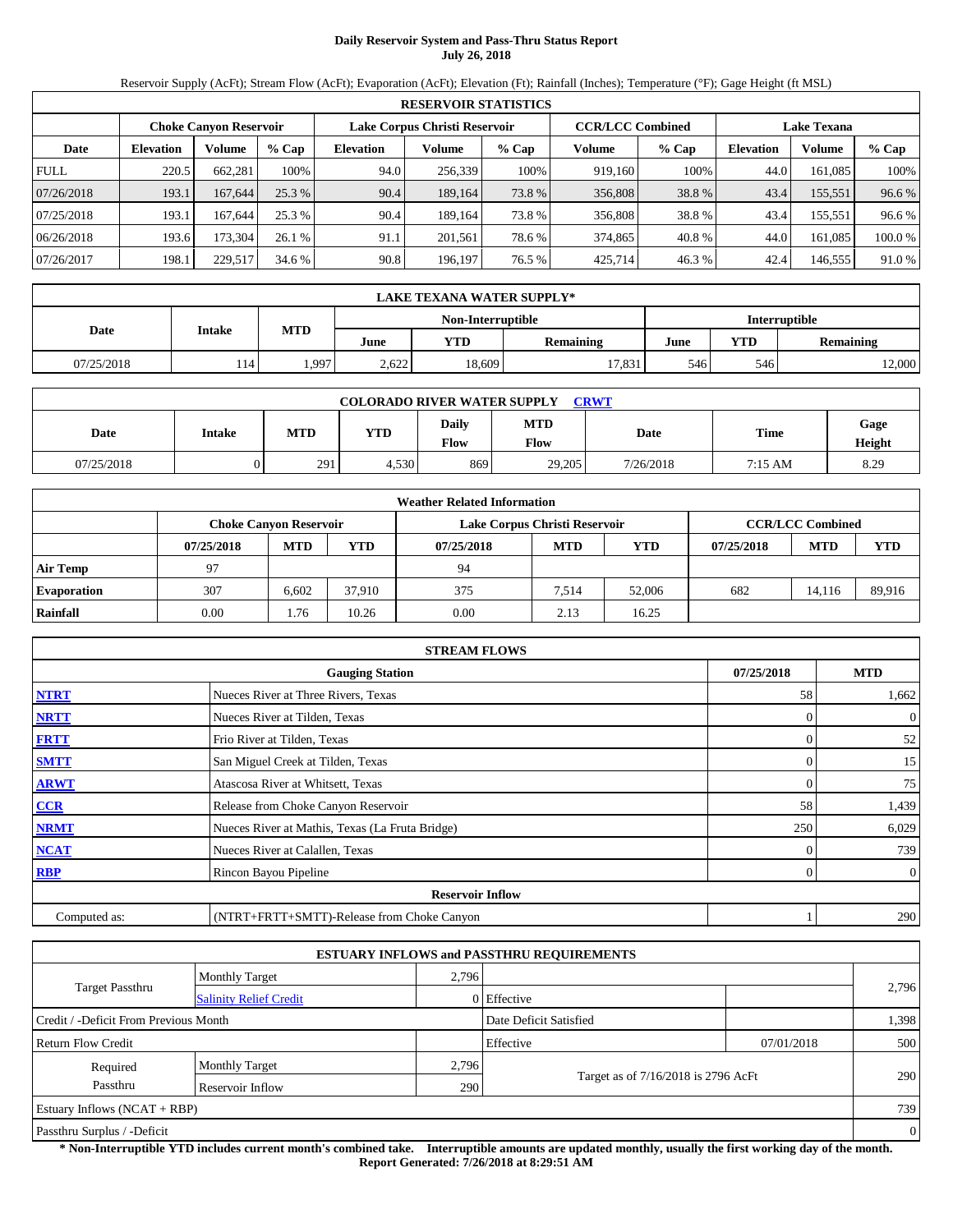## **Daily Reservoir System and Pass-Thru Status Report July 27, 2018**

Reservoir Supply (AcFt); Stream Flow (AcFt); Evaporation (AcFt); Elevation (Ft); Rainfall (Inches); Temperature (°F); Gage Height (ft MSL)

|             | <b>RESERVOIR STATISTICS</b> |                               |         |                               |         |        |                         |         |                    |               |         |  |
|-------------|-----------------------------|-------------------------------|---------|-------------------------------|---------|--------|-------------------------|---------|--------------------|---------------|---------|--|
|             |                             | <b>Choke Canvon Reservoir</b> |         | Lake Corpus Christi Reservoir |         |        | <b>CCR/LCC Combined</b> |         | <b>Lake Texana</b> |               |         |  |
| Date        | <b>Elevation</b>            | Volume                        | $%$ Cap | <b>Elevation</b>              | Volume  | % Cap  | Volume                  | $%$ Cap | <b>Elevation</b>   | <b>Volume</b> | $%$ Cap |  |
| <b>FULL</b> | 220.5                       | 662.281                       | 100%    | 94.0                          | 256,339 | 100%   | 919.160                 | 100%    | 44.0               | 161.085       | 100%    |  |
| 07/27/2018  | 193.0                       | 166.527                       | 25.1%   | 90.4                          | 189.164 | 73.8 % | 355,691                 | 38.7 %  | 43.3               | 154,639       | 96.0%   |  |
| 07/26/2018  | 193.1                       | 167.644                       | 25.3 %  | 90.4                          | 189.164 | 73.8 % | 356,808                 | 38.8%   | 43.4               | 155.551       | 96.6%   |  |
| 06/27/2018  | 193.6                       | 173.304                       | 26.1 %  | 91.1                          | 201.561 | 78.6 % | 374,865                 | 40.8%   | 43.9               | 161.085       | 100.0%  |  |
| 07/27/2017  | 198.1                       | 229,517                       | 34.6 %  | 90.8                          | 196,197 | 76.5 % | 425.714                 | 46.3%   | 42.4               | 146,555       | 91.0%   |  |

|                                           | LAKE TEXANA WATER SUPPLY* |            |       |        |           |      |                         |        |  |  |
|-------------------------------------------|---------------------------|------------|-------|--------|-----------|------|-------------------------|--------|--|--|
| <b>Interruptible</b><br>Non-Interruptible |                           |            |       |        |           |      |                         |        |  |  |
| Date                                      | Intake                    | <b>MTD</b> | June  | YTD    | Remaining | June | YTD<br><b>Remaining</b> |        |  |  |
| 07/26/2018                                | 99                        | 2,096      | 2.622 | 18,708 | 17.732    | 546  | 546                     | 12,000 |  |  |

|            | <b>COLORADO RIVER WATER SUPPLY</b><br><b>CRWT</b> |            |       |                      |                    |           |           |                |  |  |  |  |
|------------|---------------------------------------------------|------------|-------|----------------------|--------------------|-----------|-----------|----------------|--|--|--|--|
| Date       | <b>Intake</b>                                     | <b>MTD</b> | YTD   | Daily<br><b>Flow</b> | <b>MTD</b><br>Flow | Date      | Time      | Gage<br>Height |  |  |  |  |
| 07/26/2018 | 16                                                | 306        | 4.546 | 927                  | 30,132             | 7/27/2018 | $6:15$ AM | 8.37           |  |  |  |  |

|                    |            |                               |        | <b>Weather Related Information</b> |                               |        |            |                         |            |
|--------------------|------------|-------------------------------|--------|------------------------------------|-------------------------------|--------|------------|-------------------------|------------|
|                    |            | <b>Choke Canyon Reservoir</b> |        |                                    | Lake Corpus Christi Reservoir |        |            | <b>CCR/LCC Combined</b> |            |
|                    | 07/26/2018 | <b>MTD</b>                    | YTD    | 07/26/2018                         | <b>MTD</b>                    | YTD    | 07/26/2018 | <b>MTD</b>              | <b>YTD</b> |
| <b>Air Temp</b>    | 97         |                               |        | 94                                 |                               |        |            |                         |            |
| <b>Evaporation</b> | 325        | 6.927                         | 38.235 | 355                                | 7.869                         | 52.361 | 680        | 14.796                  | 90,596     |
| Rainfall           | 0.00       | l.76                          | 10.26  | 0.00                               | 2.13                          | 16.25  |            |                         |            |

|              | <b>STREAM FLOWS</b>                             |            |                  |
|--------------|-------------------------------------------------|------------|------------------|
|              | <b>Gauging Station</b>                          | 07/26/2018 | <b>MTD</b>       |
| <b>NTRT</b>  | Nueces River at Three Rivers, Texas             | 58         | 1,720            |
| <b>NRTT</b>  | Nueces River at Tilden, Texas                   |            | $\boldsymbol{0}$ |
| <b>FRTT</b>  | Frio River at Tilden, Texas                     |            | 52               |
| <b>SMTT</b>  | San Miguel Creek at Tilden, Texas               |            | 15               |
| <b>ARWT</b>  | Atascosa River at Whitsett, Texas               | 0          | 75               |
| CCR          | Release from Choke Canyon Reservoir             | 58         | 1,497            |
| <b>NRMT</b>  | Nueces River at Mathis, Texas (La Fruta Bridge) | 256        | 6,286            |
| <b>NCAT</b>  | Nueces River at Calallen, Texas                 |            | 739              |
| <b>RBP</b>   | Rincon Bayou Pipeline                           |            | $\overline{0}$   |
|              | <b>Reservoir Inflow</b>                         |            |                  |
| Computed as: | (NTRT+FRTT+SMTT)-Release from Choke Canyon      | 0          | 290              |

|                                                         |                       |       | <b>ESTUARY INFLOWS and PASSTHRU REQUIREMENTS</b> |            |       |  |  |
|---------------------------------------------------------|-----------------------|-------|--------------------------------------------------|------------|-------|--|--|
|                                                         | <b>Monthly Target</b> | 2,796 |                                                  |            |       |  |  |
| <b>Target Passthru</b><br><b>Salinity Relief Credit</b> |                       |       | 0 Effective                                      |            | 2,796 |  |  |
| Credit / -Deficit From Previous Month                   |                       |       | Date Deficit Satisfied                           |            | 1,398 |  |  |
| <b>Return Flow Credit</b>                               |                       |       | Effective                                        | 07/01/2018 | 500   |  |  |
| Required                                                | <b>Monthly Target</b> | 2,796 |                                                  |            |       |  |  |
| Passthru                                                | Reservoir Inflow      | 290   | Target as of 7/16/2018 is 2796 AcFt              |            | 290   |  |  |
| Estuary Inflows $(NCAT + RBP)$                          |                       |       |                                                  | 739        |       |  |  |
| Passthru Surplus / -Deficit                             |                       |       |                                                  |            |       |  |  |

**\* Non-Interruptible YTD includes current month's combined take. Interruptible amounts are updated monthly, usually the first working day of the month. Report Generated: 7/27/2018 at 8:42:43 AM**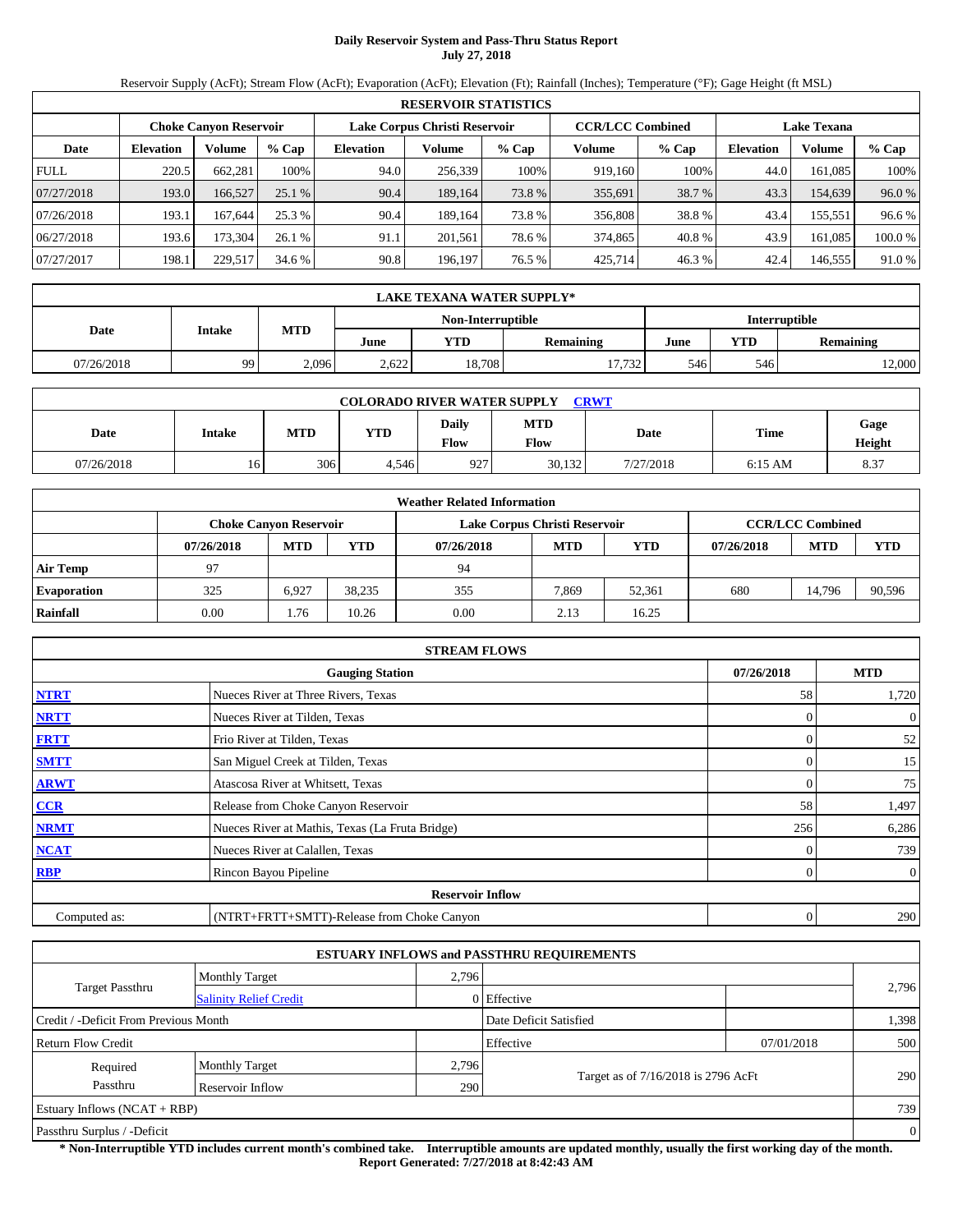## **Daily Reservoir System and Pass-Thru Status Report July 28, 2018**

Reservoir Supply (AcFt); Stream Flow (AcFt); Evaporation (AcFt); Elevation (Ft); Rainfall (Inches); Temperature (°F); Gage Height (ft MSL)

|             | <b>RESERVOIR STATISTICS</b> |                               |         |                               |         |        |                         |         |                    |               |        |  |
|-------------|-----------------------------|-------------------------------|---------|-------------------------------|---------|--------|-------------------------|---------|--------------------|---------------|--------|--|
|             |                             | <b>Choke Canyon Reservoir</b> |         | Lake Corpus Christi Reservoir |         |        | <b>CCR/LCC Combined</b> |         | <b>Lake Texana</b> |               |        |  |
| Date        | <b>Elevation</b>            | Volume                        | $%$ Cap | <b>Elevation</b>              | Volume  | % Cap  | Volume                  | $%$ Cap | <b>Elevation</b>   | <b>Volume</b> | % Cap  |  |
| <b>FULL</b> | 220.5                       | 662.281                       | 100%    | 94.0                          | 256.339 | 100%   | 919.160                 | 100%    | 44.0               | 161.085       | 100%   |  |
| 07/28/2018  | 193.0                       | 166,527                       | 25.1%   | 90.3                          | 187,427 | 73.1 % | 353,954                 | 38.5 %  | 43.3               | 154,639       | 96.0%  |  |
| 07/27/2018  | 193.0                       | 166.527                       | 25.1%   | 90.4                          | 189.164 | 73.8%  | 355,691                 | 38.7 %  | 43.3               | 154.639       | 96.0%  |  |
| 06/28/2018  | 193.6                       | 173.304                       | 26.1%   | 91.1                          | 201.561 | 78.6 % | 374,865                 | 40.8%   | 44.0               | 161.085       | 100.0% |  |
| 07/28/2017  | 198.0                       | 228,164                       | 34.4 %  | 90.7                          | 194,426 | 75.8%  | 422,590                 | 46.0 %  | 42.4               | 146,555       | 91.0%  |  |

|                                    | <b>LAKE TEXANA WATER SUPPLY*</b> |            |       |        |                  |      |                         |        |  |  |  |
|------------------------------------|----------------------------------|------------|-------|--------|------------------|------|-------------------------|--------|--|--|--|
| Interruptible<br>Non-Interruptible |                                  |            |       |        |                  |      |                         |        |  |  |  |
| Date                               | <b>Intake</b>                    | <b>MTD</b> | June  | YTD    | <b>Remaining</b> | June | YTD<br><b>Remaining</b> |        |  |  |  |
| 07/27/2018                         | 114                              | 2.210      | 2.622 | 18.822 | '7.618           | 546  | 546                     | 12.000 |  |  |  |

| <b>COLORADO RIVER WATER SUPPLY</b><br><b>CRWT</b> |               |            |       |                      |                    |           |           |                |  |  |  |
|---------------------------------------------------|---------------|------------|-------|----------------------|--------------------|-----------|-----------|----------------|--|--|--|
| Date                                              | <b>Intake</b> | <b>MTD</b> | YTD   | Daily<br><b>Flow</b> | <b>MTD</b><br>Flow | Date      | Time      | Gage<br>Height |  |  |  |
| 07/27/2018                                        |               | 306        | 4.546 | 889                  | 31,022             | 7/28/2018 | $6:15$ AM | 8.25           |  |  |  |

|                    |            |                               |        | <b>Weather Related Information</b> |                               |            |            |                         |        |
|--------------------|------------|-------------------------------|--------|------------------------------------|-------------------------------|------------|------------|-------------------------|--------|
|                    |            | <b>Choke Canyon Reservoir</b> |        |                                    | Lake Corpus Christi Reservoir |            |            | <b>CCR/LCC Combined</b> |        |
|                    | 07/27/2018 | <b>MTD</b>                    | YTD    | 07/27/2018                         | <b>MTD</b>                    | <b>YTD</b> | 07/27/2018 | <b>MTD</b>              | YTD    |
| <b>Air Temp</b>    | 98         |                               |        | 95                                 |                               |            |            |                         |        |
| <b>Evaporation</b> | 292        | 7.219                         | 38.527 | 313                                | 8.182                         | 52.674     | 605        | 15.401                  | 91,201 |
| Rainfall           | 0.00       | . 76                          | 10.26  | 0.00                               | 2.13                          | 16.25      |            |                         |        |

|              | <b>STREAM FLOWS</b>                             |                  |                |
|--------------|-------------------------------------------------|------------------|----------------|
|              | <b>Gauging Station</b>                          | 07/27/2018       | <b>MTD</b>     |
| <b>NTRT</b>  | Nueces River at Three Rivers, Texas             | 58               | 1,778          |
| <b>NRTT</b>  | Nueces River at Tilden, Texas                   |                  | $\overline{0}$ |
| <b>FRTT</b>  | Frio River at Tilden, Texas                     | $\Omega$         | 52             |
| <b>SMTT</b>  | San Miguel Creek at Tilden, Texas               | $\Omega$         | 15             |
| <b>ARWT</b>  | Atascosa River at Whitsett, Texas               | $\mathbf{0}$     | 75             |
| CCR          | Release from Choke Canyon Reservoir             | 58               | 1,554          |
| <b>NRMT</b>  | Nueces River at Mathis, Texas (La Fruta Bridge) | 258              | 6,544          |
| <b>NCAT</b>  | Nueces River at Calallen, Texas                 |                  | 739            |
| <b>RBP</b>   | Rincon Bayou Pipeline                           | 0                | $\overline{0}$ |
|              | <b>Reservoir Inflow</b>                         |                  |                |
| Computed as: | (NTRT+FRTT+SMTT)-Release from Choke Canyon      | $\boldsymbol{0}$ | 291            |

|                                       |                               |       | <b>ESTUARY INFLOWS and PASSTHRU REQUIREMENTS</b> |            |                |
|---------------------------------------|-------------------------------|-------|--------------------------------------------------|------------|----------------|
|                                       | <b>Monthly Target</b>         | 2,796 |                                                  |            |                |
| <b>Target Passthru</b>                | <b>Salinity Relief Credit</b> |       | $0$ Effective                                    |            | 2,796          |
| Credit / -Deficit From Previous Month |                               |       | Date Deficit Satisfied                           |            | 1,398          |
| Return Flow Credit                    |                               |       | Effective                                        | 07/01/2018 | 500            |
| Required                              | <b>Monthly Target</b>         | 2,796 |                                                  |            |                |
| Passthru                              | Reservoir Inflow              | 291   | Target as of 7/16/2018 is 2796 AcFt              |            | 291            |
| Estuary Inflows $(NCAT + RBP)$        |                               |       |                                                  |            | 739            |
| Passthru Surplus / -Deficit           |                               |       |                                                  |            | $\overline{0}$ |

**\* Non-Interruptible YTD includes current month's combined take. Interruptible amounts are updated monthly, usually the first working day of the month. Report Generated: 7/28/2018 at 8:37:51 AM**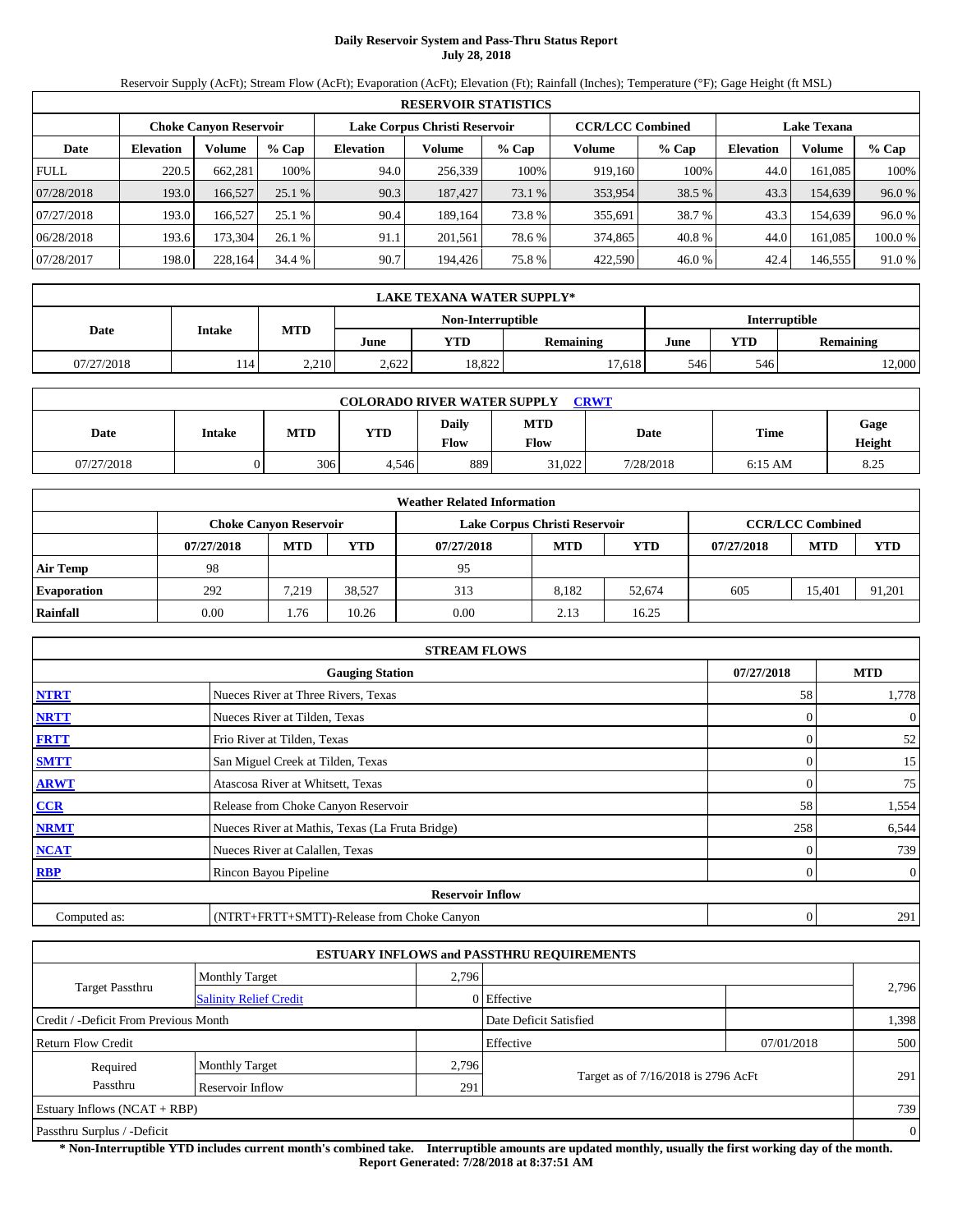## **Daily Reservoir System and Pass-Thru Status Report July 29, 2018**

Reservoir Supply (AcFt); Stream Flow (AcFt); Evaporation (AcFt); Elevation (Ft); Rainfall (Inches); Temperature (°F); Gage Height (ft MSL)

|             | <b>RESERVOIR STATISTICS</b> |                               |         |                               |         |         |                         |         |                    |               |         |  |
|-------------|-----------------------------|-------------------------------|---------|-------------------------------|---------|---------|-------------------------|---------|--------------------|---------------|---------|--|
|             |                             | <b>Choke Canyon Reservoir</b> |         | Lake Corpus Christi Reservoir |         |         | <b>CCR/LCC Combined</b> |         | <b>Lake Texana</b> |               |         |  |
| Date        | <b>Elevation</b>            | Volume                        | $%$ Cap | <b>Elevation</b>              | Volume  | $%$ Cap | Volume                  | $%$ Cap | <b>Elevation</b>   | <b>Volume</b> | $%$ Cap |  |
| <b>FULL</b> | 220.5                       | 662.281                       | 100%    | 94.0                          | 256,339 | 100%    | 919.160                 | 100%    | 44.0               | 161.085       | 100%    |  |
| 07/29/2018  | 193.0                       | 166,527                       | 25.1%   | 90.3                          | 187.427 | 73.1 %  | 353,954                 | 38.5 %  | 43.3               | 154,639       | 96.0%   |  |
| 07/28/2018  | 193.0                       | 166.527                       | 25.1%   | 90.3                          | 187.427 | 73.1 %  | 353,954                 | 38.5 %  | 43.3               | 154.639       | 96.0%   |  |
| 06/29/2018  | 193.6                       | 173.304                       | 26.1%   | 91.1                          | 201.561 | 78.6 %  | 374,865                 | 40.8%   | 44.0               | 161.085       | 100.0%  |  |
| 07/29/2017  | 198.0                       | 228,164                       | 34.4 %  | 90.7                          | 194,426 | 75.8%   | 422,590                 | 46.0%   | 42.3               | 145,671       | 90.4 %  |  |

|                                    | <b>LAKE TEXANA WATER SUPPLY*</b> |            |       |        |                  |             |     |                  |  |  |  |
|------------------------------------|----------------------------------|------------|-------|--------|------------------|-------------|-----|------------------|--|--|--|
| Interruptible<br>Non-Interruptible |                                  |            |       |        |                  |             |     |                  |  |  |  |
| Date                               | <b>Intake</b>                    | <b>MTD</b> | June  | YTD    | <b>Remaining</b> | YTD<br>June |     | <b>Remaining</b> |  |  |  |
| 07/28/2018                         | 114                              | 2.325      | 2.622 | 18.936 | 17.504           | 546         | 546 | 12.000           |  |  |  |

| <b>COLORADO RIVER WATER SUPPLY</b><br><b>CRWT</b> |               |            |       |                      |                    |           |             |                |  |  |  |
|---------------------------------------------------|---------------|------------|-------|----------------------|--------------------|-----------|-------------|----------------|--|--|--|
| Date                                              | <b>Intake</b> | <b>MTD</b> | YTD   | Daily<br><b>Flow</b> | <b>MTD</b><br>Flow | Date      | <b>Time</b> | Gage<br>Height |  |  |  |
| 07/28/2018                                        |               | 306        | 4.546 | 860                  | 31,881             | 7/29/2018 | $6:15$ AM   | 8.20           |  |  |  |

|                    |            |                               |        | <b>Weather Related Information</b> |                               |            |            |                         |        |
|--------------------|------------|-------------------------------|--------|------------------------------------|-------------------------------|------------|------------|-------------------------|--------|
|                    |            | <b>Choke Canyon Reservoir</b> |        |                                    | Lake Corpus Christi Reservoir |            |            | <b>CCR/LCC Combined</b> |        |
|                    | 07/28/2018 | <b>MTD</b>                    | YTD    | 07/28/2018                         | <b>MTD</b>                    | <b>YTD</b> | 07/28/2018 | <b>MTD</b>              | YTD    |
| <b>Air Temp</b>    | 99         |                               |        | 96                                 |                               |            |            |                         |        |
| <b>Evaporation</b> | 292        | 7,511                         | 38.819 | 333                                | 8.515                         | 53,007     | 625        | 16.026                  | 91,826 |
| Rainfall           | 0.00       | . 76                          | 10.26  | 0.00                               | 2.13                          | 16.25      |            |                         |        |

|              | <b>STREAM FLOWS</b>                             |                  |                |
|--------------|-------------------------------------------------|------------------|----------------|
|              | <b>Gauging Station</b>                          | 07/28/2018       | <b>MTD</b>     |
| <b>NTRT</b>  | Nueces River at Three Rivers, Texas             | 58               | 1,836          |
| <b>NRTT</b>  | Nueces River at Tilden, Texas                   |                  | $\overline{0}$ |
| <b>FRTT</b>  | Frio River at Tilden, Texas                     |                  | 52             |
| <b>SMTT</b>  | San Miguel Creek at Tilden, Texas               | $\Omega$         | 15             |
| <b>ARWT</b>  | Atascosa River at Whitsett, Texas               | $\mathbf{0}$     | 75             |
| CCR          | Release from Choke Canyon Reservoir             | 58               | 1,612          |
| <b>NRMT</b>  | Nueces River at Mathis, Texas (La Fruta Bridge) | 258              | 6,802          |
| <b>NCAT</b>  | Nueces River at Calallen, Texas                 |                  | 739            |
| <b>RBP</b>   | Rincon Bayou Pipeline                           | 0                | $\overline{0}$ |
|              | <b>Reservoir Inflow</b>                         |                  |                |
| Computed as: | (NTRT+FRTT+SMTT)-Release from Choke Canyon      | $\boldsymbol{0}$ | 291            |

|                                       |                               |       | <b>ESTUARY INFLOWS and PASSTHRU REQUIREMENTS</b> |            |                |
|---------------------------------------|-------------------------------|-------|--------------------------------------------------|------------|----------------|
|                                       | <b>Monthly Target</b>         | 2,796 |                                                  |            |                |
| <b>Target Passthru</b>                | <b>Salinity Relief Credit</b> |       | $0$ Effective                                    |            | 2,796          |
| Credit / -Deficit From Previous Month |                               |       | Date Deficit Satisfied                           |            | 1,398          |
| Return Flow Credit                    |                               |       | Effective                                        | 07/01/2018 | 500            |
| Required                              | <b>Monthly Target</b>         | 2,796 |                                                  |            |                |
| Passthru                              | Reservoir Inflow              | 291   | Target as of 7/16/2018 is 2796 AcFt              |            | 291            |
| Estuary Inflows $(NCAT + RBP)$        |                               |       |                                                  |            | 739            |
| Passthru Surplus / -Deficit           |                               |       |                                                  |            | $\overline{0}$ |

**\* Non-Interruptible YTD includes current month's combined take. Interruptible amounts are updated monthly, usually the first working day of the month. Report Generated: 7/29/2018 at 8:39:22 AM**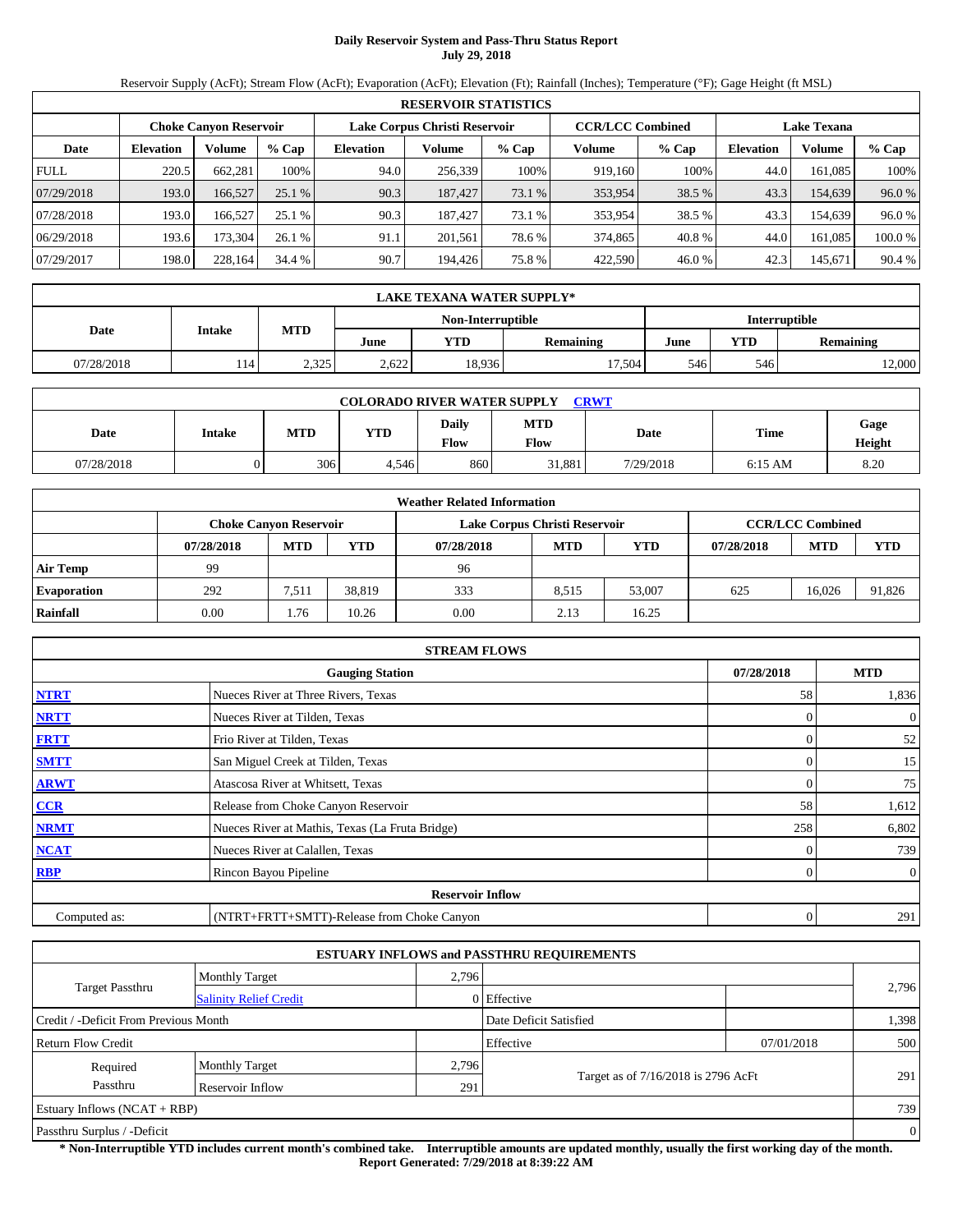# **Daily Reservoir System and Pass-Thru Status Report July 30, 2018**

Reservoir Supply (AcFt); Stream Flow (AcFt); Evaporation (AcFt); Elevation (Ft); Rainfall (Inches); Temperature (°F); Gage Height (ft MSL)

|                                                                                                                 | <b>RESERVOIR STATISTICS</b> |         |         |                  |         |        |         |        |                  |         |          |  |  |
|-----------------------------------------------------------------------------------------------------------------|-----------------------------|---------|---------|------------------|---------|--------|---------|--------|------------------|---------|----------|--|--|
| <b>CCR/LCC Combined</b><br>Lake Corpus Christi Reservoir<br><b>Lake Texana</b><br><b>Choke Canyon Reservoir</b> |                             |         |         |                  |         |        |         |        |                  |         |          |  |  |
| Date                                                                                                            | <b>Elevation</b>            | Volume  | $%$ Cap | <b>Elevation</b> | Volume  | % Cap  | Volume  | % Cap  | <b>Elevation</b> | Volume  | $\%$ Cap |  |  |
| <b>FULL</b>                                                                                                     | 220.5                       | 662.281 | 100%    | 94.0             | 256.339 | 100%   | 919.160 | 100%   | 44.0             | 161.085 | 100%     |  |  |
| 07/30/2018                                                                                                      | 192.9                       | 166,527 | 25.1%   | 90.2             | 185,698 | 72.4 % | 352,225 | 38.3 % | 43.2             | 153,730 | 95.4 %   |  |  |
| 07/29/2018                                                                                                      | 193.0                       | 166.527 | 25.1%   | 90.3             | 187.427 | 73.1 % | 353.954 | 38.5 % | 43.3             | 154.639 | 96.0%    |  |  |
| 06/30/2018                                                                                                      | 193.5                       | 172.162 | 26.0%   | 91.0             | 199.764 | 77.9 % | 371.926 | 40.5 % | 43.9             | 160.156 | 99.4 %   |  |  |
| 07/30/2017                                                                                                      | 198.0                       | 228,164 | 34.4 %  | 90.7             | 194.426 | 75.8%  | 422.590 | 46.0%  | 42.3             | 145,671 | 90.4 %   |  |  |

|                                    | <b>LAKE TEXANA WATER SUPPLY*</b> |               |            |       |        |                  |      |                                |        |  |  |
|------------------------------------|----------------------------------|---------------|------------|-------|--------|------------------|------|--------------------------------|--------|--|--|
| Interruptible<br>Non-Interruptible |                                  |               |            |       |        |                  |      |                                |        |  |  |
|                                    | Date                             | <b>Intake</b> | <b>MTD</b> | June  | YTD    | <b>Remaining</b> | June | <b>YTD</b><br><b>Remaining</b> |        |  |  |
|                                    | 07/29/2018                       | 115           | 2,439      | 2.622 | 19,051 | 17,389           | 546  | 546                            | 12,000 |  |  |

| <b>COLORADO RIVER WATER SUPPLY</b><br><b>CRWT</b> |               |            |       |                      |                    |           |             |                |  |  |  |
|---------------------------------------------------|---------------|------------|-------|----------------------|--------------------|-----------|-------------|----------------|--|--|--|
| Date                                              | <b>Intake</b> | <b>MTD</b> | YTD   | Daily<br><b>Flow</b> | <b>MTD</b><br>Flow | Date      | <b>Time</b> | Gage<br>Height |  |  |  |
| 07/29/2018                                        |               | 306        | 4,546 | 850                  | 32,731             | 7/30/2018 | 7:15 AM     | 8.11           |  |  |  |

|                    |            |                               |        | <b>Weather Related Information</b> |                               |            |            |                         |        |
|--------------------|------------|-------------------------------|--------|------------------------------------|-------------------------------|------------|------------|-------------------------|--------|
|                    |            | <b>Choke Canyon Reservoir</b> |        |                                    | Lake Corpus Christi Reservoir |            |            | <b>CCR/LCC Combined</b> |        |
|                    | 07/29/2018 | <b>MTD</b>                    | YTD    | 07/29/2018                         | <b>MTD</b>                    | <b>YTD</b> | 07/29/2018 | <b>MTD</b>              | YTD    |
| <b>Air Temp</b>    | 101        |                               |        | 95                                 |                               |            |            |                         |        |
| <b>Evaporation</b> | 318        | 7,829                         | 39.137 | 291                                | 8.806                         | 53,298     | 609        | 16.635                  | 92,435 |
| Rainfall           | 0.00       | . 76                          | 10.26  | 0.00                               | 2.13                          | 16.25      |            |                         |        |

|              | <b>STREAM FLOWS</b>                             |            |                |
|--------------|-------------------------------------------------|------------|----------------|
|              | <b>Gauging Station</b>                          | 07/29/2018 | <b>MTD</b>     |
| <b>NTRT</b>  | Nueces River at Three Rivers, Texas             | 57         | 1,893          |
| <b>NRTT</b>  | Nueces River at Tilden, Texas                   |            | $\overline{0}$ |
| <b>FRTT</b>  | Frio River at Tilden, Texas                     |            | 52             |
| <b>SMTT</b>  | San Miguel Creek at Tilden, Texas               |            | 15             |
| <b>ARWT</b>  | Atascosa River at Whitsett, Texas               |            | 75             |
| CCR          | Release from Choke Canyon Reservoir             | 58         | 1,669          |
| <b>NRMT</b>  | Nueces River at Mathis, Texas (La Fruta Bridge) | 244        | 7,046          |
| <b>NCAT</b>  | Nueces River at Calallen, Texas                 |            | 745            |
| <b>RBP</b>   | Rincon Bayou Pipeline                           |            | $\overline{0}$ |
|              | <b>Reservoir Inflow</b>                         |            |                |
| Computed as: | NRTT+FRTT+SMTT+ARWT                             | 0          | 291            |

|                                       |                               |       | <b>ESTUARY INFLOWS and PASSTHRU REQUIREMENTS</b> |            |       |  |  |
|---------------------------------------|-------------------------------|-------|--------------------------------------------------|------------|-------|--|--|
|                                       | <b>Monthly Target</b>         | 2,796 |                                                  |            |       |  |  |
| <b>Target Passthru</b>                | <b>Salinity Relief Credit</b> |       | 0 Effective                                      |            | 2,796 |  |  |
| Credit / -Deficit From Previous Month |                               |       | Date Deficit Satisfied                           |            | 1,398 |  |  |
| <b>Return Flow Credit</b>             |                               |       | Effective                                        | 07/01/2018 | 500   |  |  |
| Required                              | <b>Monthly Target</b>         | 2,796 |                                                  |            |       |  |  |
| Passthru                              | Reservoir Inflow              | 291   | Target as of 7/16/2018 is 2796 AcFt              |            | 291   |  |  |
| Estuary Inflows $(NCAT + RBP)$        |                               |       |                                                  |            | 745   |  |  |
| Passthru Surplus / -Deficit           |                               |       |                                                  |            |       |  |  |

**\* Non-Interruptible YTD includes current month's combined take. Interruptible amounts are updated monthly, usually the first working day of the month. Report Generated: 7/30/2018 at 8:20:39 AM**